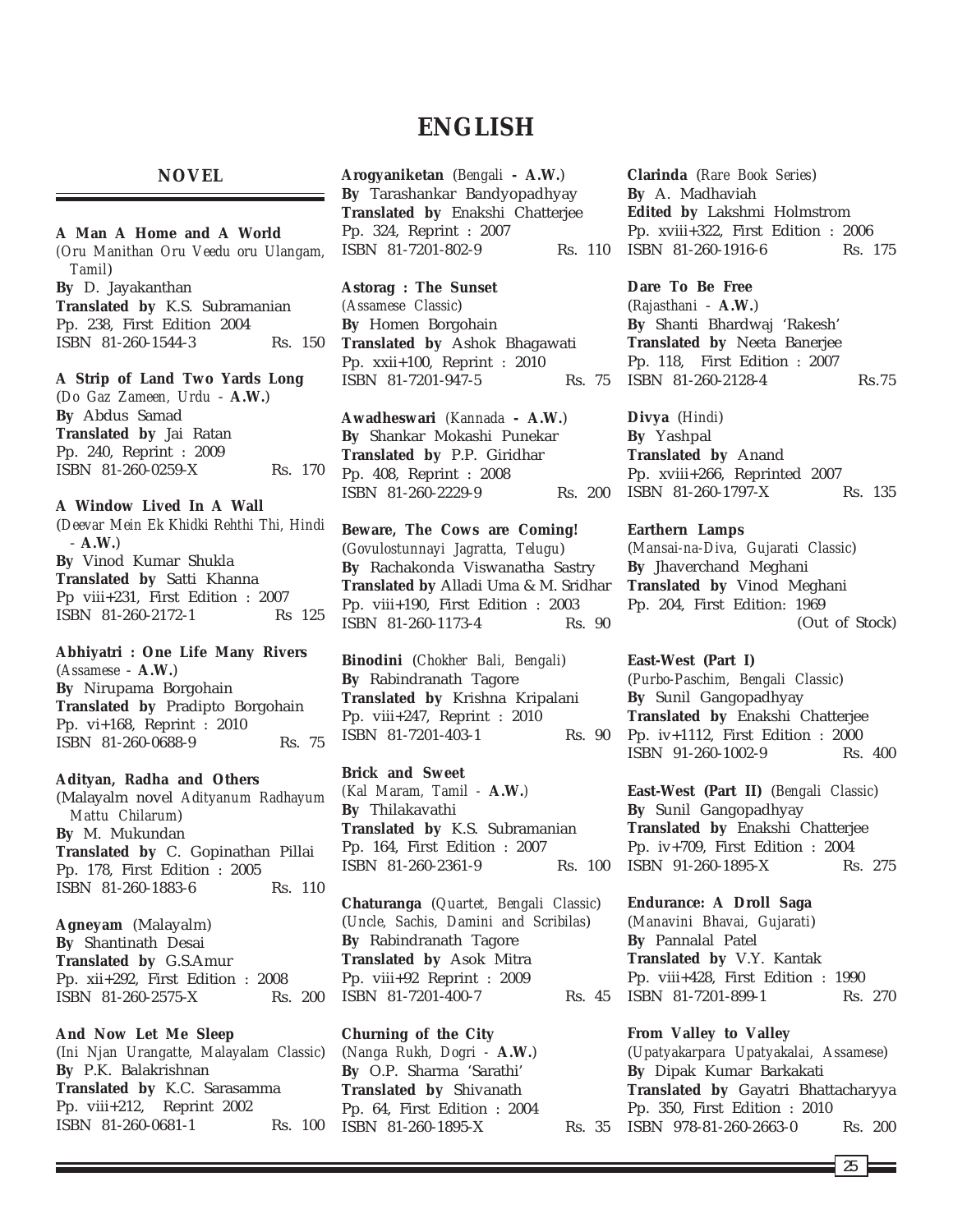**Gian Singh 'Shatir'** *(Urdu,* **A.W***)* **By** Gian Singh 'Shatir' **Translated by** Azad Gulati Pp. 666, First Edition : 2009 ISBN 978-81-260-2452-0 Rs. 300

**Gora** (*Bengali Classic*) **By** Rabindranath Tagore **Translated by** Sujit Mukherjee Pp. xxiv+498, Reprint : 2010 ISBN 81-260-1801-1 Rs. 125

**Gramayana** (*The Saga of a Village, Kannada Classic*) **By** Rao Bahaddur **Translated by** P.V. Joshi Pp. viii+620, First Edition : 2002 ISBN 81-260-1131-9 Rs. 270

**Herbert** (*Bengali -* **A.W.***)* **By** Nabarun Bhattacharya **Translated by** Jyoti Panjwani Pp. iv+104, First Edition : 2004 ISBN 81-260-1932-8 Rs. 60

**Hridyanetri** (**A.W.**) **By** Malathi Chendur **Translated by** B.Parvathi Pp. xvi+227, First Edition : 2008 ISBN 81-260-2562-6 Rs. 150

# **Hypocrites**

(*Meva ra Roonkh, Rajasthani* - **A.W.**) **By** Anna Ram 'Sudama' **Translated by** Nagarmal Sahal Pp. iv+172, Reprint : 2010 ISBN 81-260-0234-4 Rs. 85

**In and Around the Marketplace** (*Haate Baazaare, Bengali*) **By** Banophul **Translated by** Shuma Raha Pp.120, First Edition : 2005 ISBN 81-260-2184-5 Rs. 60

**Jacob & Dulce** (*Sketches from Indo-Portuguese Life*) **By** Franciso Joao da Costa (GIP) **Translated by** Alvaro Naronha da Costa Pp. 196, First Edition : 2004 ISBN 81-260-1968-9 Rs. 115

**Jahera** (*Manipuri*) **By** Hijam Anganghal Singh **Translated by** E. Sonamoni Singh Pp. vi+242, First Edition : 2004 ISBN 81-260-1546-2 Rs. 90

#### **Kayar**

(*Coir*, *Malayalam*) **By** Thakazhi Sivasankara Pillai **Translated by** N. Sreekantan Nair Pp. xvi+736, First Edition : 1993 ISBN 81-260-0320-0 Out of Stock

# **Karmelin**

(Konkani **- A.W.**) **By** Damodar Mauzo **Translated by** Vidya Pai Pp. iv+284, Reprint : 2005 ISBN 81-260-1918-2 Rs. 125

**Kothe Kharak Singh** (*Punjabi* **- A.W.**) (*A story of three generations*) **By** Ram Sarup Ankhi **Translated by** Avtar Singh Judge Pp. 508, First Edition : 2006 ISBN 81-260-2272-8 Rs. 200

**Laya Bilaya** (*Oriya*) (*High Tide, Ebb Tide*) **By** Gopinath Mohanty **Translated by** Bikram Keshari Das Pp. 182, First Edition : 2007 ISBN 81-260-2562-6 Rs. 120

**Longing for Sunshine** (*Surya Mukheer Swapna, Assamese*) **By** Syed Abdul Malik **Translated by** Pradip Acharya Pp. iv+172, Reprint : 2004 ISBN 81-260-1157-2 Rs. 120

**Malapalli: Triumph of Sanga** (*Telugu*) **By** Unnava Lakshminarayana **Translated by** V.V.B. Rama Rao Pp. 404, First Edition : 2008 ISBN 81-260-2595-6 Rs. 200

**Marthanda Varma** *(Malayalam)* **By** C.V. Raman Pillai **Translated by** B.K. Menon Pp. 382, First Edition : 1998 ISBN 81-260-0468-l Rs. 150

**Maybe Another Day** (*Spandamapinikale Nandi, Malayalam* - **A.W.**) **Authored & translated by** C. Radhakrishnan Pp. vi+564, First Edition : 1993 ISBN 81-7201-528-3

#### **Memorial Stones**

(*Smaraka Silakal Malyalam—* **A.W.**) **By** Punathil Kunhabdulah **Translated by** Elzy Tharamangalam Pp. vi+206, First Edition : 2003 ISBN 81-260-1074-6 Rs. 100

#### **Mythical Man**

(*Aleek Manush, Bengali—* **A.W.**) **By** Syed Mustafa Siraj **Translated by** Sudeshna Chakrabarty Pp. 212, First Edition : 2005 ISBN 81-260-2114-4 Rs. 100

# **Neighbours**

(*Ayalkkar, Malayalam -* **A.W.**) **By** P. Kesava Dev **Translated by** P.K. Ravindranath Pp. x+300, First Edition : 1979 ISBN 81-260-1074-6 Rs. 25

**Om Namo By** Shanthinath Desai **Translated by** G.S.Amur Pp. xii+292, First Edition : 2008

ISBN 81-260-2576-X Rs. 200

# **Oceanside Blues**

(*Samudrantike, Gujarati*) **By** Dhruv Bhatt **Translated by** Vinod Meghani Pp. xii+188, First Edition : 2001 ISBN 81-260-1158-0 Rs. 90

**Ordained By Fate** (*Ek Chadar Maili Si*) **By** Rajinder Singh Bedi **Translated by** Avtar Singh Judge Pp. 105, First Edition : 2010 ISBN 81-260-1799-6 Rs. 50

**Parva** (*Kannada*) (*A tale of war, peace, love, death, god and man*) **By** S. L. Bhyrappa **Translated by** K. Raghavendra Rao Pp. xii+840, Reprint : 2009 ISBN 81-7201-659-X Rs. 450

**Perceptions** (*Anubhav, Bengali -* **A.W.**) **By** Dibyendu Palit **Translated by** Sohini Sen Pp. vi+150, First Edition : 2003 Rs. 200 ISBN 81-260-1590-X Rs. 75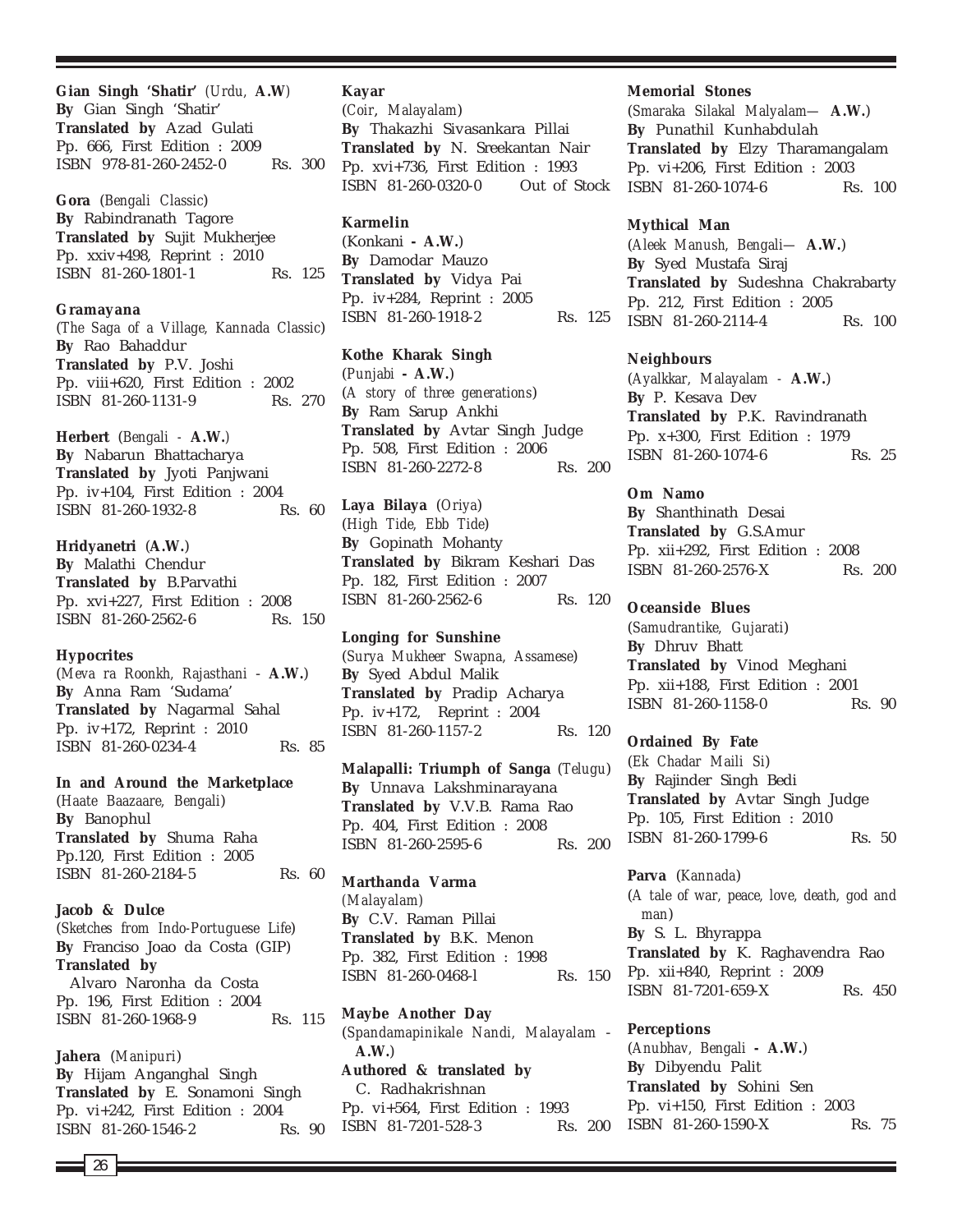# **Poetry of the Day and Poetry of the**

**Night** (*Dibaratrir Kavya, Bengali*) **By** Manik Bandyopadhyay **Translated by** Dipendu Chakrabarti Pp. x+134, First Edition : 2003 ISBN 81-260-1548-9 Rs. 60

**Possessions** (*Bengali*) **By** Shyamal Gangopadhyay **Translated by** Kurchi Dasgupta Pp. 336, First Edition : 2008 ISBN 978-81-260-2455-0 Rs. 130

#### **Rajnagar**

(*Bengali* - **A.W.**) **By** Amiya Bhushan Majumdar **Translated by** Kalpana Bardhan Pp. iv+521, First Edition : 1997 ISBN 81-260-0392-8 Rs. 150

#### **Rama Raja Bahadur**

(*Malayalam*) **By** C.V. Raman Pillai **Translated by** Prema Jayakumar Pp. xiv+498, First Edition : 2003 ISBN 81-260-1786-4 Rs. 210

# **Ratanbai**

(*Early novel in English) (Reprint in Rare Book Series*) **by** Shevantibai M. Nitambe **Ed.** Eunice De Souzn Pp. viii+92, First Edition : 2003 ISBN 81-260-1483-0 Rs. 50

#### **Relations**

(*Uravugal, Tamil*) **by** Neela Padmanabhan **Translation by** K. Sankaran Namboothiri Pp. 330, First Edition : 2003 ISBN 81-260-1538-1 Rs. 180

# **Return to Earth**

(*Marali Mannige, Kannada*) **By** K. Shivarama Karanth **Translated by** Padma Ramarchandran Pp. xxiv+440, First Edition : 2002 ISBN 81-260-1065-7 Rs. 200

**Ripples in the River** (*Oru Kaveriyai Pola, Tamil* - **A.W.**) **By** Thirupurasundari 'Lakshmi' **Translated by** Indira Ananthakrishnan Pp. vi+234, First Edition : 1990 ISBN 81-7201-045-1 Rs. 50

**Saraswatichandra** (*Gujarati -* A.W.) **Epitomized By** Upendra Pandya **Translated by** Vinod Meghani Pp. xxvi+273, Reprint : 2010 ISBN 81-260-2346-5 (H.B.) Rs. 170 (P.B.) Rs. 125

**Sivakamiyin Sabadam** (*Sivakami's Vow, Tamil*) **By** Kalki **Translated by** P.S. Sri Pp. 854, First Edition : 2008 ISBN 81-260-2580-8 Rs. 425

# **Snobbery Street**

(*Samudhaya Veedhi, Tamil -* **A.W.**) **By** Naa. Parthasarathy **Translated by** R. Natarajan Pp. iv+128, First Edition : 1990Rs. 25

**Sundaram Learns** (*Chaduvu, Telugu classic*) **By** Kodavatigante Kutumba Rao **Translated by** V.V.B. Rama Rao Pp. 230, Reprinted : 1998 ISBN 81-260-0059-7 Rs. 100

**The Ancestor** (*Dadi Budha, Oriya*) **By** Gopinath Mohanty **Translated by** Arun Kumar Mohanty Pp. viii+68, First Edition : 1998 ISBN 81-260-0276-X (Out of Stock)

**That Thou Art** (*Tattvamsi, Gujarati* **- A.W.**) **By** Dhruv Bhatt **Translated by** Anjani Naravane Pp. 244, First Edition : 2008 ISBN 978-81-260-2434-8 Rs.90

**The Belated Spring (***Asamay, Bengali* **-** A.W.**) By** Bimal Kar **Translated by** Neeta Sen Samarth Pp. iv+286, First Edition : 1999 ISBN 81-260-0664-1 Rs. 75

**The Branded** (*Uchalya, Marathi* - **A.W.**) **By** Laxman Gaikwad **Translated by** P.A. Kolhatkar Pp. xii+236, Reprint : 2009 ISBN 81-260-0486-X Rs. 110

**The Knight's Move** (*Dhai Ghar, Hindi -* **A.W.**) **By** Giriraj Kishore **Translated by** Prajapati Sah Pp. 480, Reprint : 1998 ISBN 81-7201-991-2 Rs. 200

#### **The Last Flicker**

(*Marhi da Deeva, Punjabi*) **By** Gurdial Singh **Translated by** Ajmer S. Rode Pp. 126, First Edition : 1993 ISBN 81-7201-233-0 Rs. 70

**The Lost Meaning** (*Punjabi* **A.W.**) **Authored and translated by** Naranjan Tabneem Pp. 228, First Edition : 2006 ISBN 81-260-1796-1 Rs. 120

#### **The Partings**

(*Xeuji Pator Kahini Assamese*) **By** Rasna Barua **Translated by** Mrinal Miri Pp. iv+264, First Edition : 2004 ISBN 81-260-1919-0 Rs. 125

**The Promised Hand**

(*Vevishaal, Gujarati* - **A.W.**) **By** Jhaverchand Meghani **Translated by** Ashok Meghani Pp. viii+250, First Edition : 2002 ISBN 81-260-1174-2 Rs. 130

#### **The Puppet's Tale**

(*Putul Nacher Itikatha, Bengali*) **By** Manik Bandyopadhyay **Edited by** Artur Isenberg **Translated by** Sachindralal Ghosh Pp. xiv+272, Reprint : 2008 ISBN 81-260-2428-3 Rs. 60

**The Revolt of the Ears**

(*Kathugal, Tamil* **- A.W.**) **By** M.V. Venkatram **Translated by** K.G. Seshadri Pp. 178, First Edition : 2008 ISBN 81-260-2582-4 Rs. 90

#### **The River of Blood**

(*A mpve; story of a revolt against oppression*)

**By** Indira parthsarathy **Translated by** Kr. Naa Subramanyam Pp. 226, Reprint : 2009 ISBN 81-260-2421-6 Rs. 120

#### **The Reclining Chair**

(*Chaivu Narkali, Tamil* - **A.W.**) **By** Thoppil Mohamed Meeran **Translated by** M. Vijayalakshmi Pp. 316, First Edition : 2002 ISBN 81-260-1369-9 Rs. 200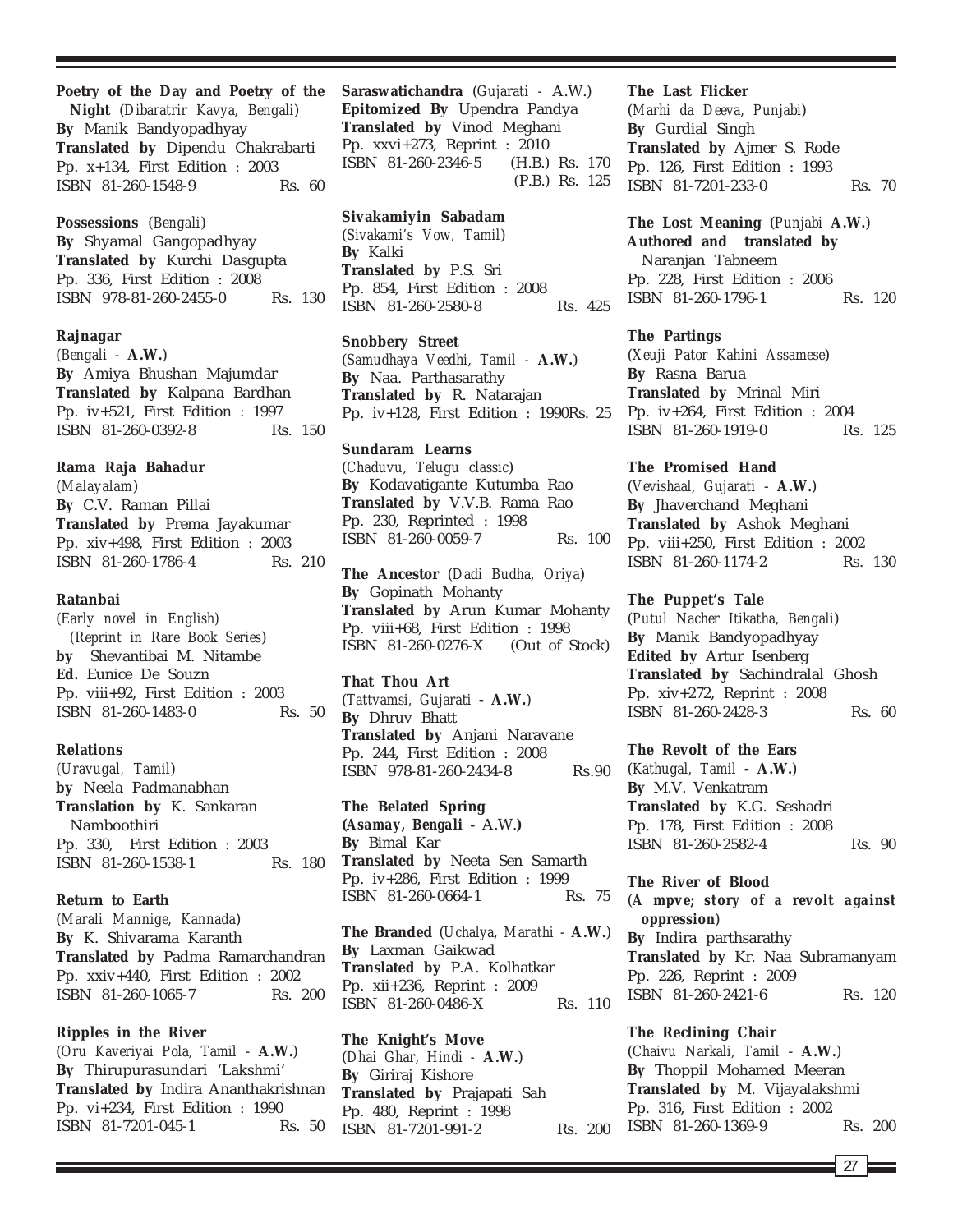#### **The Victim**

(*Bali, Marathi)* **By** Vibhavari Shirurkar **Translated by** Yashodhara Desphande Maitra Pp. 154, First Edition : 2006 ISBN 81-260-2356-2 Rs. 75

#### **The White Envelope**

(*Sada Kham, Bengali* - **A.W.**) **By** Moti Nandy **Translated by** Suchandra Chakraborty Pp. 122, Reprint : 1999 ISBN 81-260-0280-8 (Out of Stock)

#### **Vaishakha**

(*The Tale of Lakka, Kannada* - **A.W.**) **By** Chaduranga **Translated by** P.P. Giridhar Pp. xvi+500, First Edition : 2000 ISBN 81-260-0989-6 Rs. 200

# **Visaranai Commission**

(*Visaranai Kahishan* - **A.W.**) **By** Sa. Kandasamy **Translated by** Vasanta Surya Pp viii+256, First Edition : 2007 ISBN 81-260-2426-7 Rs.125

**Wild Bapu of Garambi** (*Garambicha Bapu, Marathi*) **By** Shripad Narayan Pendse **Translated by** Ian Raeside Pp: viii+256 Reprint : 1981 Rs. 25

# **STORY**

**A Most Truthful Picture and other Stories** (*25 Short Stories in Tamil*) **Authored and Translated by** Ashokamitran Pp. viii+208, First Edition : 1998 ISBN 81-260-0561-0 Rs. 100 **Anandibai and Other Stories** (*Anandibai Ityadi Galpa,* Bengali - **A.W.**) **By** Parashuram **Translated by** Swapna Dutta Pp. 168, First Edition : 1992

ISBN 81-7201-263-2 Rs. 40

**Anthology of Hindi Short Stories** (*Hindi Kahani Sangrah*) **Compiled by** Bhisham Sahni **Translated by** Jai Ratan Pp: vi+478 Reprint : 2009 ISBN 81-7201-527-5 Rs. 150

**Balwant Singh : Selected Short Stories Selected & Edited by** Gopi Chand Narang **Translated by** Jai Ratan Pp. vi+306, Reprint : 2009 ISBN 81-7201-687-5 Rs. 150

#### **Bhoomi**

(*Breaking the Shackles of Generations of* **Contemporary Maithili Short Stories** *Bondage, Telugu*) **By** Allam Rajaiah **Translated by** Alladi Uma & M.Sridhar Pp. 96, First Edition : 2008 ISBN 978-81-260-2355-4 Rs. 60

# **Birds of Passage**

(*Pakheru, Urdu Short Stories -* **A.W.**) **By** Ram Lal **Translated by** Avtar Singh Judge Pp. vi+252, First Edition : 2003 ISBN 81-260-1599-3

**Contemporary Indian Short Stories Series I** (*Collection of 15 short stories from major Indian languages*) Pp. xvi+144, Reprint : 2009 ISBN 81-260-1587-X Rs. 30

**Contemporary Indian Short Stories - SeriesII** (*Collection of 22 short stories from various Indian languages*) **Edited by** Bhabani Bhattacharya Pp. viii+232, Reprint : 2009 ISBN 81-260-1588-8 Rs. 40

**Contemporary Indian Short Stories - Series III**

(*Collection of 19 short stories written from various Indian languages***)** Pp. vi+222, Reprint : 2009 ISBN 81-260-1589-6 Rs. 40

# **Contemporary Indian Short Stories-Series IV**

(*Collection of 22 short stories from various Indian langauges***) Edited by** Shantinath K. Desai Pp. x+338, Reprint : 2009 ISBN 81-260-1807-0

# **Contemporary Indian Short Stories in English**

(*Collection of 24 short stories*) **Compiled & introduction by** Shiv K. Kumar Pp. viii+242, Reprint : 2009 ISBN 81-260-1806-2 Rs. 75

**Contemporary Kashmiri Short Stories** (*Kasher Humasar Afsana, Kashmiri*) **Compiled by** Hriday Kaul Bharati **Translated by** Neerja Mattoo Pp. 112, Reprint : 2005 ISBN 81-260-0594-7 Rs. 50

**Edited by** Murari Madhusudan Thakur Pp. 342, Reprint : 2009 ISBN 81-260-2062-8 Rs. 150

#### **Dogri Folk Tales**

**Selected & translated by** Shivanath Pp. 176, First Edition : 2001 ISBN 81-260-1224-2 Rs. 80

### **Earth Songs**

(Stories from North-East India) **Edited by** Kailash C. Baral Pp. xx+172, Reprint : 2009 ISBN 81-260-1998-0 Rs. 75

#### **Echoes and Shadows**

(*A selection of Dogri short stories*) **Compiled & translated by** Shivanath Pp. viii+196, First Edition : 1992 ISBN 81-7201-232-2 Rs. 75

**Father Samuel and other Stories by** Chandrasekhar Rath **Translated by** Asok K. Mohanty Pp: 260, First Edition : 2003 ISBN 81-210-1761-9 Rs. 80

#### **Fetters**

(*Srinkhal, Assamese* - **A.W.**) **By** Bhabendranath 'Saikia' **Translated by** Ranjita Biswas Pp. viii+166, First Edition : 1997 ISBN 81-260-0385-5 (Out of Stock)

#### **First Comes the Night**

(*Mudhalil Iravu Varum,* Tamil - **A.W.**) **By** Aadhavan Sundaram **Translated by** R. Sundaresan Pp.140, First Edition : 1998 Rs. 70 ISBN 81-260-0495-9 Rs. 60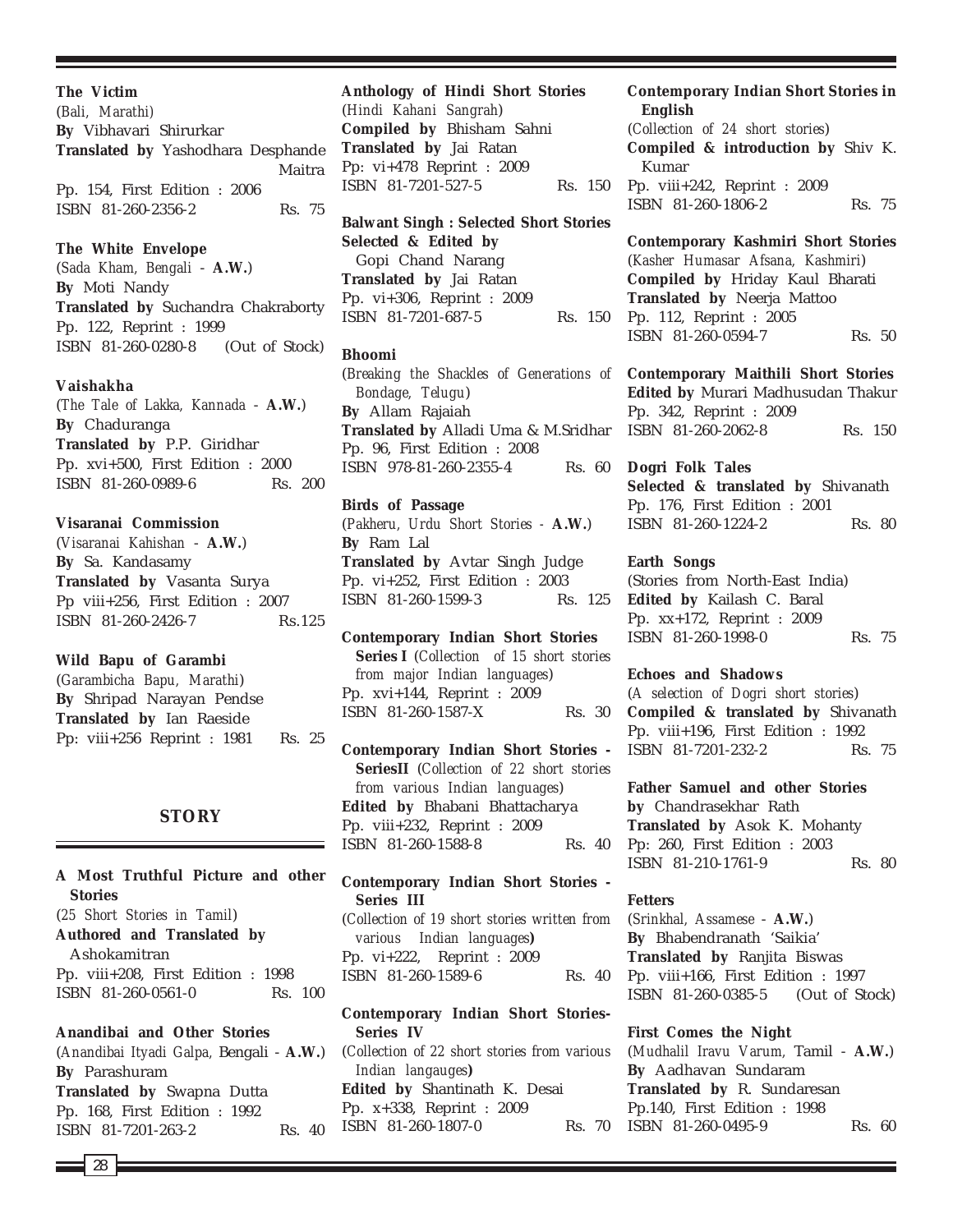**Folk Tales of Bihar By** P.C. Roychaudhury Pp: xxiv+132, Reprint : 2009 ISBN 81-7201-629-8 Rs. 65

**Folk Tales of Nicobar By** Rabin Roychowdhury Pp. xxxii+88, Reprint : 2010 ISBN 81-260-1299-4 Rs. 80

**Frozen Whites In A Dark Alley and Other Stories** (*Andhaari Gali - Maa Safed Tapakaam, Gujarati* - **A.W.**) **By** Himanshi Shelat **Translated by** Vinod Meghani Pp 160, First Edition : 2007 ISBN 81-260-2427-5 Rs. 75

# **Gold Nuggets**

(*Post-independence Telugu Short Stories*) **Compiled & Edited by** Bh. Krishnamurti & C. Vijayasree Pp. xvi+472, First Edition : 2004 ISBN 81-260-1930-1 Rs. 225

# **Indian Short Stories (1900-2000)**

(*An authology of 43 stories from twentyone Indian languages*) **Edited by** E.V. Ramakrishnan Pp. xxx+536, Reprint : 2009 ISBN 81-260-1091-6 (H.B.) Rs. 250 (P.B.) Rs. 200

**Inheritors of a New Age** (*Nawen Yug De Waris, Punjabi* - **A.W.**) **By** Mohinder Singh Sarna **Translated by** Hina Nandrajog Pp. iv+140, First Edition : 2005 ISBN 81-260-1935-4 Rs. 60

# **Krishan Chander: Selected Short Stories**

(*Collection of 26 short stories from Urdu*) **Selection & introduction by** Gopi Chand Narang **Translated by** Jai Ratan Pp. 264, Reprint : 2005 ISBN 81-260-2177-2 Rs. 80

**Madhuranthakam Rajaram Stories** (*Telugu* **- A.W.**)

**Translated by** D. Ranga Rao Pp. 504, First Edition : 2007 ISBN 81-260-2534-4 Rs. 300

# **Mindscape**

(*Selected short stories from Bengali*) **By** Premendra Mitra **Translated by** Tutun Mukherjee Pp. xviii+126, First Edition : 2000 ISBN 81-260-0998-5 Rs. 65

# **Modern Bodo Short Stories Selected & translated by** Joyakanta Sarna Pp. xii+88, First Edition : 2010 ISBN 81-260-1750-3 Rs. 50

**Mulk Raj Anand : A Reader** Ed. Atma Ram Pp. xxxii+640, Reprint : 2008 ISBN 81-260-2173-X Rs. 250

**My Father's Friend and Other Stories** (*Appavin Snehidar, Tamil* - **A.W.**) **By** Ashokamitran **Translated by** Lakshmi Holmstrom Pp. xii+208, Reprint : 2005 ISBN 81-260-1347-8 Rs. 120

**Mystery of the Missing Cap and Other Stories** (*Manojdasanka Katha O Kahini, Oriya* - **A.W.**) **Authored & translated by** Manoj Das Pp. viii+228, Reprint : 1998 ISBN 81-7201-886-X Rs. 115

**Narendranath Mitra : Selected Short Stories** *(Bengali)* **Compiled & translated by** Amitava Ray **Introduction by** Sibnarayan Ray Pp. vi+194, First Edition : 1998 ISBN 81-260-0481-9 Rs. 65

# **Patadei**

(*Oriya* - **A.W.**) **By** Binapani Mohanty **Translated by** Ashok K. Mohanty Pp. viii+120, First Edition : 2005 ISBN 81-260-2116-0 Rs. 60

**Porcelain & Other stories** (*Selected Bengali short stories*) **By** Santosh Kumar Ghosh **Translated by** Amitava Ray Pp. 134, First Edition : 2005 ISBN 81-260-2121-7 Rs. 60 **Rajinder Singh Bedi: Selected Short Stories** (*Urdu*) **Selected & introduction by** Gopi Chand Narang **Translated by** Jai Ratan Pp. 260, Reprint : 2009 ISBN 81-260-1996-4 Rs. 80

**Retelling** (*Baz Goyi,* Urdu - **A.W.**) **By** Surendra Prakash **Translated by** Avtar Singh Judge Pp. 168, Reprint : 1997 ISBN 81-1260-0229-8 Rs. 70

**Sakhthi Vaithiyam** (*Tamil,* **A.W.**) **By** T. Janakiraman **Translated by** G. Joseph Panneerselvam Pp. 160, First Edition : 2003 ISBN 81-260-1537-3 Rs. 140

**Selected Kannada Short Stories Edited & introduction by** G.S. Amur Pp. 304, First Edition : 1993 ISBN 81-7201-248-9 Rs. 75

**Selected Short Stories : Karoor Neelakanta Pillai** (*Malayalam*) **Translated by** P. Radhika and Chitra Panikkar Pp. ix+84, Reprint : 1999 ISBN 86-260-0410-X (Out of Stock)

**Short Stories From Pakistan** (*Pakastani Kahaniyan, Urdu*) **Edited by** Intizar Hussain & Asif Farrukhi **Translated by** M. Asaduddin Pp: xx+334, Reprint : 2007 ISBN 81-260-1598-5 Rs. 150

**Stories from Kethu Viswanatha Reddy** (*Telugu,* **A.W**) **By** Kethu Viswanatha Reddy **Translated by** Jayashree Moanraj Pp. 280, First Edition : 2006 ISBN 81-260-2326-9 Rs. 210

**Tales Told by Mystics** (*A Collection of mystic tales)* **Retold by** Manoj Das Pp. xiv+298, Reprint : 2007 ISBN 81-260-1175-0 Rs. 180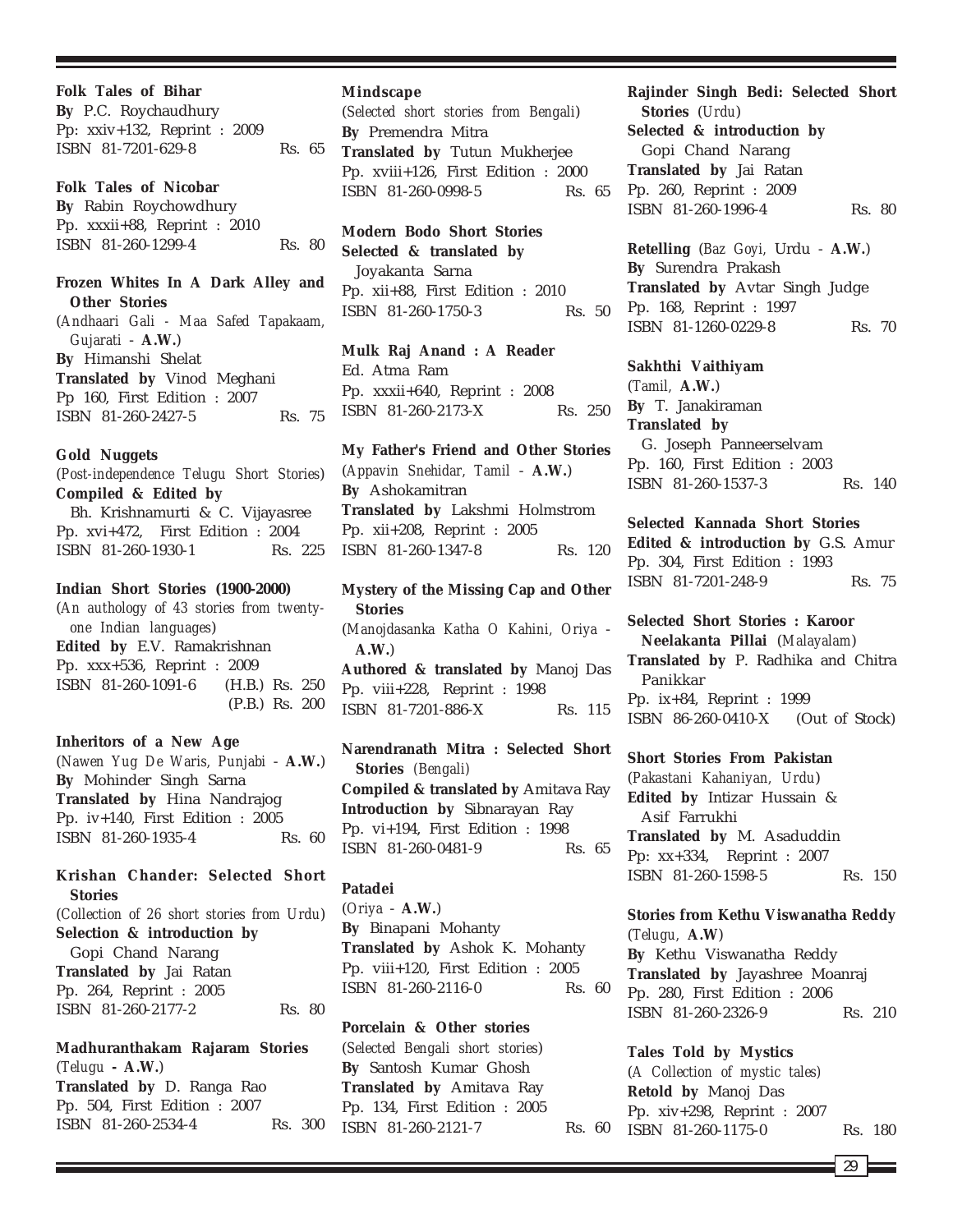**Tales of Tomorrow**

(*A Collection of Contemporary Indian Stories)* **Compiled by** Rana Nayar Pp. 298, Reprint : 2008 ISBN 81-260-2530-9 Rs. 175

**Ten Short Stories by Suresh Joshi** (*Gujarati*) **Edited by** J. Birjepatil Pp. viii+88, First Edition : 2001 ISBN 81-260-1159-9 (Out of Stock)

#### **The Bed of Arrows and Other Stories**

(*Collection of 13 short stories, Oriya*) **By** Gopinath Mohanty **Translated by** Sitakant Mahapatra Pp. x+134, Reprint : 1995 ISBN 81-7201-880-0 Rs. 75

### **The Bird of Gold and Other Stories**

(*Sunne Di Chiree, Dogri* - **A.W.**) **By** Om Goswami **Translated by** Shivanath Pp. 164, First Edition : 1991 ISBN 81-7201-025-7 Rs. 25

# **The Blind Alley**

(*O Andha Gali, Oriya* - **A.W.**) **By** Akhil Mohan Patnaik **Translated by** Chandramoni Narayanaswamy Pp. vi+174, First Edition : 2006 ISBN 81-260-1792-9 Rs. 80

**The Drought and Other Stories** (*Bengali*) **By** Sarat Chandra Chatterjee **Translated by** Sasadhar Sinha Pp. xvi+106, Reprinted : 2010 ISBN 81-260-1931-X Rs.50

**The Eye of a Doe and Other Stories** (*Moon di Ankh, Punjabi -* **A.W.**) **By** Mohan Bhandari **Translated by** Rana Nayar Pp. vi+164, First Edition : 2003 ISBN 81-260-1790-2 Rs. 70

**The Fourth Direction & Other Stories By** Waryam Singh Sandhu **Translated by** Akshey Kumar Pp. 156, First Edition : 2006 ISBN 81-260-1957-3 Rs. 75

**The Last Exit**

(*Kavve Aur Kala Pani, Hindi* - **A.W.**) **By** Nirmal Verma **Translated by** Kuldip Singh and Girdhar Rathi Pp. 154, First Edition : 1999 ISBN 81-260-0638-2 Rs. 70

**The Night of the Full Moon and Other Stories** (*Ek Chhit Chanan Di, Punjabi* - **A.W.**) **Authored & translated by** Kartar Singh Duggal Pp. viii+222, Reprint : 2009 ISBN 81-7201-228-4 Rs. 75

**The Prayer Room and Other Stories** (*Thakura Ghara, Oriya* - **A.W.**) **Authored & translated by** Kishori Charan Das Pp. vi+218, First Edition : 1993 ISBN 81-7201-229-2 Rs. 80

**The Sound of Falling Leaves** (*Patjhar Ki Awaz, Urdu* - **A.W.**) **Authored and translated by** Qurratulain Hyder Pp. xvii+250, Reprint : 2007 ISBN 81-7201-662-X Rs. 75

**The Tale of the Twin Warriors** (*Koti Chennaya - Kannada*) **By** Bannarje Babu Amin **Translated by** Shankar Narayana Dooja Poojary Pp. 180, First Edition : 2009 ISBN 81-260-2781-9 Rs. 100

**The Will and Other Stories** (*Oriya*) (*A story of three generations*) **By** J.P. Das **Translated by** Ashok K. Mohanty Pp. 202, First Edition : 2007 ISBN 81-260-2546-6 Rs. 115

**Yagnam and Other Stories** (*Yagnam Tho Thommidi, Telugu* - **A.W.**) **By** Kalipatnam Rama Rao **Translated by** C.L.L. Jayaprada Pp. 332, First Edition : 2006 ISBN 81-260-2320-1 Rs. 175

**When Stone Melts and Other Stories** (*Kallu Karaguva Samaya, Kannada -* **A.W.**) **By** P. Lankesh **Edited by** Vanamala Vishwanatha Pp. xii+178 First Edition : 2004 ISBN 81-260-1138-6 Rs. 75

#### **23 Hindi Short Stories**

(*Teyees Hindi Kahaniyan*) **Edited by** Jainendra Kumar **Translated by** Various translators Pp. 224, Reprint : 2007 ISBN 81-260-0126-7 Rs. 100

# **POETRY**

**A Certain Sense** (*Poems of Jibanananda Das*) **Edited & translated by** Sukanta Chaudhuri Pp. xviii+100, Second Edition : 2002 ISBN 81-260-1515-2 Rs. 50

**A Child Even in Arms of Stone** (*An anthology of poems on and about children*) **Compiled by** Sitakant Mahapatra Pp. x+82, First Edition : 2000 ISBN 81-260-0769-91 Rs. 90

**A Handful of Sun and other Poems** (*Selected poems of Padma Sachdev in Dogri and Hindi*) **Translated by** Various translators Pp. xiv+114, First Edition : 2000 ISBN 81-260-0883-0 Rs. 75

# **A Light Within**

(*Selected poems of Harbhajan Singh from Punjabi*) **Translated by** S.C. Narula Pp. xxxii+126, First Edition : 1998 ISBN 81-260-0540-8 Rs. 65

# **A Long Spell of Rain** (*Urdu*)

**Authored & Translated by** Balraj Komal Pp. 142, First Edition : 2007 ISBN 81-260-2493-3 Rs. 100

**A Reluctant Survivor By** Sridala Swami Pp. xx+83, Reprint : 2009 ISBN 81-260-2435-6 Rs. 50

**A Sky Full of Birds** (*Parindon Bhara Asman, Urdu* - **A.W.**) **Authored & translated by** Balraj Komal Pp. viii+94, First Edition : 1996

ISBN 81-7201-150-4 Rs. 45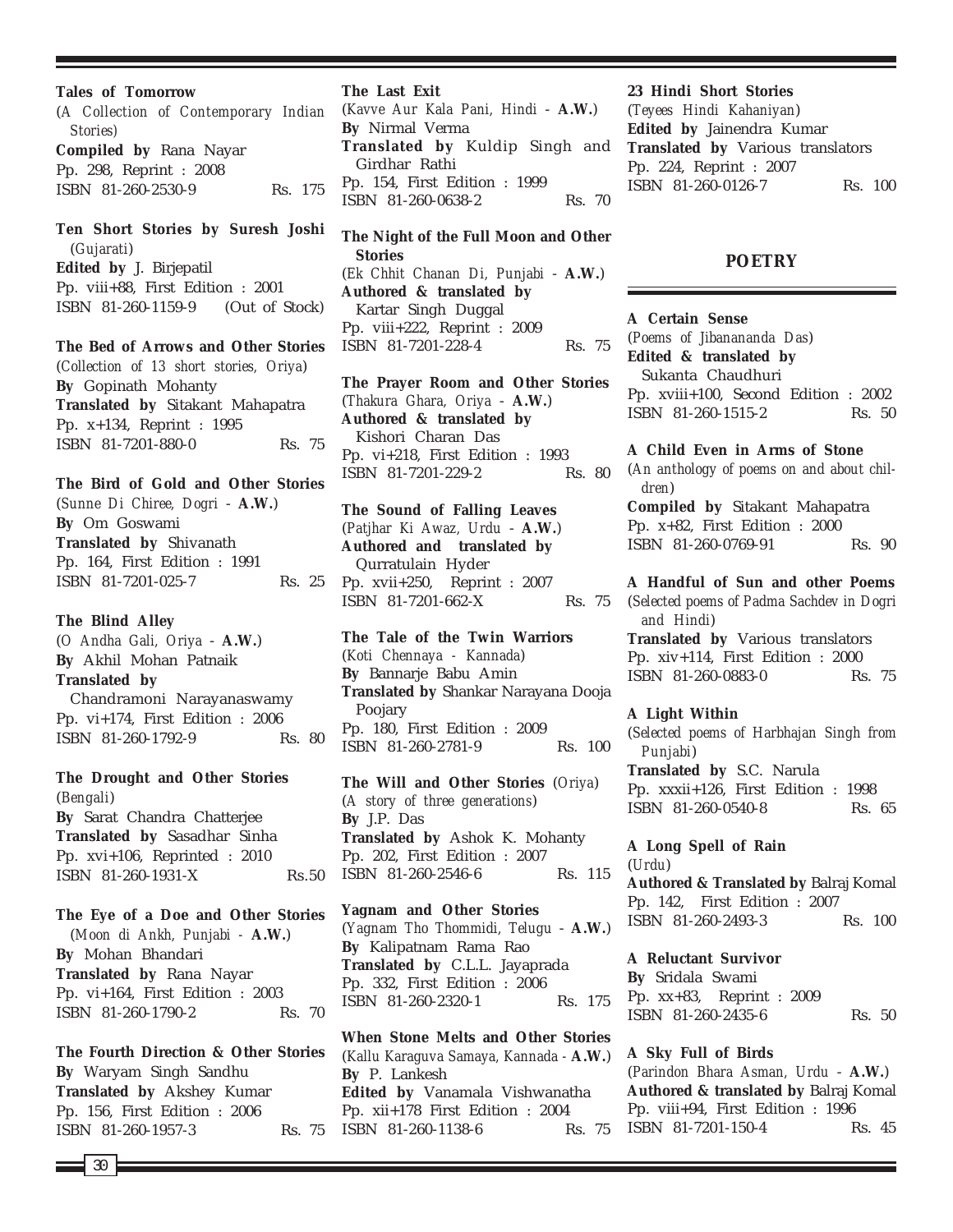# **Another Shore from Day of Return and**

**Other Poems** (*Bengali*) **By** Amiya Chakraborty **Translated by** Carolyn B. Brown and Sarat Kumar Mukhopadhyay Pp. xiv+82, First Edition : 2001 ISBN 81-260-1335-4 Rs. 50

# **A Selection of Contemporary Dogri Poetry**

**Translated by** Sharanath Pp. 122, First Edition : 2006 ISBN 81-260-2271-X Rs. 100

**Autumn and other Landscapes** (*Assamese –* **A.W.**) **By** Hiren Bhattacharya **Translated by** Pradip Acharya Pp. 128, First Edition : 2008 ISBN 978-81-260-2500-8 Rs. 70

**Between You and Me**

(*Selected Kannada poems*) **By** G.S. Sivarudrappa **Edited and Translated by** O.L. Nagabhushana Swamy Pp. xiv+110, First Edition : 2003 ISBN 81-260-1563-2 Rs. 60

# **City of Water**

(*Navodaya Series*) **By** Anindita Sen Gupta Pp. 78, First Edition : 2010 ISBN 978-81-260-2840-5 Rs. 50

**Cosmic Symphony**

**By** Bhai Vir Singh **Translated by** Nikky-Guninder Kaur Singh Pp. 144, Reprint : 2010 ISBN 81-260-2541-1 Rs. 75

**Cranes in the Drought** (*Akaal Main Saras, Hindi* - **A.W.**) **By** Kedarnath Singh **Translated by** Vijay Munshi Pp. 116, First Edition : 1996 ISBN 81-260-0150-X Rs. 60

**Diurnal Rites and Other Poems** (*Ahnika, Oriya* - **A.W.**) **By** J.P. Das **Translated by** Hrusikesh Panda Pp. 92, First Edition : 1994 ISBN 81-7201-533-X Rs. 60

### **Dream Script**

(*Swapna Lipi, Telugu –* **A.W.**) **By** Ajanta (P.V. Shastri) **Translated by** Vegunta Mohan Prasad Pp. 56, First Edition : 2003 ISBN 81-260-1560-8 Rs. 35

**Elucidations** (Tamil **- A.W.**) **By** Abdul Rahman **Translated by** R.Natarajan Pp. 104, First Edition : 2008 ISBN 81-260-2618-9 Rs. 50

**Emperor Babur's Prayer and Other Poems** (*Babarer Prarthana, Bengali* - **A.W.**) **By** Sankha Ghosh **Translated by** Kalyan Ray Pp. xviii+70, Revised Edition : 2005 ISBN 81-260-2179-X Rs. 50

**Freedom and Fissures**

(*Anthology of Sindhi partition poetry*) **Translated by** Arjan 'Shad' Mirchandani, Anju Makhija and Menka Shivadasani Pp. xii+76, First Edition : 1998 ISBN 81-260-0588-2 Rs. 45

# **Gestures**

(*Poetry from SAARC Countries*) **Edited by** K. Satchidanandan Pp. 308, Reprint : 2007 ISBN 81-260-0019-8 Rs. 180

**History's Tragic Exultation** (Bengali) (*Selected poems*) **By** Bishnu Dey Pp. xii+132, First Edition : 1992 ISBN 81-7201-190-3 Rs. 50

**I Can but Why Should I Go** (*Jete Pari Kintu Keno Jabo, Bengali* - **A.W.**) **By** Sakti Chattopadhyay **Translated by** Jayanta Mahapatra Pp. xii+60, First Edition : 1994 ISBN 81-7201-577-1 Rs. 30

**In That Sense You Touched It By** Ketaki Kushari Dyson **Edited by** Keki N. Daruwalla Pp. xvi+194, First Edition : 2005 ISBN 81-260-1990-5 Rs. 90

#### **Inviting Life**

*(An Anthodoy of Selected poems in Kannada)* **By** Channaveera Kanavi **Edited/Translated by** K. Raghvendra Rao Pp. xx+100, First Edition : 2003 ISBN 81-260-1687-6 Rs. 50

**I Will Not Let Time Sleep** (*Kalanni Nidra Ponivvanu, Telugu –* **A.W.**) **By** N.Gopit **Translated by** J.Bhagyalakshmi Pp, 96, First Edition : 2006 ISBN 81-260-2322-8 Rs. 65

**Khasi Folk Songs & Tales Documented and Translated by** L. Khurmawphlang **Translated by** A.R. Tripathi Pp. 160, First Edition : 2006 ISBN 81-260-2406-2 Rs. 125

**Krishna's Flute and Other Poems By** P.T. Narasimhachar (Pu.Ti.Na) **Compiled & Edited By** D.A. Shankar Pp. xvi+60, First Edition : 2004 ISBN 81-260-1559-4 Rs. 40

**Life-On My Side Of The Street & Other Poems By** Anna Sujatha Mathai

**Edited by** Keki N. Daruwalla Pp. xvi+160, First Edition : 2005 ISBN 81-260-1991-3 Rs. 90

#### **Leeltaans**

(*Rajasthani* - **A.W.**) **By** Kanhaiya Lal Sethia **Translated by** Shyam Mathur Pp. 84, First Edition : 1996 ISBN 81-7201-823-1 Rs. 55

**Mahjoor and After** (*Kashmiri*) **Edited By** T.N. Raina Pp. 160, First Edition : 2008 ISBN 81-260-2533-6 Rs. 125

**Modern Gujarati Poetry: A Selection Translated by** Suguna Ramanathan and Rita Kothari Pp. xvii+86, First Edition : 1998 ISBN 81-260-0294-8 Rs. 45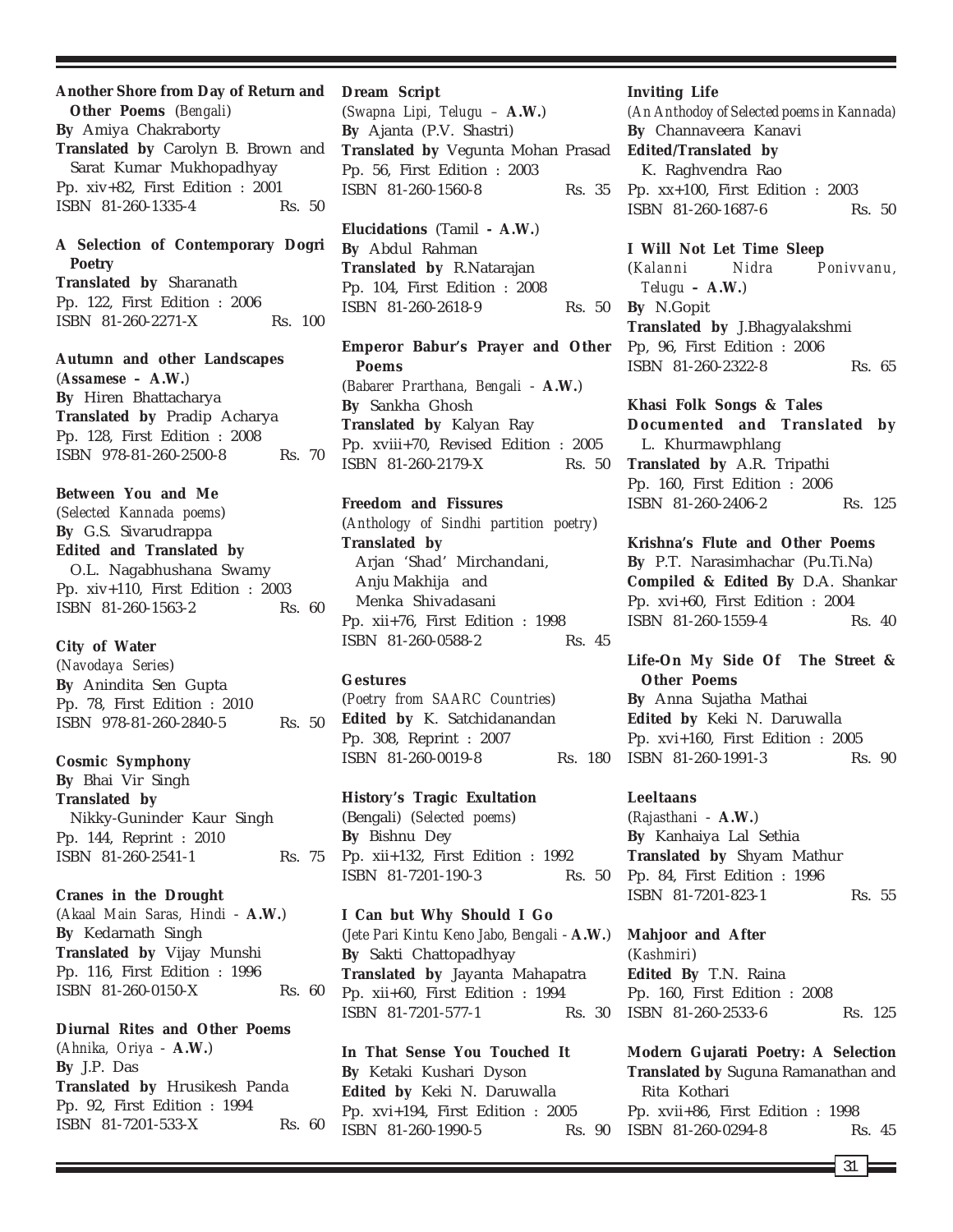**Modern Indian Poetry in English** (*An anthology of Indian-English Poetry 1960-85*) **Edited by** K. Ayyappa Paniker Pp. 178, Reprint : 2007 ISBN 81-7201-123-7 Rs. 65

**Mohana Oh Mohana and other Poems** *(A selection of Telugu poems)* **Translated by** K. Siva Reddy **Edited by** M. Sridhar and Alladi Uma Pp. xiv+86, First Edition : 2005 ISBN 81-260-2162-4 Rs. 70

**My Life - Giving Ganges By** Jameela Nishat **Translated by** Hoshang Merchant Pp. 104, First Edition : 2008 ISBN 81-260-2586-7 Rs. 70

**Nowhere But There** (*Kahin Nahin Vahin*, Hindi - **A.W.**) **By** Ashok Vajpeyi **Translated by** Vijay Munshi Pp. 140, Reprint : 2006 ISBN 81-260-1955-7 Rs. 100

**Our Sleepless Times** (*Uninda Vartman, Punjabi -* **A.W.**) **By** Manjit Tiwana **Translated by** B.M. Razdan Pp. viii+56, First Edition : 2003 ISBN 81-7201-1370-2 Rs. 50

**People Hanging from Pegs** (*Khutiyon Par Tange Log, Hindi* - **A.W.**) **By** Sarveshwar Dayal Saxena **Translated by** Vijay Munshi Pp. xii+122, Reprint : 1997 ISBN 81-7201-550-9 (Out of Stock)

**Poems of Mahjoor** (*Kashmiri*) **Translated by** T.N. Kaul Pp: 168 First Edition : 2006 Rs. 50

**Poems of Nirmalprabha Bardoloi** (*Assamese*) **Translated by** Ajit Barua Pp. 72, First Edition : 2006 ISBN 81-260-2299-X Rs. 45

**Poems of Subramania Bharati** (*A selection in an English verse*) **By** Prema Nandakumar Pp. xii+232, Reprint : 2004 ISBN 81-260-1970-0 Rs. 125 **Poetry with Young People Edited By** Gieve Patel Pp. 134, Reprint : 2008 ISBN 81-260-2430-5 (H.B.) Rs. 100 (P.B.) Rs. 80

**Reckoning with Dark Times** (*An anthology of 75 poems of Pash 1950- 1981 from Punjabi*) **Translated by** Tejwant Singh Gill Pp. xxviii+126, First Edition : 1999 ISBN 81-260-0790-7 Rs. 80

**Rocks of Hampi** *(An anthology of selected Kannada poems of Karmbar)* **By** Chandrasekhar Kambar **Translated by** O.L. Nagabhushana Swamy Pp. xxii+52, First Edition : 2004 ISBN 81-260-1562-4 Rs. 45

**Roots and Other Poems** (*Mhari Kavitavan, Rajasthani*) **By** Premji Prem **Translated by** Arun Sedwal Pp. 126, First Edition : 2007 ISBN 81-260-2581-6 Rs. 60

**Selected Poems of Gopalakrishna Adiga Compiled and Translated by** Sumatheendra Nadig Pp. xx+100, First Edition : 2005 ISBN 81-260-2161-6 Rs. 60

**Selected Poems of Manmohan Ghosh By** Lotika Ghose Pp. xi+258, First Edition : 1985 Out of Stock

**Selected Poems of Nilmani Phookan Translated by** Krishna Dulal Barua Pp. 104, First Edition : 2007 ISBN 81-260-2433-X Rs. 50

**Selected Poems of Nirala** (*Hindi*) **Translated by** M.M. Thakur Pp. 178, First Edition : 2006 ISBN 81-260-1798-8 Rs. 75

**Shri Ramayana Darshanan** (*Kannada Epic* - **A.W.**) **By** Kuvempu **Translated by** S.M. Punekar Pp. xvi+684, First Edition : 2004 ISBN 81-260-1728-7 Rs. 250

# **Sight May Strike You Blind**

**By** Sampurna Chattarji Pp. 96, First Edition : 2007 ISBN 81-260-2420-8 Rs. 50

#### **Srngarapadyavali**

(*Verse translation in Sanskrit and English of the Sangam classic Kuruntokai, Tamil*) **By** A.V. Subramanian Pp. 226, First Edition : 2003 ISBN 81-260-1788-0 Rs. 150

#### **Street on the Hill**

**By** Anjum Hasan Pp. x+66, Reprint : 2008 ISBN 81-260-1793-3 Rs. 40

### **Survival**

(*Poems of modern Hindi poets*) **Edited by** Daniel Weissbort & Girdhar Rathi

Pp. xxii+126, First Edition : 1994 ISBN 81-7201-774-X Rs. 75

**Sweet, Gentle, Radiant**

(*An anthology of Malayalam poems*) **By** G. Sankara Kurup **Translated by** Various translators **Edited by** Bhaskarmenon Krishnakumar

Pp. xviii+102, First Edition : 2001 ISBN 81-260-1341-9 Rs. 65

**The Cat is My Grief Today and other Poems**

(*Malayalam*) **By** Kadammanitta Ramakrishnan **Translated by** P.P. Raveendram Pp. 112, First Edition : 2009 ISBN 81-260-2692-8 Rs. 85

**The Complete Works of Kalidasa Vol - I** (*Collection of poems in Sanskrit and Prakrit*)

**Translated by** Chandra Rajan Pp. xx+390, Reprinted : 2005 ISBN 81-7201-824-X Rs. 350

**The Dark Sanctum** (*Oriya Poetry Collection -* **A.W.**) **By** Haraprasad Das **Translated by** R. N. Sinha & S. S. Das Pp. 86, First Edition : 2003 ISBN 81-260-1696-5 Rs. 75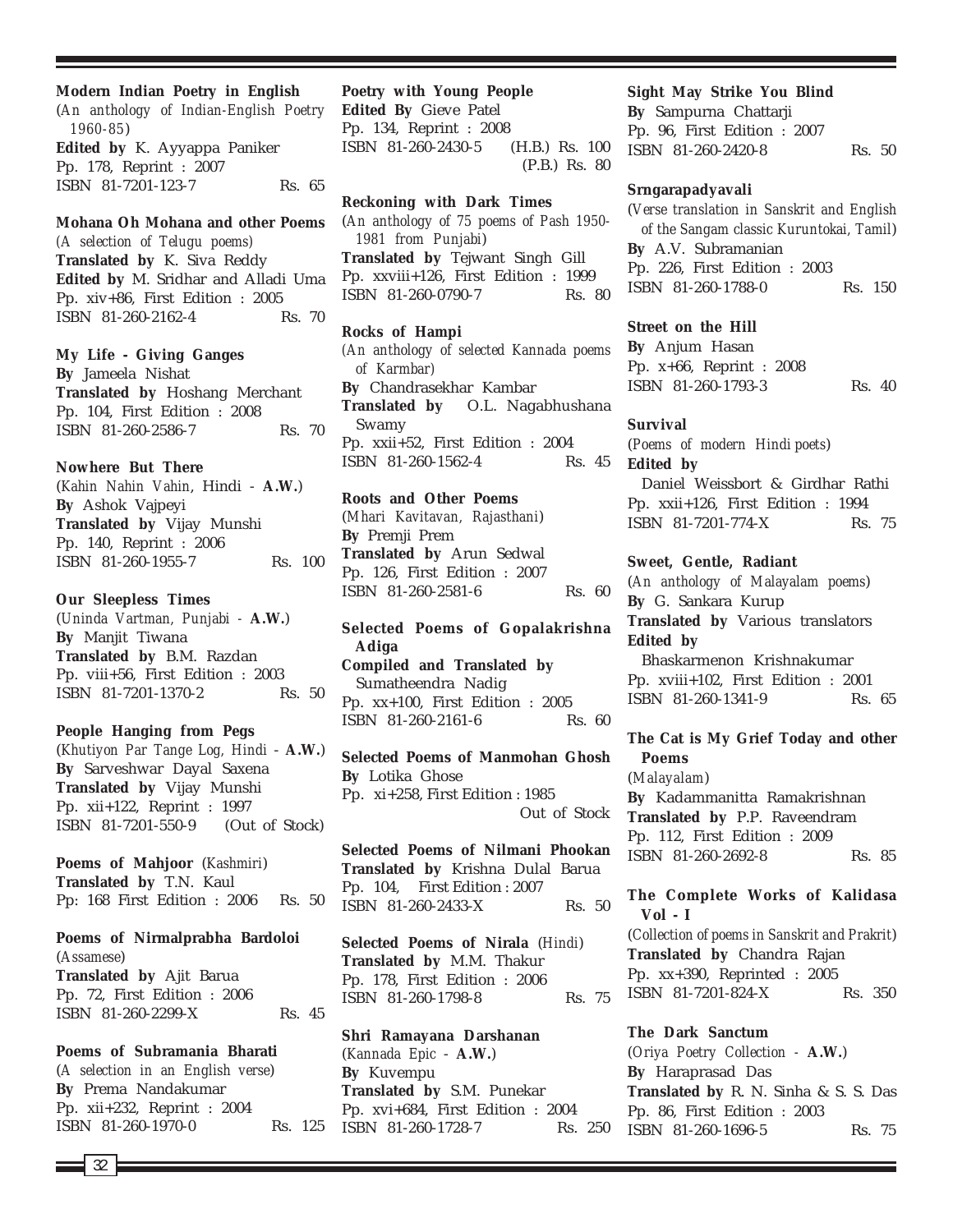**The Enchanted Dust** (*Tanmaya Dhuli, Oriya* **- A.W.**) **By** Pratibha Satpathy **Translated by** Raju Samal Pp. vi+60, First Edition : 2007 ISBN 81-260-2432-1 Rs. 45

**The Endless Weave** *(An anthology A Tribal Songs and Tales of Orissa)* **Compiled & Translated by** Sitakant Mahapatra Pp. 78, First Edition : 1991 ISBN 81-7201-075-3 Rs. 50

**The Gateway to Dream is Closed** (*Khwab Ka Dar Band Hai, Urdu* - **A.W.**) **By** Shaharyar **Translated by** Baidar Bakht and Leslie Lavigne Pp. 128, First Edition : 1990 ISBN 81-7201-022-2 Rs. 30

# **The Golden Treasury of Indo-Anglian Poetry**

(*First Comprehensive anthology of English verse written by 108 Indian poets*) **Selected & Edited by** V.K. Gokak Pp. 360, Reprint : 2010 ISBN 81-260-1196-3 Rs. 75

**The Hill Temple**

(*Male Degula, Kannada*) **By** P.T. Narashimhachar **Translated by** H.V. Rangachar Pp. viii+92, First Edition : 2001 ISBN 81-260-0814-8 Rs. 50

**The King without Clothes** (*Ulanga Raja, Bengali* - **A.W.**) **By** Nirendranath Chakravarti **Translated by** Sukanta Chaudhuri Pp. 42, First Edition : 1989 Rs. 20

**The Knock at Midnight** (*Punjabi*) **By** Puran Singh **Translated by** Gurbhagat Singh Pp. xx+268, First Edition : 2005 ISBN 81-260-1585-3 Rs. 140

**The Mystical Saw and other Poems** (*Marami Karat, Bengali* - **A.W.**) **By** Alokeranjan Dasgupta **Edited with intorduction by** Roland Hindmarsh Pp. 16+112, Reprint : 2003 ISBN 81-260-1532-2 Rs. 50

# **The Open Door**

(*Tereda Bagilu, Kannada*- **A.W.**) **By** K.S. Narasimhaswamy **Translated by** B.C. Ramachandra Pp. xxii+57, First Edition : 2001 ISBN 81-260-0818-0 Rs. 50

**The Quest Goes on and Other Poems** (*Khunjte Khunjte Eta Dur, Bengali* - **A.W.**) **By** Arun Mitra **Translated by** Surabhi Banerjee Pp. viii+62, First Edition : 1994 ISBN 81-7201-591-7 Rs. 40

**The Rebel and Other Poems** (*Selected poems of Kazi Nazrul Islam*) **Compiled by** Basudha Chakravarti Pp. vi+98, Reprint : 1998 ISBN 81-260-0607-2 Rs. 35

**The Sacred Heresy** (*Collection of 57 poems in Marathi*) **By** Dilip Chitre Pp. vi+150, First Edition : 1998 ISBN 81-260-0590-4 Rs. 100

**The Selected Poetry of Firaq Gorakhpuri** (*Urdu*) **Translated by** Noorul Hasan Pp. 278, First Edition : 2008 ISBN 81-260-2531-2 Rs. 200

**The Seven-walled Fort and other Poems** (*Kannada*) **Selected & translated by** Ramachandra Sharma Pp. xxiv+90, First Edition : 2001 ISBN 81-260-0812-1 Rs. 60

**The Sky of Words and Other Poems** (*Shabdar Akash, Oriya* - **A.W.**) **Authored & translated by** Sitakant Mahapatra Pp. 104, First Edition : 1996 ISBN 81-7201-816-9 Rs. 60

**The Tracker** (*Paagi, Rajasthani* - **A.W.**) **By** Chandra Prakash Dewal **Translated by** Shyam Mathur Pp. viii+80, First Edition : 1993 ISBN 81-7201-488-0 Rs. 45

**The Wind Knocks and other Poems** (*Urdu*) **By** Mohammad Alvi **Translated by** Baider Bakht and Marie-Anne Erki Pp. 200, First Edition : 2007 ISBN 81-260-2523-7 Rs. 150

# **This Ancient Lyre**

(*An Anthology of Malayalam poems*) **By** O.N.V. Kurup **Translated by** A.J. Thomas Pp. xlviii +184, First Edition : 2005 ISBN 81-260-1791-0 Rs. 175

#### **Verticals of Life**

(*Selected poems of SachiRaut Roy in Oriya*) **Edited & translated by** Jayanta Mahapatra Pp. xiii+166, First Edition : 1996 ISBN 81-260-0138-0 Rs. 85

#### **Voices from Bengal**

(*A selection of modern Bengali poems*) **Compiled & Edited by** Sukanta Choudhury, Manabendra Bandyopadhyay Swapana Majumdar Pp. xvi+160, Reprint : 2007 ISBN 81-260-0206-9 Rs. 60

# **We Speak in Changing Languages: Indian Women Poets 1990-2007 Edited by**

EV Ramakrishnan & Anju Makhija Pp. 282, First Edition : 2008 ISBN 81-260-2673-9 Rs. 120

**When Poetry Comes** (*A selection of poems by Contemporary Bengali poetess*) **Edited & translated by** Marian Maddern Pp. xxvi+142, First Edition : 2007 ISBN 81-260-0855-5 Rs. 50

**Wherever I Go and Other Poems** (*Yata Durei Jai, Bengali* - **A.W.**) **By** Subhas Mukhopadhyay **Translated by** Sunil Kanti Sen Pp. 68, First Edition : 1994 ISBN 81-7201-690-5 Rs. 45

**Where Words End** (*Punjabi poems Shabdant -* **A.W.**) **By** Dev **Translated by** Gurbhagat Singh Pp.348, First Edition : 2007 ISBN 81-260-2425-9 Rs.150

# **White Whispers**

(*Selected Poems of Salabega in Oriya*) **Translated by** Niranjan Mohanty Pp. viii+112, First Edition : 1998 ISBN 81-260-0483-5 Rs. 50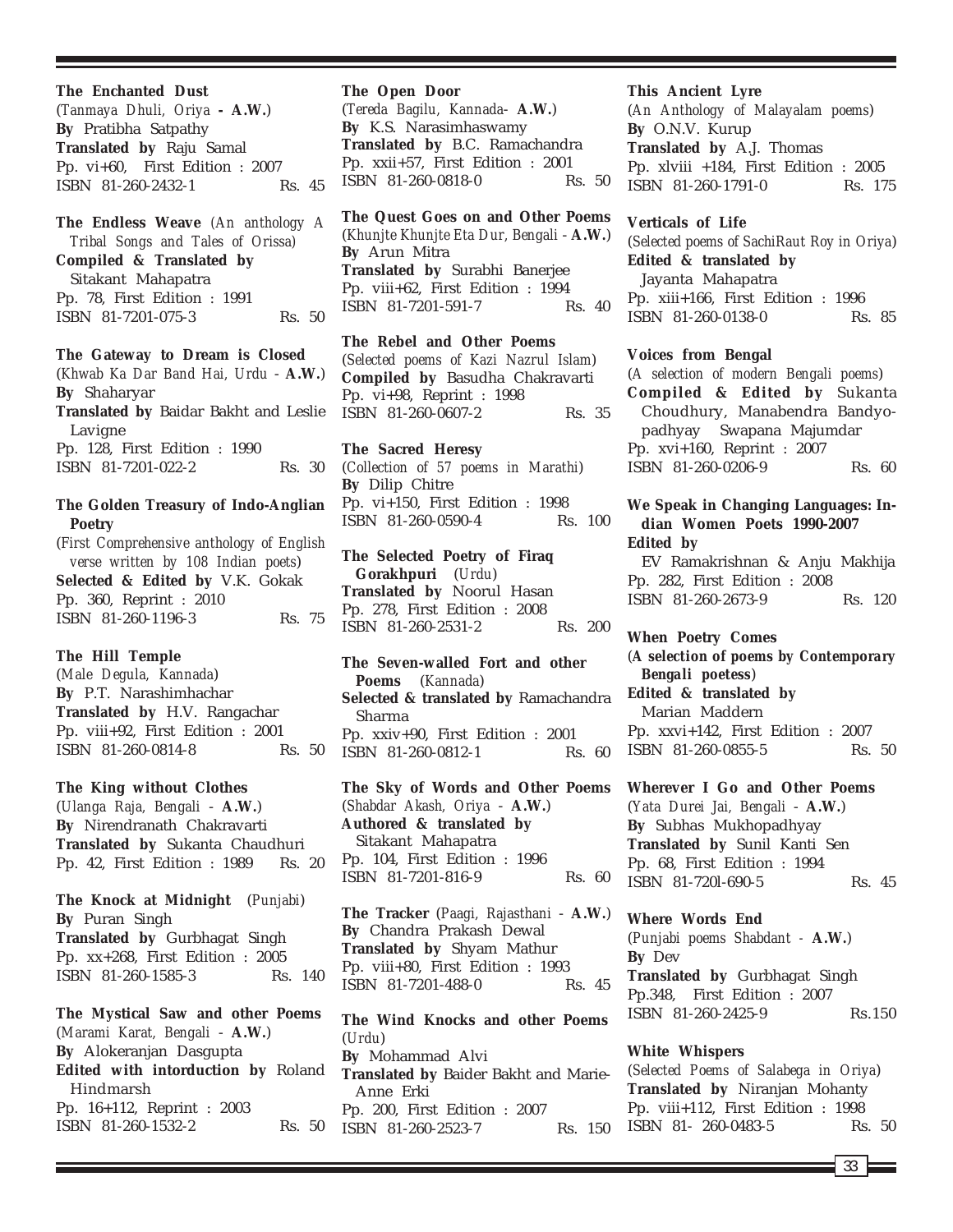| Woes of The Womb-begotten                 |
|-------------------------------------------|
| (Kookh Padyai Ree Peer, Rajasthani -A.W.) |
| by Kishore Kalpanakant                    |
| <b>Translated by Madan Mohan</b>          |

**Translated by** Madan Mohan Pp. 80, First edition : 2003 ISBN 81-260-1370-8 Rs. 60

### **Woodpecker**

**By** Siddhartha Menon Pp. 64, First Edition : 2010 ISBN 978-81-260-2671-5 Rs. 50

# **PLAY**

**A Touch of Brightness By** Partap Sharma **Doongaji House By** Cyrus Mistry **Edited by** Alok Bhalla & Anju Makhija Pp. 182, First Edition : 2006 ISBN 81-260-2424-0 Rs. 80

**Black with 'Equal'**

(By Vikram Kapadia) **Collaborators** (By Ramu Ramanathan) **Edited by** Alok Bhalla & Anju Makhija Pp. 130, First Edition : 2006 ISBN 81-260-2423-2 Rs. 65

**God Demon** (*Brahmarakshas*, Oriya) **By** Hrusikesh Panda **Translated by** Lipipuspa Nayak Pp. 72, First edition : 2007 ISBN 81-260-2585-9 Rs. 50

**Listen Janamejaya and Other Plays** (*Anthology of selected plays of Sriranga*) Ed. G.S Amur Pp. 476, First Edition : 2005 ISBN 81-260-1778-1 Rs. 200

**Luna** (*Punjabi verse play-* **A.W.) By** Shiv Kumar Batalvi **Tr.** by B.M. Bhalla Pp. xii+156, First Edition : 2003 ISBN 81-260-1873-9 Rs. 70

# **Mahadevbhai (1892-1942)**

**By** Ramu Ramanathan **Insomnia By** Ninaz Khodaiji **Edited by** Alok Bhalla & Anju Makhija Pp. 86, First Edition : 2006 ISBN 81-260-2422-4 Rs. 50

**Modern Indian Drama** (*An Anthology*) **Edited by** G.P. Deshpande Pp. viii+754, Reprint : 2009 ISBN 81-260-1875-5 Rs. 250

# **Nalacaritam**

(*Classical dance drama of Kerala in Malayalam*) **By** Unnayi Varier **Translated by** Sudha Gopalakrishnan Pp. 292, First Edition : 2001 ISBN 81-260-0795-8 Rs. 130

# **Radha Krishna**

**By** Panuganti Lakshmi Narasimha Rao **Translated by** M.V. Sastry and K. Gopalakrishna Murthy Pp. 96, First Edition : 2002 ISBN 81-260-1390-7 Rs. 45

#### **Sindoor Ki Holi**

(*Vermillion on Fire, Hindi***) By** Lakshmi Narayan Mishra **Translated by** Vishwambhar Nath Mishra Pp. 88, First Edition : 2008 ISBN 81-260-2634-0 Rs. 75

**The Complete Works of Kalidasa Volume II** (*Collection of poems in Sanskrit and Prakrit*) **Translated by** Chandra Rajan Pp. xiv+398, Reprinted : 2009 ISBN 81-260-1484-9 Rs. 350

**The Ninth of August** (*August Na, Oriya*) **By** Manoranjan Das **Translated by** Arun Kumar Mohanty and Jatinder Kumar Nayak Pp. xii+60, Reprint : 2005 ISBN 81-260-0484-3 Rs. 35

**The Wild Harvest** (*Aranya Fasal, Oriya* - **A.W.**) **By** Manoranjan Das **Translated by** Prabhat Nalini Das & Jatindra M. Mohanty Pp. 114, First Edition : 1994 ISBN 81-7201-436-8 (Out of Stock)

**Tit for Tat** (*Bengali*) **By** Girish Chandra Ghosh **Translated by** Syantan Dasgupta Pp. 80, First Edition : 2008 ISBN 978-81-260-2656-2 Rs. 60

### **Agamsingh Giri**

(*Indian Nepali Writer*) **By** Terence Mukhia Pp. 112, First Edition : 2010 ISBN 978-81-260-2675-3 Rs. 40

#### **Two plays**

(*Chalachitta Chanchari and Lakshman's Shaktishail*) **By** Sukumar Ray **Translated by** Ipshita Chanda Pp. vi+56, First Edition : 2004 ISBN 81-260-1859-3 Rs. 50

# **MAKERS OF INDIAN LITERATURE**

*This series consists of monographs on outstanding Indian writers who have made a significant contribution to the development of literature in the Indian languages and are primarily intended for readers who have no direct access to the word of the writer concerned.*

#### **A Dorendrajit Singh**

(*Manipuri writer*) **By** M. Anandomohan Singh Pp. 80, First Edition : 2001 ISBN 81-260-1112-2 Rs. 25

**A.N. Krishnarao** (*Kannada novelist*) **By** G.S. Amur Pp. 80, First Edition : 1983 Rs. 15

#### **A.R. Rajaraja Varma**

(*Malayalam novelist*) **By** K.M. George Pp. 68, Reprint : 1991 Rs. 15

**Abburi Ramakrishna Rau** (*Telugu writer*) **By** E. Nageswara Rao Pp. 120, First Edition : 2001 ISBN 81-260-1070-3 Rs. 25

**Abdul Ahad Azad** (*Kashmiri poet*) **By** G.N. Gauhar Pp. viii+76, First Edition : 1997 ISBN 81-260-0322-7 Rs. 25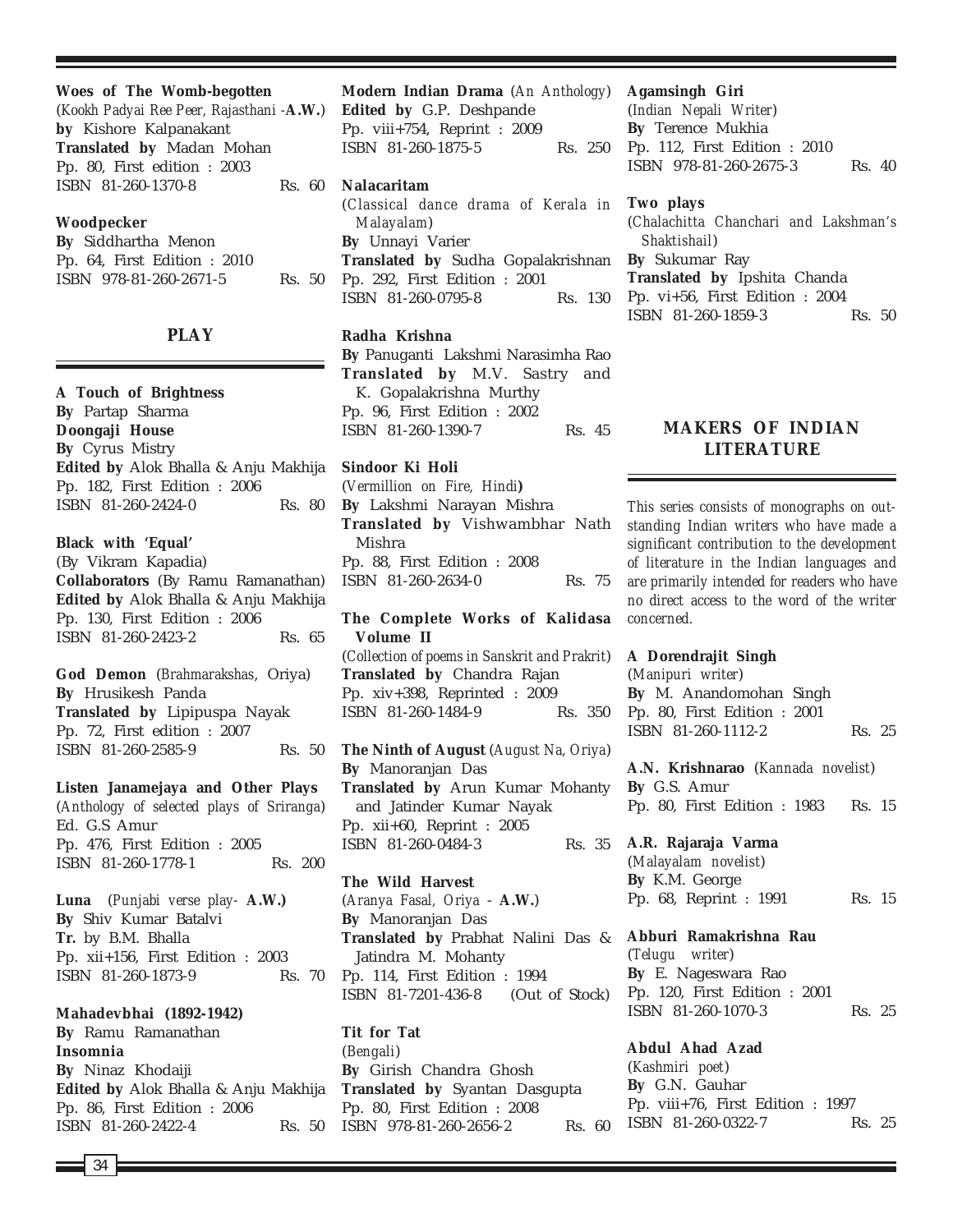**Abdul Haq** (*Urdu writer*) **By** Mukhtar-Ud-Din Ahmad **Translated by** Balraj Verma Pp. 84, First Edition : 1991 Rs. 15

**Abhimanyu Samanta Simhara** (*Oriya poet*) **By** K. C. Mishra Pp. 66, First Edition : 1990 Rs. 15

**Achyutananda Das** (*Oriya writer*) **By** Ratnakar Chaini Pp. 90, First Edition : 1999 ISBN 81-260-0493-2 Rs. 25

**Agamsingh Giri** (*Indian Nepali writer*) **By** Terence Mukhia Pp. 112, First Edition : 2010 ISBN 978-81-260-2675-3 Rs. 40

**Akhtar Ul Iman** (*Urdu writer*) **By** Ghulam Rizvi 'Gardish' Pp. 112, First Edition : 2000 ISBN 81-260-0920-9 Rs. 25

**Akhtar Urainvi** (*Urdu writer*) **By** S.M. Hasnain Pp. X+68, First Edition : 1993 ISBN 81-260-0283-X Rs. 25

**Akshay Kumar Dutta** (*Bengali writer*) **By** Asit Kumar Bhattacharya Pp. iv+84, First Edition : 1996 ISBN 81-260-0081-3 Rs. 15

**Amarnath Jha**

(*Maithili writer*) **By** Hetukar Jha Pp: viii+80, First Edition : 1997 ISBN 81-260-0294-8 Rs. 25

**Amaruka** (*Medieval Sanskrit poet*) **By** N.P. Unni Pp. 64, First Edition : 2002 ISBN 81-260-1239-0 Rs. 25

**Ambikagiri Raichoudhury** (*Assamese writer*) **By** Birendra Kumar Bhattacharyya Pp. 78, First Edition : 1989 Rs. 15

**Amiya Chakraborty** (*Bengali poet*) **By** Sumita Chakraborty Pp. x+120, First Edition : 1993 ISBN 81-7201-435-X (Out of Stock)

(*Assamese essayist*) **By** Maheswar Neog Pp. vii+54, First Edition : 1981Rs. 15 **Anandavardhana** (*Sanskrit writer*) **By** Kunjunni Raja Pp. viii+66, First Edition : 1995 ISBN 81-7201-802-9 Rs. 15

**Anandaram Dhekiyal Phukan**

**Anandoram Barooah** (*Sanskrit scholar*) **By** Biswanarayan Shastri Pp. 96, First Edition : 1984 Rs. 15

**Anna Bhau Sathe** *(Marathi writer)* **By** Bajrang Korde Pp. 68, First Edition : 1998 Rs. 25

**Annamacharya** (*Telugu saint-poet*) **By** Adapa Ramakrishna Rao Pp. 88, First Edition : 1989 Rs. 15

**Anupama Niranjan By** Vijaya Dabbe **Translated by** H.S. Komalesha Pp. 106, First Edition : 2008 ISBN 81-260-2561-1 Rs. 40

**Appar** (*Tamil saint-poet*) **By** G. Vanmikanathan Pp. 84, Reprint : 1996 ISBN 81-260-0131-3 Rs. 25

**Arun Mitra** (*Bengali poet*) **By** Abanti K. Sanyal Pp. 10+78, First Edition : 2003 ISBN 81-260-1754-6 Rs.25

**Asvaghosa** (*Poet and playwright of Sanskrit*) **By** Roma Chaudhuri Pp. 52, Second Edition : 1991 (Out of Stock)

**Aswani Kumar Ghosh** (*Oriya writer*) **By** Hemanta Kumar Das Pp. 60, First Edition : 1999 ISBN 81-260-0491-6 Rs. 25

**B.K. Thakore** (*Gujarati poet*) **By** Shirish Panchal Pp. vi+58, First Edition : 1998 ISBN 81-260-0373-1 Rs. 25

**B.M. Srikantaiah** (*Kannada poet*) **By** A.N. Moorthy Rao Pp. viii+64, Reprint :  $1991$ 

**B.P. Sathe** (*Dogri short story-writer and essayist*) **By** Shivanath Pp. 72, First Edition : 1985 Rs. 15

**B. Puttaswamayya** (*Kannada writer*) **By** Shankar Mokashi Punekar Pp. 84, First Edition : 2000 ISBN 81-260-0943-8 Rs. 25

**Baba Farid**

(*Saint-poet of Punjab*) **By** Balwant Singh Anand Pp. 96, Reprint : 2007 ISBN 81-260-2480-1 Rs. 25

**Babasaheb Ambedkar** (*Constitutionist and social, religious reformer*) **By** K. Raghavendra Rao Pp. 100, Reprint : 1998 ISBN 81-7201-152-0 Rs. 25

**Baikuntanath Pattanayak** (*Oriya poet*) **By** Sourendra Nath Barik Pp. 68, First Edition : 1990 Rs. 15

**Baishnab Pani** (*Oriya playwright*) **By** Hemant Kumar Das Pp. viii+64, First Edition : 1994 ISBN 81-7201-719-7 Rs. 15

**Balaram Das**

(*Oriya saint-poet*) **By** Chittaranjan Das Pp: 118, First Edition : 1983 Rs. 15

**Balmukund Gupta** (*Hindi writer*) **By** Madan Gopal Pp. 76, First Edition : 1986 Rs. 15

**Banabhatta** (*Sanskrit writer*) **By** K. Krishnamoorthy Pp. 84, Reprint : 1982 ISBN 81-7201-674-3 Rs. 15

**Banamali Das** (*Oriya poet*) **By** Janaki Ballabha Mohanty Pp. 60, First Edition : 1994 ISBN 81-7201-449-X Rs. 15

**Bankimchandra Chatterjee** (*Bengali novelist*) **By** S.C. Sengupta Rs. 15 Pp. 68, Reprint : 1997 Rs. 25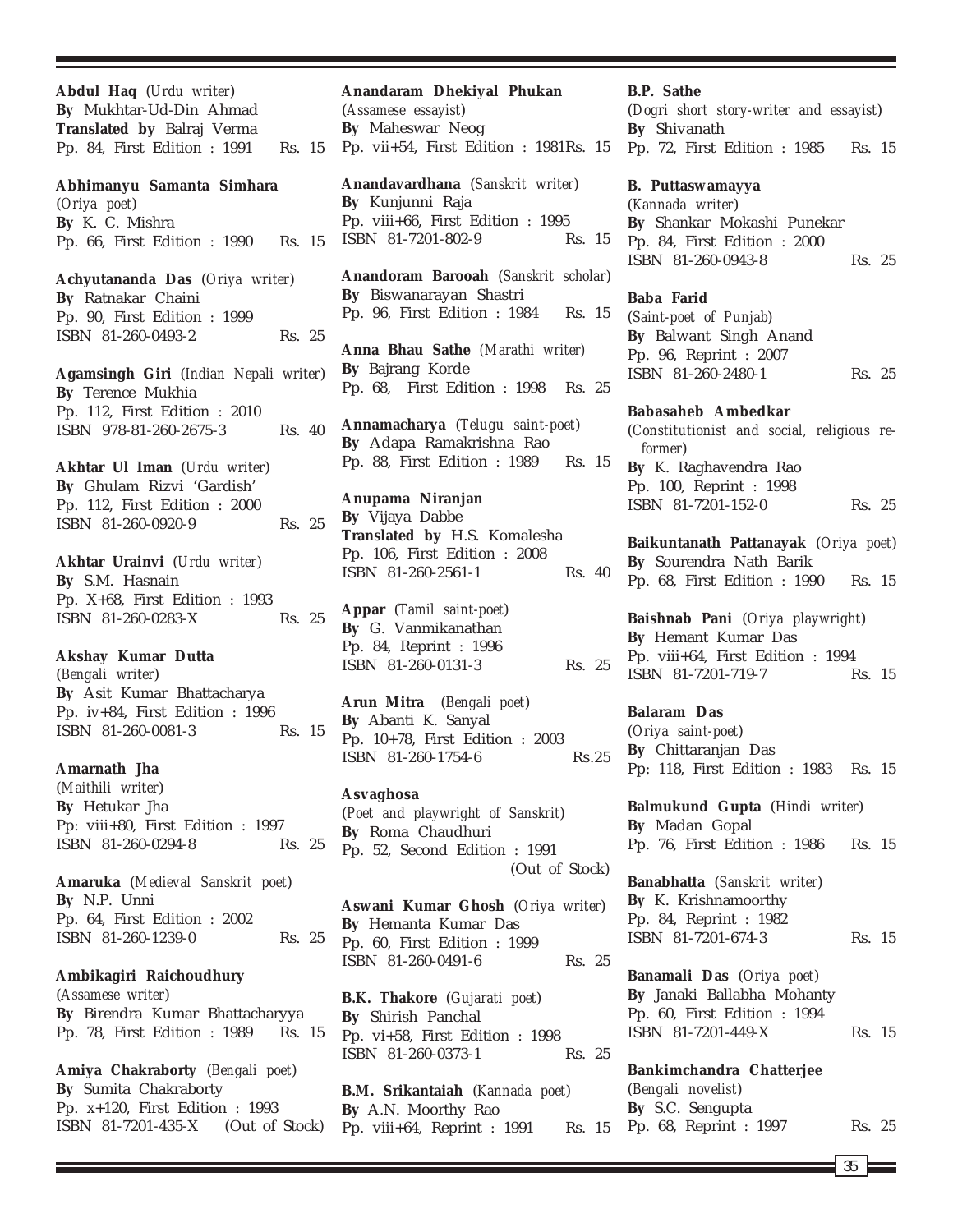**Basavesvara** (*Kannada saint-poet*) **By** H. Thipperudraswamy Pp. 56, Second Edition : 1991 Rs. 15 **Bawa Balwant** (*Punjabi writer*) **By** Kulbir Singh Kaang Pp. 77, First Edition : 1998 ISBN 81-260-0562-9 Rs. 25 **Benudhar Sharma** (*Modern Assamese writer*) **By** Prafulla Kotoky Pp. 44, First Edition : 1989 Rs. 15 **Bhabani Bhattacharya** (*Indian English Writer*) **by** Shantinath K. Desai Pp. XII +94, First Edition : 1995 ISBN 81-7201-772-3 Rs.15 **Bhagwati Charan Verma** (*Hindi writer*) **By** Shrilal Shukla **Translated by** Tripti Jain Pp. 82, First Edition : 1995 ISBN 81-7201-829-0 Rs. 15 **Bhai Gurdas** (*Punjabi saint-poet*) **By** Pritam Singh Pp. 86, First Edition : 1992 ISBN 81-7201-218-7 Rs. 15 **Bhai Vir Singh** (*Punjabi poet*) **By** Harbans Singh Pp. viii+104, Reprint : 1984 Rs. 15 **Bhakta Charana Das** (*Medieval Oriya writer*) **By** Chittaranjan Das Pp. vi+128, First Edition : 1994 ISBN 81-7201-716-2 Rs. 15 **Bhakta Kavi Gopala Krishna** (*Oriya poet*) **By** Fakir Mohan Das Pp. 114, First Edition : 2002 ISBN 81-260-1201-3 Rs. 25 **Bharatendu Harishchandra** (*Hindi writer*) **By** Madan Gopal Pp. 44, Reprint : 1997 Rs. 25 **Bharati** (*Tamil poet*) **By** Prema Nandakumar Pp. 86, Reprint : 1989 **Bhartrhari: The Grammarian** (*Sanskrit writer*) **Bhatti By** G.K. Bhatt **By** Arun Sen

**By** Mulakaluri Srimannarayana Murti First Edition : 1997 ISBN 81-260-0308-1 Rs. 25 **Bharavi** (*Sanskrit classical writer*) **By** Mrinal Kanti Gangopadhyay Pp. 102, First Edition : 1991 Rs. 15 **By** P. Sriramachandrudu Pp. vi+118, Reprint : 2007 ISBN 81-260-2564-6 Rs. 40 **Bhattanarayana** (*Sanskrit writer*) **By** Asok Chatterjee Shastri Pp. 88, First Edition : 1986 (Out of Stock) **Bhavabhuti** (*Sanskrit poet*) Pp. 88, Reprint : 1998 Rs. 25 **Bhima Bhoi** (*Oriya poet*) **By** Sitakant Mahapatra Pp. 80, First Edition : 1983 Rs. 15 **Bibhutibhusan Bandopadhyay** (*Bengali novelist*) **By** Sunil Kumar Chattopadhaya Pp. v+102, First Edition : 1994 ISBN 81-7201-578-X Rs. 15 **Bilhana** (*Sanskrit poet*) **By** P.N. Kawthekar Pp. 90, First Edition : 1995 ISBN 81-7201-779-0 Rs. 15 **Birinchi Kumar Barua** (*Assamese essayist*) **By** Lalit Kumar Barua Pp. 80, First Edition : 1999 ISBN 81-260-0763-X Rs. 25 **Bishnu Dey** (*Bengali poet*) Pp. x+116, Reprint : 2005 ISBN 81-260-1997-2 Rs. 25 **Buddhadeva Bose** (*Bengali writer*) **By** Alokeranjan Dasgupta Pp. 72, Reprint : 1989 Rs. 15 **Bulhe Shah** (*Punjabi sufi-poet*) **By** Surinder Singh Kohli Pp. 90, Reprint : 1990 Rs. 15

**C.C. Mehta** (*Gujarati playwright*) **By** Shailesh Tewani Pp. 104, First Edition : 2003 ISBN 81-260-1676-0 Rs. 25

**C.V. Raman Pillai** (*Malayalam writer*) **By** S. Guptan Nair Pp. 176, First Edition : 1992 ISBN 81-7201-273-X Rs. 15

**Chaitanya** (*Vaisnava saint-poet*) **By** Ashok Chatterjee Shastri Pp. 100, Reprint : 1998(Out of Stock)

**Chakbast** (*Urdu poet*) **By** Saraswati Saran 'Kaif' Pp. 104, First Edition : 1986 Rs. 15

**Chandha Jha** (*Bengali poet*) **By** Jaydeva Misra Pp. 64, First Edition : 1982 Rs. 15

**Chandu Menon** (*Malayalam novelist*) **By** T.C. Sankara Menon Pp. 60, Reprint : 1997 Rs. 25

**Changampuzha** (*Malayalam lyricist*) **By** S. Guptan Nair Pp: 72 First Edition : 2001 ISBN 81-260-1292-7 Rs. 25

**Chandidas** (*Bengali poet*) **By** Sukumar Sen Pp. 60, Second Edition : 1977 (Out of Stock)

**Cherukat Govinda Pisharody** (*Eminent Malayalam writer*) **by** E.P. Rajagopalan Pp. 84, First Edition : 2003 ISBN 81-260-1494-6 Rs. 25

**Cherusseri** (*Malayalam writer*) **By** T. Bhaskaran Pp. 128, First Edition : 1997 Rs. 25

**Chilakamarti Lakshmi Narasimham** (*Telugu writer*) **By** V.V.L. Narasimha Rao Pp. vi+100, First Edition : 1994 ISBN 81-7201-499-6 Rs. 15

**D.V. Gundappa** (*Modern Kannada writer*) **By** G.Venkata Subbiah **Translated by** S.G. Mysore Math Pp. 144, First Edition : 2002 ISBN 81-260-1386-9 Rs. 25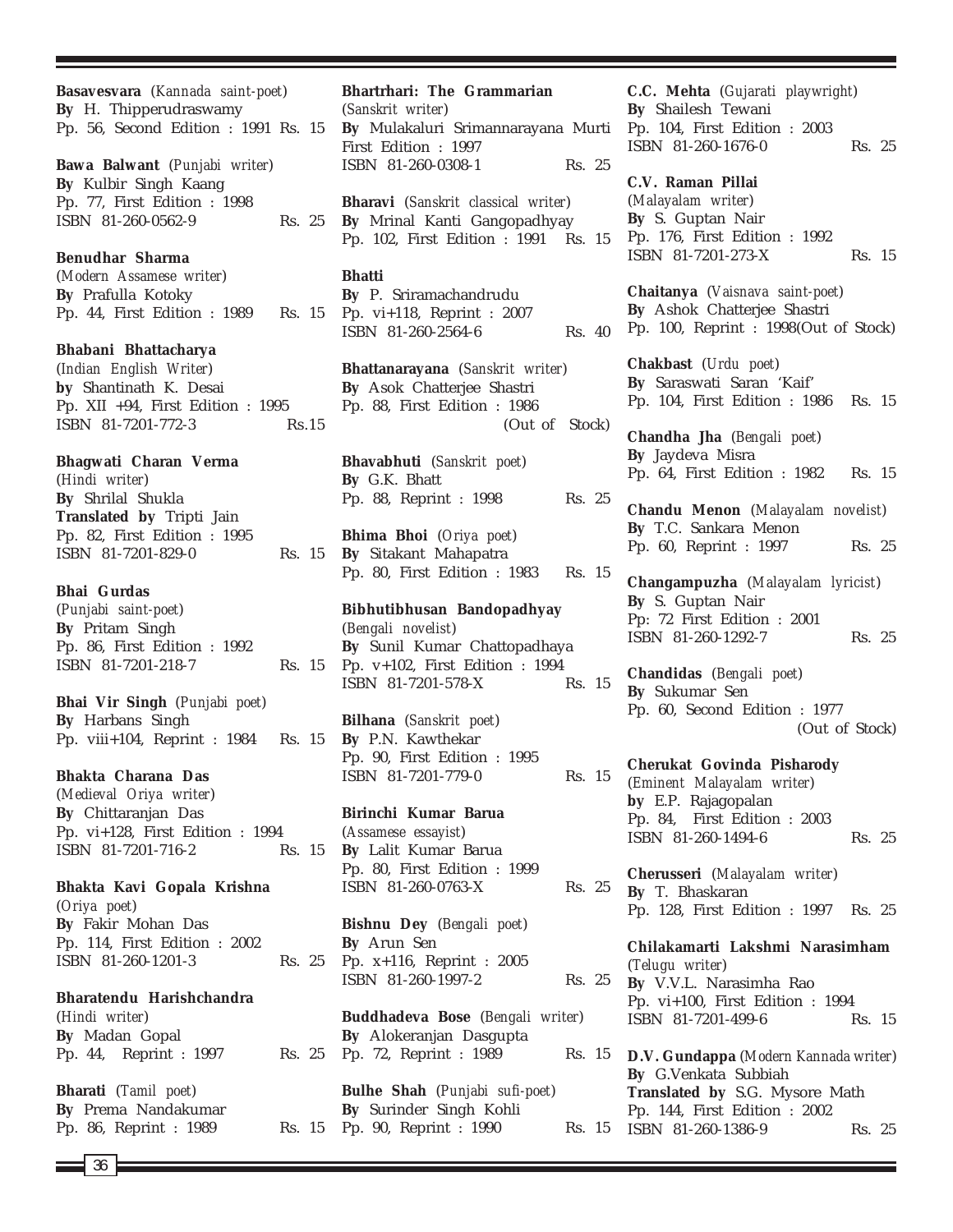| Dandin<br>(Sanskrit poet)<br>By Jayashankar Tripathi<br><b>Translated by Deepali Bhnot Pp. 130, First Edition : 1996</b>         |        |  |
|----------------------------------------------------------------------------------------------------------------------------------|--------|--|
| ISBN 81-260-499-1<br>Data Dayal Maharishi Shiv Brat Lal                                                                          | Rs. 15 |  |
| Verman (Urdu writer)<br>By Mohd. Ansarullah<br>Translated by Aziz Parihaar<br>Pp. 78, First Edition : 1998<br>ISBN 81-260-0482-7 | Rs. 25 |  |
| Dattakavi (Marathi poet)<br>By Anuradha Potdar<br>Pp. viii+64, First Edition : 1977                                              | Rs. 15 |  |
| Dattatreya Ramachandra Bendre<br>(Kannada poet)<br>By G.S. Amur<br>Pp. 136, First Edition : 1994                                 |        |  |
| ISBN 81-7201-515-1                                                                                                               | Rs. 15 |  |
| Dayaram (Medieval Gujarati poet)<br>By B.J. Sandesara<br>Pp. viii+70, First Edition : 1981                                       | Rs. 15 |  |
| <b>Derozio</b><br>By Pallab Sengupta<br>Pp. 76, First Edition: 2000<br>ISBN 81-260-0851-2                                        | Rs. 25 |  |
| Dhani Ram Chatrik<br>(Punjabi poet)<br>By Surinder Singh Narula<br>Pp. 72, First Edition : 1985                                  | Rs. 15 |  |
| Dharmavaram Ramakrishnama-<br>charyulu                                                                                           |        |  |
| (Telugu and Sanskrit scholar)<br>By Panangi Srirama Apparao<br>Translated by Dharmavaram Ajitha<br>Simha                         |        |  |
| Pp. xii+112, First Edition : 1995<br>ISBN 81-7201-771-5                                                                          | Rs. 15 |  |
| Dina Nath Nadim<br>by Trilokianath Raina<br>viii+96, First Edition : 1998<br>ISBN 81-260-0441-X                                  | Rs. 25 |  |
| Dinabandhu Mitra<br>(Rengali playwright)                                                                                         |        |  |

(*Bengali playwright*) **By** Ajit Kumar Ghosh Pp. viii+78,. First Edition : 1999 ISBN 81-260-0546-7 Rs. 25

**Dinakrushna Das** (*Oriya poet*) **By** Surendra Mohanty Pp. 64, First Edition : 1985 Rs. 15 **Dineshchandra Sen** (*Bengali scholar and critic*) **By** Narayan Chaudhuri Pp. 78, First Edition : 1990 Rs. 15 **Dr. C.R. Reddy** (*Telugu poet and critic*) **By** D. Anjaneyulu Pp. viii+68, Reprint : 1980 Rs. 15 **Dr. Diwan Singh Kalepani** (*Punjabi writer*) **By** N. Iqbal Singh Pp. 98, First Edition : 1996 ISBN 81-260-0599-2 Rs. 15 **Dr. Zakir Hussain** (*Statesman and educationist*) **By** Khursheed Alam Khan & B. Sheik Ali Pp. 120, First Edition : 1991 Rs. 15 **Dr. Zore** (*Urdu writer*) **By** Syeda Jaffer **Translated by** Jai Ratan Pp. 112, First Edition : 1989 Rs. 15 **Dwijendralal Ray** (*Bengali writer*) **By** Ajit Kumar Ghosh Pp. 77, First Edition : 2001 ISBN 81-260-1227-7 Rs. 25 **Edassery Govindan Nair** (*Malayalam poet*) **By** M. Leelavathy Pp. 72, First Edition : 1998 ISBN 81-260-0496-7 Rs. 25

**Eknath** (*Saint-poet*) **By** G.V. Tagore Pp. vi+64, First Edition : 1994 ISBN 81-7201-456-2 Rs. 15

**Elam Kulam Kunjan Pillai By** A. Sreedhara Menon Pp. 90, First Edition : 2000 ISBN 81-260-1080-9 Rs. 25

**Ezhuttacchan** (*Malayalam poet and philosopher*) **By** K. Raghavan Pillai Pp. 88, First Edition : 1986 (Out of Stock) **Fakir Mohan Senapati** (*Oriya writer*) **By** Mayadhar Mansinha Pp. viii+86, Reprint : 1997 Rs. 25 **G.A Kulkarni** (*Marathi author*) **By** M.D.Hatkanangalekar Pp. 64, First Edition : 2007 ISBN 81-260-2566-2 Rs. 40 **G.V. Chalam** (*Telugu writer*) **By** R.S. Sudarshanam Pp. 76, First Edition : 2000 ISBN 81-260-0709-5 Rs. 25 **Gakulkarni** (*Marathi Writer*) **By** M.D. Hatkanagalekar Pp.66, First Edition : 2007 ISBN 81-260-2566-2 Rs. 40 **Gangadhar Mehar By** Binod Chandra Naik Pp. 74, First Edition : 1996 ISBN 81-7201-905-X Rs. 15 **Ganganath Jha** (*Maithili writer*) **By** Hetukar Jha Pp. 82, First Edition : 1992 ISBN 81-7201-375-2 Rs. 15 **Ghalib** (*Urdu poet*) **By** M. Mujeeb Pp. 80, Reprint : 1999 ISBN 81-7201-708-1 Rs. 25 **Girish Chandra Ghosh** (*Bengali writer*) **By** Utpal Dutt Pp. vi+101, First Edition : 1992 ISBN 81-7201-197-0 Rs. 15 **Godabarish Mahapatra** (*Oriya writer*) **By** Brundaban Chandra Acharya Pp. 62, Reprint : 1997 ISBN 81-260-0127-4 Rs. 25

**Gopinath Kaviraj By** G.C. Pande Pp. 104, Reprint : 1996 ISBN 81-260-0185-2 Rs. 25

**Gourishankar Ray** (*Oriya writer*) **By** Madhusudan Pati Pp. xii+96, First Edition : 1994 ISBN 81-7201-694-8 Rs. 15

**Govardhanram** (*Gujarati novelist*) **By** Ramanlal Joshi Pp. 72, First Edition : 1979 Rs. 15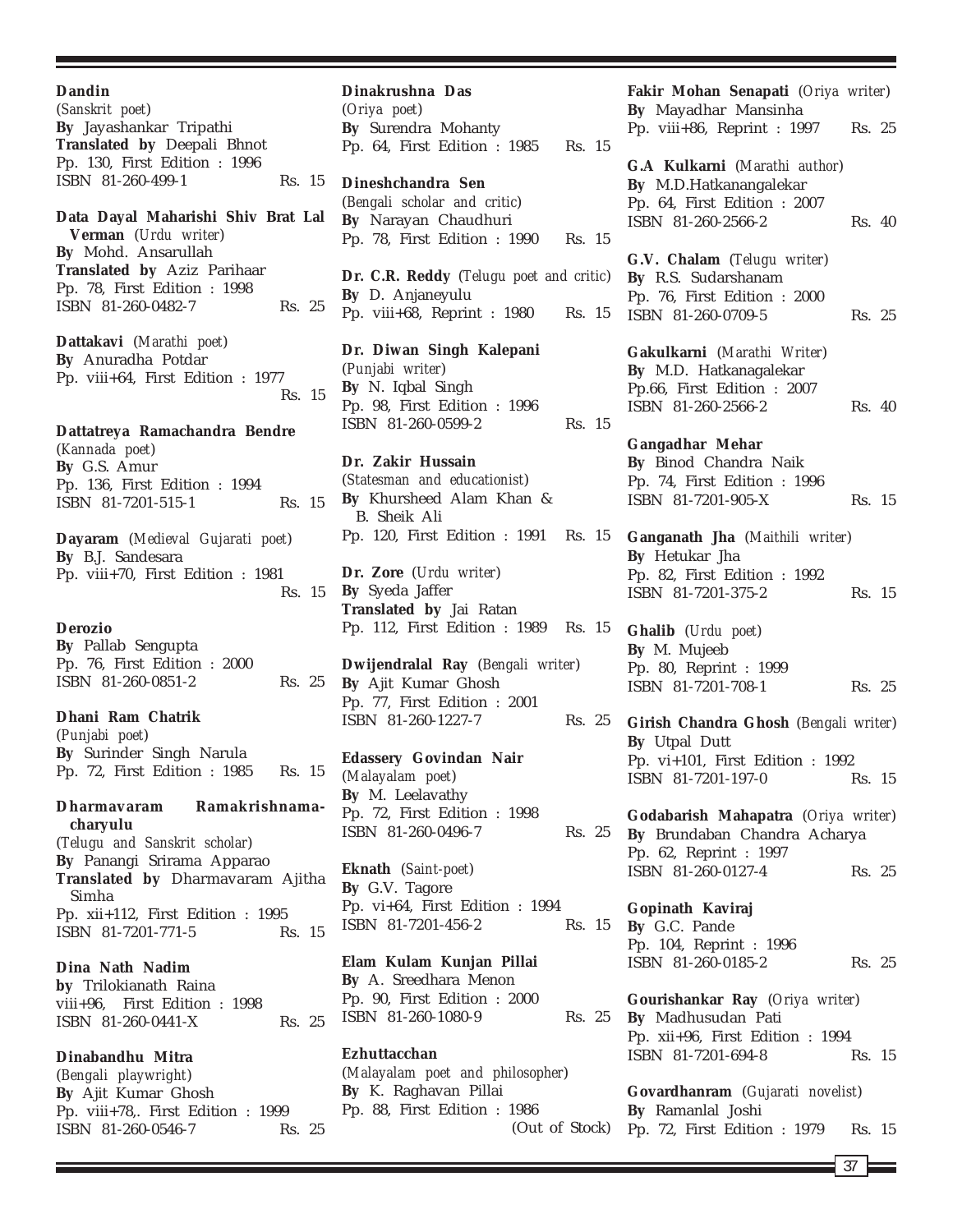| <b>Govind Pai</b><br>(Kannada poet, playwright and prose writer)<br>By N. Thirumaleswara Bhatt<br>Pp. 118, First Edition : 1993<br>ISBN 81-7201-540-2 | Rs. 15 | Hemachandra Barua<br>(Assamese scholar)<br>By Jatindranath Gosy<br>Pp. 48, Reprint : 199                                 |
|-------------------------------------------------------------------------------------------------------------------------------------------------------|--------|--------------------------------------------------------------------------------------------------------------------------|
| Gurazada<br>(Telugu social-reformer and writer)<br>By V.R. Narla<br>Pp: 86 First Edition : 1979                                                       | Rs. 25 | Hemachandra Goswa<br>(Assamese writer)<br>By Satyendranath Sh<br>Pp.v+56, First Edition<br>ISBN 81-7201-613-1            |
| Gurbaksh Singh (Punjabi poet)<br>By Surinder Singh Kohli<br>Pp. 88, Second Edition : 1989 Rs. 15                                                      |        | <b>Hijam Anangal Singl</b><br>(Manipuri writer)<br>By E. Dillamani Sing<br>Pp. 48, Reprint : 200                         |
| Guru Arjan Dev<br>(Fifth Guru of Sikhs)<br>By Mahinder Singh Joshi<br>Pp. vi+90, First Edition : 1997                                                 |        | ISBN 81-260-2516-6<br>Ilango Adigal (Tamil                                                                               |
| ISBN 81-7201-769-3                                                                                                                                    | Rs. 25 | By Mu. Varadarajan<br>Pp. 72, Reprint : 199                                                                              |
| Guru Nanak (First Guru of Sikhs)<br>By Gurubachan Singh Talib<br>Pp. 88, Reprint : 2001<br>ISBN 81-7201-886-2                                         | Rs. 25 | Ismat Chughtai (Urdu<br>By M. Asaduddin<br>Pp.122, First Edition<br>ISBN 81-260-0862-8                                   |
| <b>Guru Teg Bahadur</b><br>(Sikh Saint and poet)<br>By Mohinder Pal Kohli<br>Pp. 76, First Edition : 1992<br>ISBN 81-7201-234-9                       | Rs. 15 | <b>Iswar Chander Nand</b><br>(Punjabi play-wright)<br>By Charan Dass Sidl<br>Pp. 68, First Edition<br>ISBN 91-260-0921-7 |
| H.N. Apte<br>(Marathi novelist and story- writer)<br>By R.B. Joshi<br>Pp. vi+94, Reprint : 1997                                                       | Rs. 25 | Iswarchandra Gupta<br>(Bengali poet)<br>By Narayan Chaudh<br>Pp. 64, First Edition                                       |
| Haba Khatoon<br>(Kashmiri poetess)<br>By S.L. Sadhu<br>Pp: 56, First Edition : 1983<br>ISBN 81-260-1954-9                                             | Rs. 15 | Iswarchandra Vidyas<br>(Bengali social-reformer<br>By Hiranmay Banerje<br>Pp. 86, Reprint : 198                          |
| <b>Hali</b> ( <i>Urdu poet</i> )<br>By Malik Ram<br>Pp. 76, Reprint : 1997                                                                            | Rs. 25 | J. Krishnamurthi<br>By Shanta Rameshwa<br>Pp xii+116, Reprint :<br>ISBN 81-260-1997-2                                    |
| Hari Mohan Jha<br>(Maithili writer)<br>By Shailendra Mohan Jha<br>Pp. xx+66, First Edition : 1994<br>ISBN 81-7201-652-2                               | Rs. 15 | Jadunath Sarkar<br>(Bengali writer)<br>By Anil Chandra Bar<br>Pp. 96, First Edition                                      |
| Harivallabh Bhayani<br>By Balvant Jani<br>Pp. 60, First Edition : 2004                                                                                |        | Jagannatha Das (Oriy<br>By Sitakant Mahapat                                                                              |

38

ISBN 81-260-2024-5 Rs. 25

| (Assamese scholar)<br>By Jatindranath Goswami<br>Pp. 48, Reprint : 1991                                                    | Rs. 15 |  |
|----------------------------------------------------------------------------------------------------------------------------|--------|--|
| Hemachandra Goswami<br>(Assamese writer)<br>By Satyendranath Sharma<br>Pp.v+56, First Edition : 1995<br>ISBN 81-7201-613-1 | Rs. 15 |  |
| Hijam Anangal Singh<br>(Manipuri writer)<br>By E. Dillamani Singh<br>Pp. 48, Reprint : 2007<br>ISBN 81-260-2516-6          | Rs. 40 |  |
| Ilango Adigal (Tamil poet)<br>By Mu. Varadarajan<br>Pp. 72, Reprint : 1998                                                 | Rs. 25 |  |
| Ismat Chughtai (Urdu writer)<br>By M. Asaduddin<br>Pp.122, First Edition : 1999<br>ISBN 81-260-0862-8                      | Rs. 25 |  |
| Iswar Chander Nanda<br>(Punjabi play-wright)<br>By Charan Dass Sidhu<br>Pp. 68, First Edition : 2001<br>ISBN 91-260-0921-7 | Rs. 25 |  |
| Iswarchandra Gupta<br>(Bengali poet)<br>By Narayan Chaudhuri<br>Pp. 64, First Edition : 1985                               | Rs. 15 |  |
| Iswarchandra Vidyasagar<br>(Bengali social-reformer and educationist)<br>By Hiranmay Banerjee<br>Pp. 86, Reprint : 1987    | Rs. 15 |  |
| J. Krishnamurthi<br>By Shanta Rameshwar Rao<br>Pp xii+116, Reprint : $2007$<br>ISBN 81-260-1997-2                          | Rs. 25 |  |
| <b>Jadunath Sarkar</b><br>(Bengali writer)<br>By Anil Chandra Banerjee<br>Pp. 96, First Edition : 1985<br>(Out of Stock)   |        |  |
| Jagannatha Das (Oriya poet)<br>By Sitakant Mahapatra<br>Pp. 70, Reprint : 1997                                             | Rs. 25 |  |

# **Jagat Chettri By** Bhanu Chettri Pp.64, First Edition : 2006 ISBN 81-260-2271-X Rs. 25 **Jagdish Gupta** *(Monograph on Bengali writers)* **By** Hiren Chattopadhyay **Translated by** Tapati Gupta Pp.120, Reprint : 2006 ISBN 81-260-2273-6 Rs. 25 **Jaishankar Prasad** (*Hindi poet*) **By** Ramesh Chandra Shah Pp. 96, Reprint : 1984 ISBN 81-7201-673-5 Rs. 15 **Jatindranath Sen Gupta** (*Bengali poet*) **By** Sunil Kanti Sen Pp. x+54, Reprint : 1997 Rs. 25 **Jayadeva** (*Sanskrit poet*) **By** Sunil Kumar Chatterji Pp. viii+68, Reprint : 1990 ISBN 81-260-0182-6 Rs. 15 **Jibanananda Das** (*Bengali poet*) **By** Chidananda Dasgupta Pp. 56, Reprint : 1983 ISBN 81-260-1874-7 Rs. 25 **Jnanadeva** (*Marathi saint-poet*) **By** P.Y. Deshpande Pp. 84, Reprint : 1985 Rs. 15 **Joseph Mundasseri** (*Malayalam writer*) **By** P.P. Ravindran Pp. 94, First Edition : 2002 ISBN 81-260-1535-7 Rs. 25 **Josh Malsiyani By** Bhupinder Aziz Parihar Pp. 88, First Edition : 2004 ISBN 81-260-1933-6 Rs. 25 **Jyoti Prasad Agarwalla** (*Assamese writer and culture exponent*) **By** Birendranath Datta Pp 56, First Edition : 1995 ISBN 81-7201-884-3 Rs. 15 **K. Chaoba Singh**

(*Manipuri writer*) **By** Rajkumar Mani Singh Pp. 80, First Edition : 2002 ISBN 81-260-1519-5 Rs. 25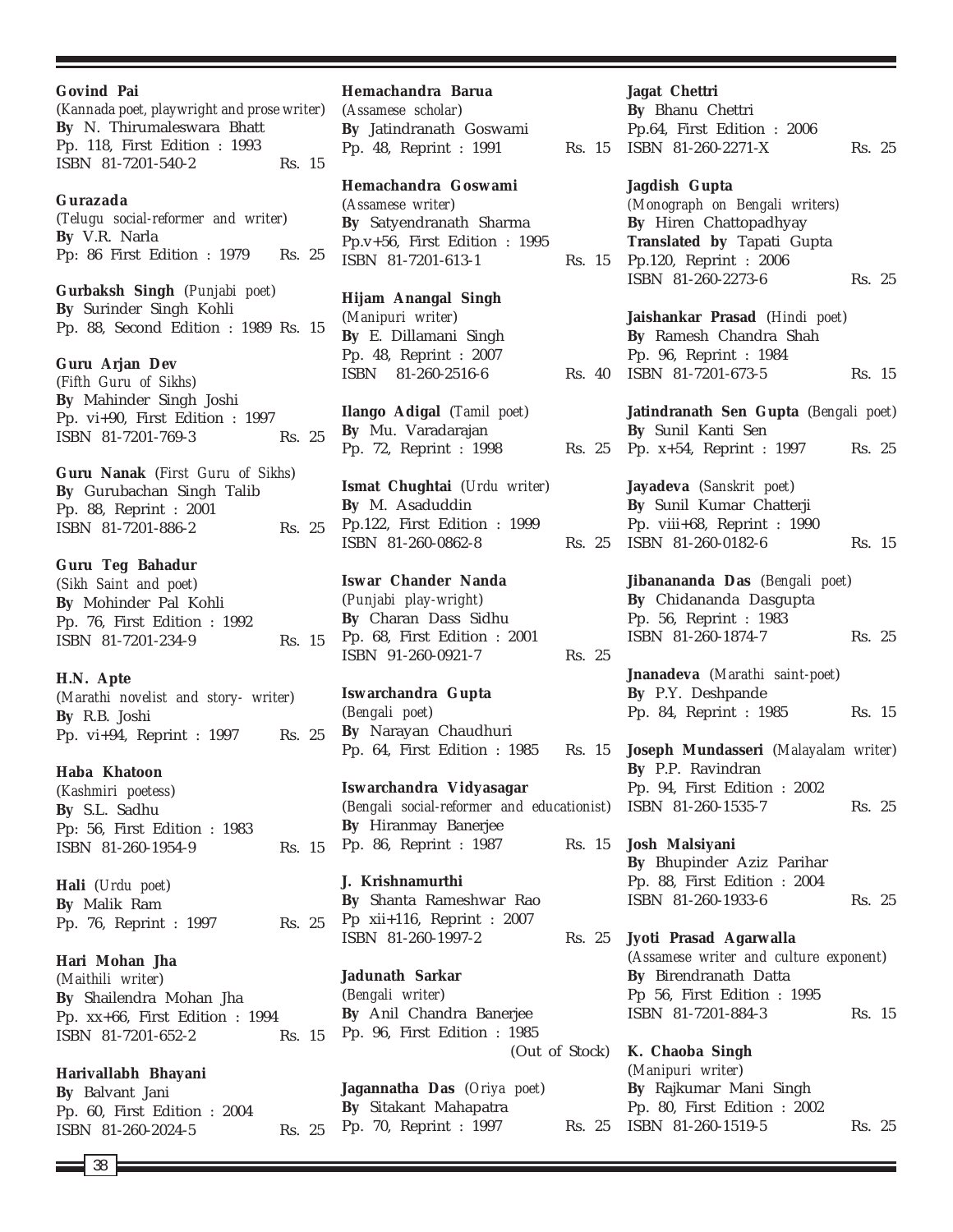| K.R. Srinivasa Iyengar<br>By Prema Nandkumar<br>Pp. 124, First Edition : 2008                                                           |        |  |
|-----------------------------------------------------------------------------------------------------------------------------------------|--------|--|
| ISBN 81-260-2645-6                                                                                                                      | Rs. 40 |  |
| K. Shivarama Karanth (Kannada writer)<br>By C.N. Ramachandran                                                                           |        |  |
| Pp. 132, First Edition : 2001<br>ISBN 81-260-1071-1                                                                                     | Rs. 25 |  |
| K.S. Venkataraman (Tamil writer)<br>By M.S. Ramaswami                                                                                   |        |  |
| Pp. 72, First Edition : 1988 Rs. 15                                                                                                     |        |  |
| Kabir (Hindi saint-poet)<br>By Prabhakar Machwe<br>Pp. 56, Reprint : 2005<br>ISBN 81-7201-562-3                                         | Rs. 25 |  |
| Kalapi (Gujarati poet)<br>By Hemant G. Desai<br>Pp. 56, First Edition : 1990                                                            | Rs. 15 |  |
| Kalhana (Sanskrit poet)<br>By Somnath Dhar<br>Pp. 90, Reprint : 1998                                                                    | Rs. 25 |  |
| Kalicharan Patnayak<br>(Monograph on Oriya author)<br>By Ramesh Prasad Panigrahi<br>Pp. 100, First Edition : 2003<br>ISBN 81-260-1547-0 | Rs. 25 |  |
| Kalindi Charan Panigrahi<br>(Oriya writer)<br>By Madhusudan Pati<br>Pp. 95, First Edition : 2001<br>ISBN 81-260-1328-1                  | Rs. 25 |  |
| Kamban (Tamil poet)<br>By S. Maharajan<br>Pp. 80, First Edition : 1972<br>ISBN 81-7201-244-6                                            | Rs. 15 |  |
| Kandathil Varghese Mappilai<br>(Malyalam writer)<br>By C.J. Roy Journalist<br>Pp. 84, First Edition : 2002                              |        |  |
| ISBN 81-260-1440-7<br>Kashi Bahadur Shreshtra<br>(Modern Nepali fiction writer and journal-<br>ist)                                     | Rs. 25 |  |
| By Durga Bahadur Shreshtha<br>Pp. 80, First Edition : 2003<br>ISBN 81-260-1699-X                                                        | Rs. 25 |  |

| Kavi Surya Baladeva Rath                           |
|----------------------------------------------------|
| (Oriya poet)                                       |
| By Dasarathi Das                                   |
| Pp. 48, First Edition : 1987                       |
| (Out of Stock)                                     |
|                                                    |
| Kavikankan Mukunda                                 |
| (Medieval Bengali poet)                            |
| By Sukumar Sen                                     |
| Pp. 72, First Edition : 1989<br>Rs. 15             |
|                                                    |
| Kazi Nazrul Islam (Bengali poet)                   |
| By Gopal Haldar                                    |
| Pp. 84, Reprint : 1999                             |
| ISBN 81-260-0757-5<br>Rs. 25                       |
|                                                    |
| Kerala Verma                                       |
| (Malayalam poet)                                   |
| By P.K. Narayana Pillai                            |
| Pp.108, Reprint : 1991<br>Rs. 15                   |
|                                                    |
| Kesari Balakrishna Pillai                          |
| (Malayalam writer)                                 |
| By K.M. George                                     |
| Pp. 92, First Edition : 1989<br>Rs. 15             |
|                                                    |
| <b>Kesava Dev</b>                                  |
| (Malayalam novelist and short story-writer)        |
| By K.P. Sasidharan                                 |
| Pp. 92, First Edition : 1990<br>Rs. 15             |
|                                                    |
| Keshavsut (Marathi poet)                           |
| By Prabhakar Machwe                                |
| Pp. 64, Reprint : 1982<br>Rs. 15                   |
|                                                    |
| Khazir Malik Safai                                 |
| (Kashmiri sufi-poet)                               |
| By Shad Ramzan                                     |
| Translated by Mohammad Aslam                       |
| Pp. 68, First Edition : 1999                       |
| ISBN 81-260-0777-X<br>Rs. 25                       |
|                                                    |
| Khwairakpam Chaoba Singh                           |
| (Manipuri poet)                                    |
| By Rajkumar Mani Singh                             |
| Pp. 80, First Edition : 2002<br>ISBN 81-260-1519-5 |
| Rs. 25                                             |
| Krishnakanta Handiqui                              |
| (Assamese writer)                                  |
| By Abdus Sattar                                    |
| Pp. 64, First Edition : 1991<br>Rs. 15             |
|                                                    |
| Kshetrayya                                         |
| (Telugu poet)                                      |
| By Rajanikanta Rao                                 |
| Pp. 116, Reprint : 1991<br>Rs. 15                  |
|                                                    |

**Kulasekara Alwar By** M.P. Srinivasan **By** Padma Srinivasan Pp. 132, First Edition : 2010 ISBN 81-260-2697-5 Rs. 40

# **Kulwant SinghVirk** (*Modern fiction writer in Punjabi*) **By** Ajeet Cour **Translated by** Akshey Kumar Pp. 68, First Edition : 1999 ISBN 81-260-1374-6 Rs. 25

**Kumaradasa** (*Sanskrit epic-writer*) **By** C.R. Swaminathan Pp. 72, First Edition : 1990 Rs. 15

**Kumaran Asan** (*Malayalam poet*) **By** K.M. George Pp. 96, Reprint : 1991 Rs. 15

**Kumudini** (*Tamil writer*) **By** Prema Nandkumar Pp. 136, First Edition : 2008 ISBN 81-260-2439-9 Rs. 40

**Kunjabehari Das** (*Oriya writer*) **By** Narendranath Mishra Pp. 80, First Edition : 2008 ISBN 978-81-260-2646-3 Rs. 40

**Kunchan Nampyar** (*Malayalam poet*) **By** V.S. Sharma Pp. 92, First Edition : 2000 ISBN 81-260-0935-7 Rs. 25

**Kuntala Kumari Sabat** (*Oriya poet*) **By** Pratibha Ray Pp. 58, First Edition : 1997 ISBN 81-260-0214-X Rs. 25

**Kusumagraj By** Nishikant Mirajkar Pp. 80, First Edition : 2004 ISBN 81-260-1929-4 Rs. 25

**Lalithambika Antharajanam By** Gita Krishnakutty Pp. 100, First Edition : 2006 ISBN 81-260-2203-5 Rs. 25

**Laxmanrao Sardessai** *(Konkani Author)* **By** Prakash Thali Pp. 100, First Edition : 2008 ISBN 81-260-2565-4 Rs. 40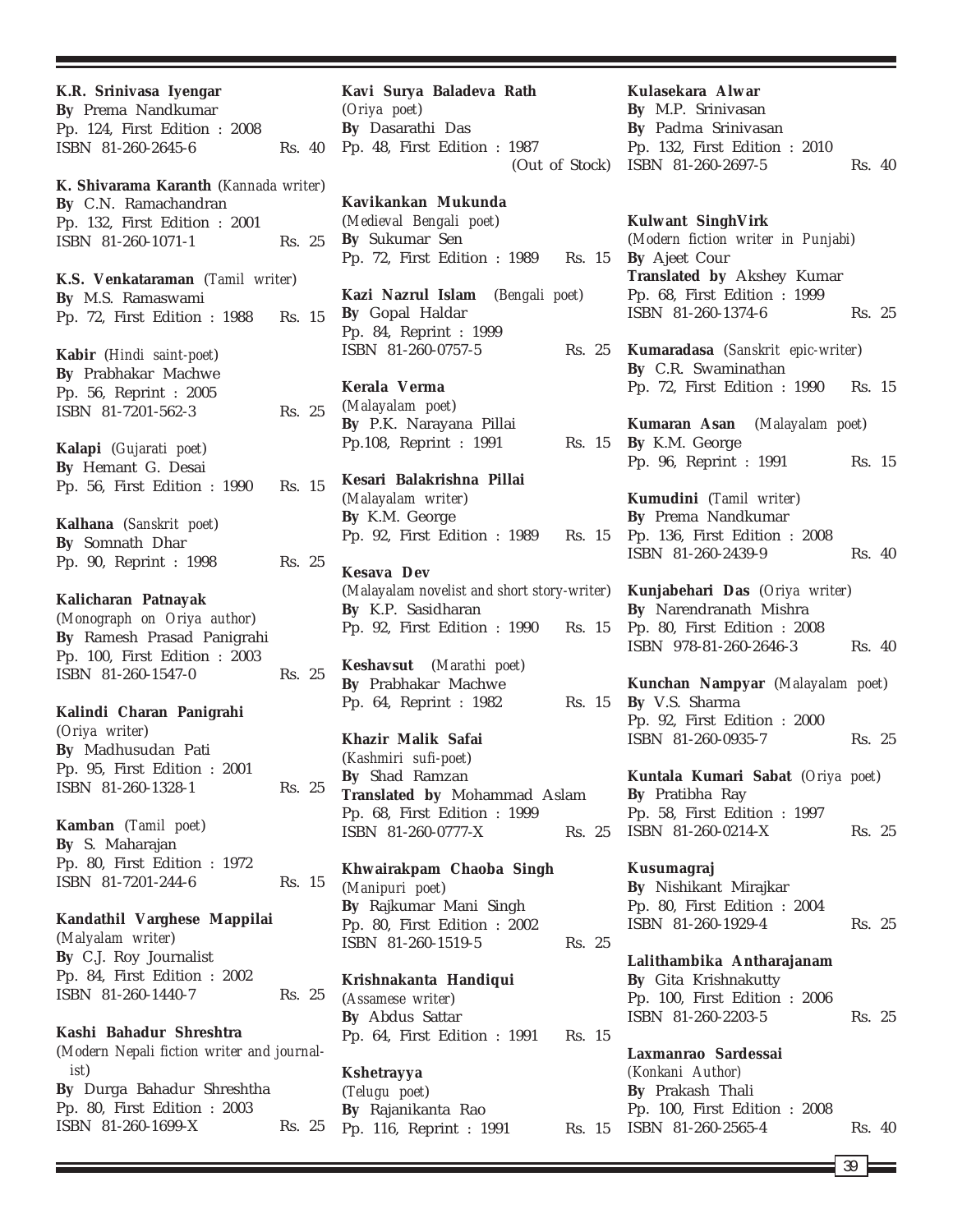**L.H. Ajwani** *(Sindhi writer)* **By** Chetan Karnani Pp. 72, First Edition : 2003 ISBN 81-260-1664-7 Rs. 25 **L. Kamal Singh By** L. Damodar Singh Pp. 108, First Edition : 2000 ISBN 81-260-0856-3 Rs. 25 **Lakshminath Bezbaroah** (*Assamese writer*) **By** Hem Barua Pp. 72, Reprint : 1982 Rs. 15 **Lalithambika Antharajanam By** Gita Krishnakutty Pp. 100, First Edition : 2006 ISBN 81-260-2203-5 Rs. 25 **M.P. Paul** (*Modern Malayalam prose- writer*) **By** K.M. Tharakan Pp. 100, Reprint : 1989 Rs. 15 **Madhavadeva** (*Assamese saint-poet and scholar*) **By** Satyendranath Sharma Pp. 80, First Edition : 1985 Rs. 15 **Madhurachenna** (*Kannada*) **By** G.S. Kapse **Translated by** G.B. Sajjan Pp. 92, First Edition : 2005 ISBN 81-260-1730-9 Rs. 25 **Madhusudan Rao By** Jatindra Mohan Mohanty Pp.98, Reprint : 2006 ISBN 81-260-2123-3 Rs. 25 **Mahakavi G. Sankara Kurup** (*Malayalam poet*) **By** M. Leelavathi Pp. 92, First Edition : 1990 Rs. 15 **Mahakavi Ulloor** (*Malayalam poet*) **By** Sukumar Azhicode Pp. 104, Reprint : 1991 Rs. 15 **Maharshi Devendranath Tagore** (*Bengali litterateur*) **By** Narayan Chaudhuri Pp. 72, Reprint : 1991 Rs. 15

40

**Mahamahopadhyaya Gopinath Kaviraj** (*Indologist*) **By** G.C. Pande Pp. 104, Reprint : 1996 Rs. 15 **Mahipatram** (*Gujarati writer*) **By** R.L. Raval Pp. 76, First Edition : 2002 ISBN 81-260-1265-X Rs. 25 **Mahmud Gami** (*Kashmiri poet*) **By** Muzaffar Aazim Pp. 74, First Edition : 1991 Rs. 15 **Mahimabhatta** (*Sanskrit writer*) **By** C. Rajendran Pp. 56, First Edition : 2000  $ISBN 81-260-0916-0$ **Mallinatha** (*Sanskrit scholar*) **By** P.G. Lalye Pp. 130, First Edition : 2002 ISBN 81-260-1238-2 Rs. 25 **Manik Bandyopadhyay** (*Bengali novelist*) **By** Sarojmohan Mitra Pp. 92, Second Edition : 1982 Rs. 15 **Manikkavachakar** (*Tamil saint-poet*) **By** G.V. Vanmikanathan Pp. 88, Reprint : 1987 Rs. 15 **Manilal Dwivedi** (*Gujarati writer*) **By** Dhirubhai Thakur Pp. 92, First Edition : 1983 Rs. 15 **Manmohan Ghose** (*Indo-English poet*) **By** Lotika Ghose Pp. 96, First Edition : 1976 (Out of Stock) **Mayadhar Mansinha** (*Oriya poet*) **By** Durga Charan Kumar Pp. viii+ 60, First Edition : 1993 ISBN 81-7201-452-X Rs. 15 **Meghani** (*Gujarati poet*) **By** V.J. Trivedi Pp. vi+56, First Edition : 1977 Rs. 15 **Melputtur Narayana Bhatta** (*Sanskrit Poet*) **By** C. Rajendran Pp. 84, First Edition : 2008 ISBN 81-260-2546-8 Rs. 40

**Michael Madhusudan Dutt** (*Bengali poet*) **By** Amalendu Bose Pp. 86, Revised Edition : 1990 Rs. 15 **Mir Anis** (*Urdu poet*) **By** Ali Jawad Zaidi Pp. 112, Reprint : 1991 Rs. 15 **Mir Taqi Mir** (*Urdu poet*) **By** Ish Kumar Pp. 100, Reprint : 2003 Rs. 15 **Mira Bai** (*Rajasthani poetess*) **By** Usha S. Nilsson Pp. 68, Reprint : 1997 Rs. 25 ISBN 81-260-0411-8 Rs. 25 **Mohammad Quli Qutb Shah** (*Urdu poet*) **By** Masud Husain **Translated by** Mehar Afshan Farooqi Pp. 74, First Edition : 1997 ISBN 81-260-0233-6 Rs. 15 **Mohammad Shahidulla** (*Bengali writer*) **By** Subhadra Kumar Sen Pp. 64, First Edition : 1999 ISBN 81-260-0492-4 Rs. 25 **Mohan Singh** (*Punjabi poet and story- writer*) **By** Narendrapal Singh Pp. 64, First Edition : 1987 Rs. 15 **Muddana** (*Kannada writer*) **By** M.V. Seetaharamiah Pp. 114, First Edition : 1990 Rs. 15 **N.C. Kelkar** (*Marathi writer*) **By** R.M. Gole Pp. vi+90, First Edition : 2005 Rs. 25 **N.V. Krishna Warrior** (*Malayalam writer*) **By** K.V. Ramakrishnan Pp. 128, First Edition : 2000

> **Nalinibala Devi** (*Assamese writer*) **By** Preeti Barua Pp. 56, First Edition : 2000 ISBN 81-260-0916-0 Rs. 25

ISBN 81-260-0950-0 Rs. 25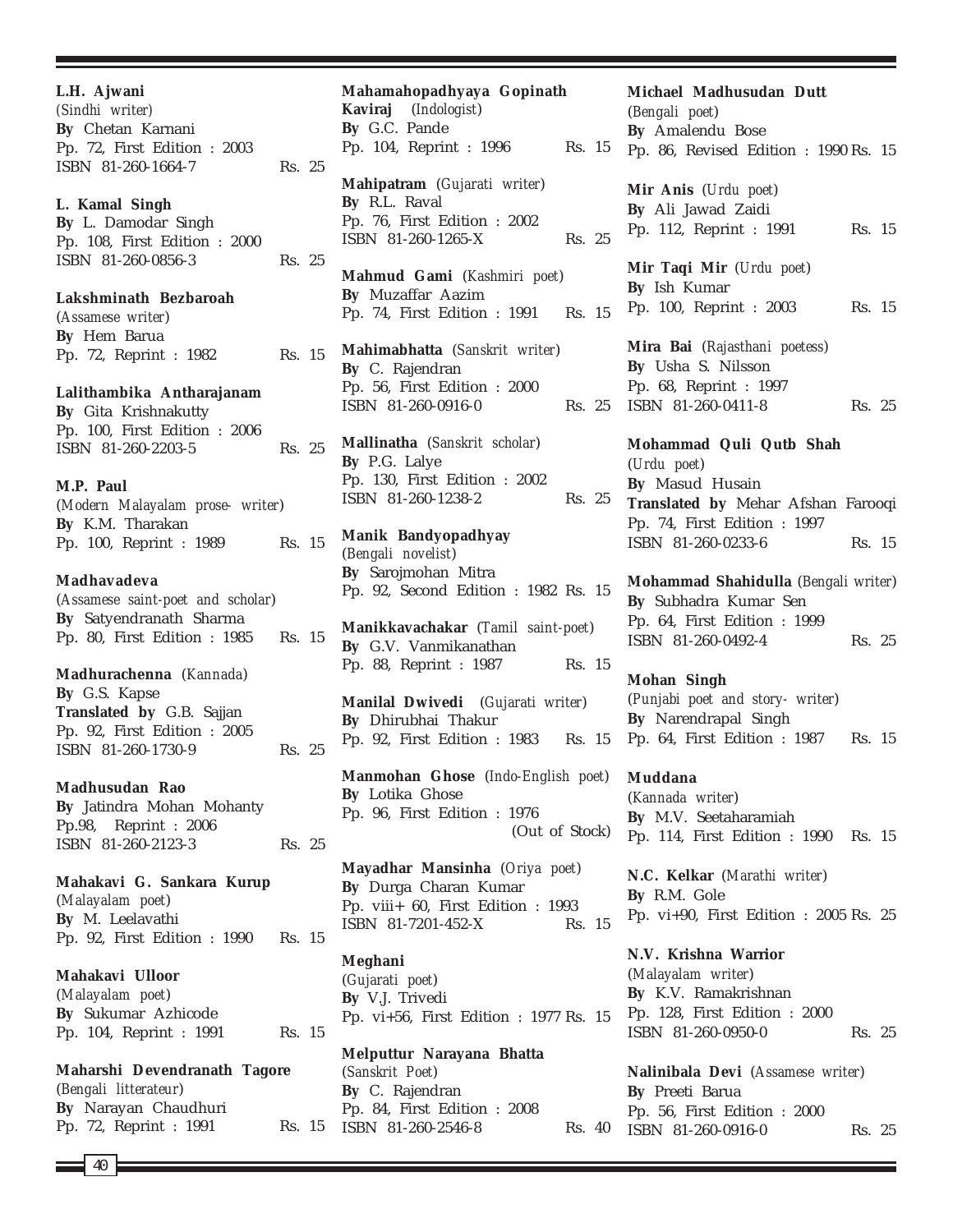**Namakkal Ramalingam Pillai** (*Tamil poet*) **By** K.R. Hanumanthan Pp. 104, First Edition : 1985 (Out of Stock) **Nammalvar** (*Tamil mystic-poet*)

**By** A. Srinivasa Raghavan Pp. 96, Reprint : 1983 Rs. 15

**Nanak Singh** (*Punjabi novelist*) **By** Sant Singh Sekhon Pp. 88, First Edition : 1985 Rs. 15

**Nanalal** (*Gujarati poet*) **By** U.M. Maniar Pp. vi+88, First Edition : 1977 Rs. 15

**Narasinhrao** (*Gujarati poet*) **By** Sunderji Betai **Translated by** Sarla Jagmohan Pp. 72, First Edition : 1985 Rs. 15

**Narayan Shyam** (*Sindhi poet*) **By** Param Abichandani Pp. 76, First Edition : 2001 ISBN 81-260-0447-9 Rs. 25

**Narendra Khajuria** (*Dogri writer*) **By** Nilamber Dev Sharma Pp. 60, First Edition : 1993 ISBN 81-7201-412-0 Rs. 15

**Narhar Kurundkar By** L.S. Deshpande Pp. 80, Reprint 2007 ISBN 81-260-2039-3 Rs. 25

**Narmadashankar** (*Gujarati writer*) **By** Gulabdos Broker Pp: vi+86 First Edition : 1998 Rs. 25

**Navalram** (*Gujarati dramatist, humourist and social- reformer***) By** Ramesh M. Shukla Pp. 72, First Edition : 1988 Rs. 15

**Nazir Akbarabadi** (*Urdu poet*) **By** Mohammad Hasan Pp. 76, Reprint : 1983 Rs. 15

**Nidhi Levi Farewell** (*Assamese writer*) **By** Maheshwar Neog Pp. 80, First Edition : 1985 **Niharranjan Ray** (*Bengali writer*) **By** Jonn W. Hood Pp. vii+120, First Edition : 1997 ISBN 81-260-0207-7 Rs. 25

**Nilakantha Das** (*Oriya writer*) **By** Narendranath Mishra Pp. x+70, First Edition : 1999 ISBN 81-260-0603-X Rs. 25

**Nilakantha Diksita** (*Poet and art-critic*) **By** N.P. Unni Pp. 76, First Edition : 1995 ISBN 81-7201-803-7 Rs. 15

**Nissim Ezekiel** (*English writer*) **By** Shakuntala Bharvani Pp. 136, First Edition : 2008 ISBN 81-260-2583-1 Rs. 40

**P.Y. Deshpande** (*Marathi writer*) **By** Indumati Sheorey Pp. vi+94, First Edition : 1992 ISBN 81-7201-052-4 Rs. 15

**Panditaraja Jagannatha** (*Sanskrit poet*) **By** P. Ramachandrudu Pp. 66, Second Edition : 1981 Rs. 15

**Pandit Atambapu Sharma** (*Manipuri writer*) **By** E. Nilakanta Singh Pp. xii+42, First Edition : 1998 ISBN 81-260-0602-1 Rs. 25

**Panje Mangesh Rao** (*Kannada writer*) **By** V. Sitaramiah Pp. 108, First Edition : 1978 (Out of Stock)

**Panini** (*Ancient Sanskrit grammarian*) **By** Saroja Bhate Pp. iv+70, First Edition : 2002 ISBN 81-260-1198-X Rs. 25

**Panuganti Lakshmi Narsimha Rao** (*Telugu writer*) **By** Mudigonda Veerabhadra Sastry Pp. 76, First Edition : 1994 ISBN 81-7201-499-6 Rs. 15

**Parasmani Pradhan** (*Nepali writer*) **By** Indramani Pradhan Pp. 130, First Edition : 1997 Rs. 15 ISBN 81-260-0366-9 Rs. 25 **Paravastu Chinnaya Suri** (*Telugu scholar*) **By** B. Radhakrishna Pp. 66, First Edition : 1996 ISBN 81-7201-685-9 Rs. 15

**Parmanand Almast** (*Dogri writer*) **By** Om Goswami **Translated by** Nilambar Dev Sharma Pp. vi+118, First Edition : 1998 ISBN 81-260-0539-4 Rs. 25

**Pash** (*Punjabi poet*) **By** Tejwant Singh Gill Pp. 112, First Edition : 1999 ISBN 81-260-0776-1 Rs. 25

**Patanjali of Yogasutras** (*Sanskrit scholar and yogi*) **By** Chandramouli S. Naikar Pp. 100, First Edition : 2002 ISBN 81-260-1285-4 Rs. 40

**Pothana** (*Telugu saint-poet*) **By** D. Venkatavadhani Pp. 94, Reprint : 1983 Rs. 15

**Pottekkat** (*Malayalam writer*) **By** R. Viswanathan Pp. 60, Reprint : 1991 Rs. 15

**Prabhat Kumar Mukhopadhyay** (*Bengali novelist*) **By** Gopikanath Roy Chowdhury Pp. 62, First Edition : 1996 ISBN 81-7201-910-6 Rs. 15

**Pramatha Choudhuri** (*Bengali writer*) **By** Arun Kumar Mukhopadhyay Pp. 68, Reprint : 2002 ISBN 81-260-1426-1 Rs. 25

**Premchand** (*Hindi novelist and story- writer*) **By** Prakash Chandra Gupta Pp. 62, Reprint : 1998 Rs. 25

**P. Kunjiraman Nair By** P.M.Narayanam **Translated by** N.Gopalakrishnan Pp. 112, First Edition : 2007 ISBN 81-260-2553-6 Rs. 25

**Qadir Yar** (*Kashmiri writer*) **By** N.S. Tasneem Pp. vi+60, First Edition : 1992 ISBN 81-7201-264-0 Rs. 15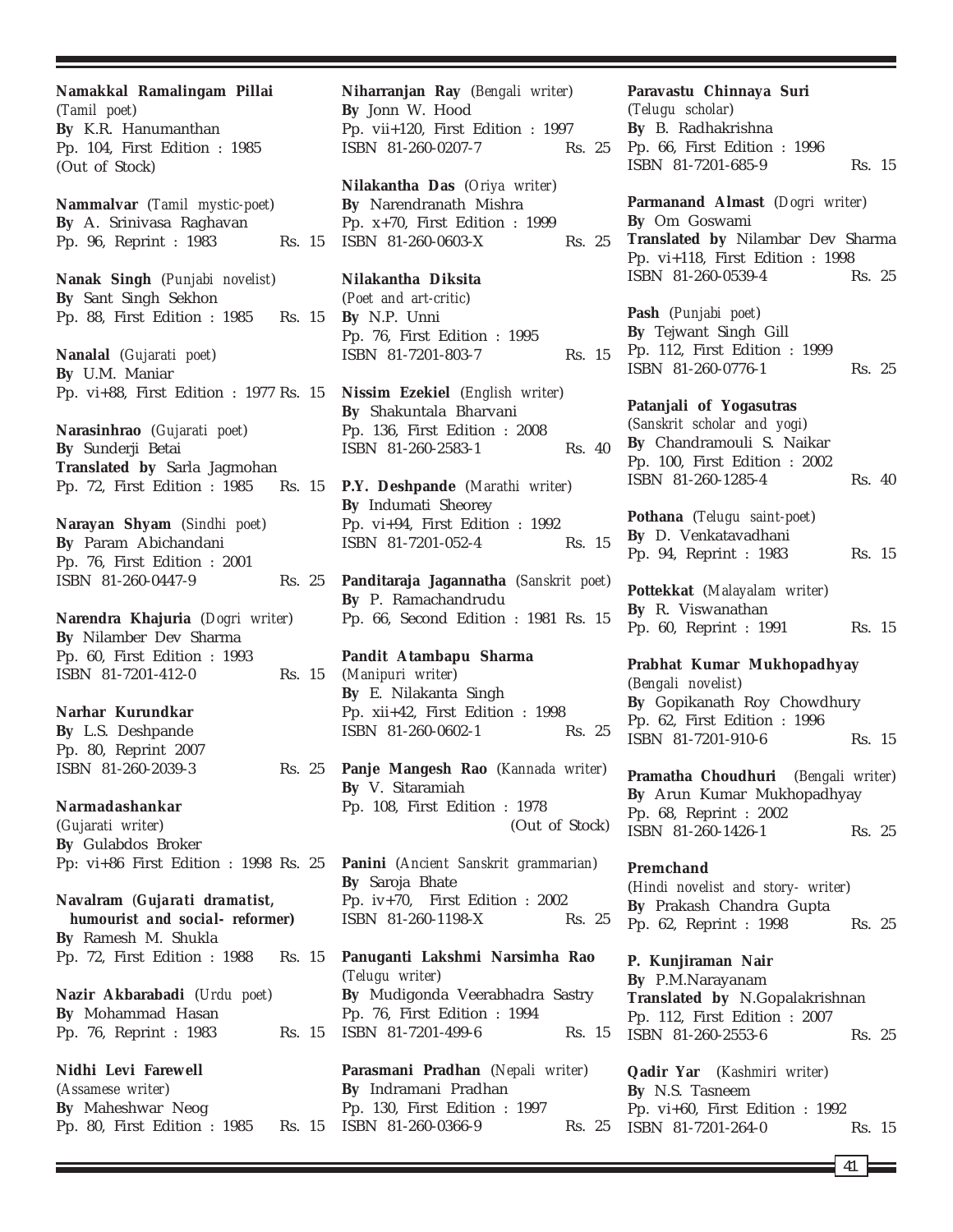**Rabindranath Tagore** (*Bengali writer*) **By** Sisir Kumar Ghose Pp. ix+153, Reprint : 2007 ISBN 81-260-1994-8 Rs. 25 **Radhanath Ray** (*Oriya poet*) **By** Gopinath Mohanty Pp. 76, Reprint : 1983 Rs. 15 **Raghunath Choudhuri** (*Assamese writer*) **By** Kamaleshwar Sarma Pp. 12+56, First Edition : 2000 ISBN 81-260-1060-6 Rs. 25 **Rahul Sankrityayan** (*Hindi writer*) **By** Prabhakar Machwe Pp. 60, Reprint : 1998 ISBN 81-7201-845-2 Rs. 25 **Raja Rammohun Roy** (*Bengali writer and social-reformer*) **By** Saumyendranath Tagore Pp. 94, Reprint : 1989 Rs. 15 **Rajani Kanta Bardoloi** (*Assamese writer*) **By** Nirmalpratha Bardoloi First Edition : 1995 ISBN 81-7201-883-5 Rs. 15 **Rajendralal Mitra** (*Bengali writer*) **By** Siddhartha Ghosh Pp. 90, First Edition : 2001 ISBN 81-260-1276-5 Rs. 25 **Rakhaldas Bandyopadhyay** (*Bengali writer*) **By** Asok K. Bhattacharya Pp. 88, First Edition : 1999 ISBN 81-260-0848-2 Rs. 25 **Ramadasu** (*Telugu saint-poet*) **By** B. Rajani Kanta Rao Pp. 80, Reprint : 1991 Rs. 15 **Ramakrishna Paramahansa** (*Philosopher*) **By** Swami Lokeswarananda Pp. x+96, Reprint : 1997 ISBN 81-260-0095-3 Rs. 25 **Ramendrasundar Trivedi**

(*Bengali writer*) **By** Ramatosh Sarkar Pp. v+72, First Edition : 1994 ISBN 81-7201-556-9 Rs. 15

**Ram Ganesh Gadkari** (*Marathi poet and playwright*) **By** G.P. Pradhan Pp. vi+66, First Edition : 1992 ISBN 81-7201-090-7 Rs. 15

**Ramkrishna Jha 'Kisun' By** Mohan Bhardwaj **Translated by** Shivendra Das Pp. 80, First Edition : 2006 ISBN 81-260-2128-4 Rs. 25

**Ram Krishna Sharma By** Shanti Chhetri **Translated by** Shivendra Das First Edition : 2003 ISBN 81-260-1698-1 Rs. 25

**Ramalingar** (*Tamil saint-poet*) **By** G. Vanmikanathan Pp. 112, Reprint : 1991 Rs. 15

**Ramashankar Ray By** Jayanta Kumar Das Pp. x+65, First Edition : 1998 ISBN 81-260-0548-3 Rs. 25

**Rasheed Ahmad Siddiqui** (*Urdu writer*) **By** Suleiman Akhtar **Translated by** Rakhshanda Jalil Pp. 62, First Edition : 1995 ISBN 81-7201-884-3 Rs. 15

**Rasiklal C. Parikh By** Priyabala Shah Pp. 78, First Edition : 2003 ISBN 81-260-1873-9 Rs. 25

**Rasul Mir** (*Kashmiri poet*) **By** G.R. Malik Pp. 56, First Edition : 1990 Rs. 15

**R.K. Narayan** (*English writer*) **By** Ranga Rao Pp. 122, Reprint : 2006 ISBN 81-260-1971-9

**Rup Narain Sinha** (*Nepali novelist*) **By** Suryakala Thapa Pp: vi+70 First Edition : 1994 ISBN 81-7201-653-0 Rs. 15

**Rupa Bhavani** (*Kashmiri Poet*) **By** S. L. Sadhu Pp. 122, First Edition : 2003 ISBN 81-260-0922-5 Rs. 25

**S.D.S Yogiar By** S.R. Ashok Kumar **Translated by** author Pp. 96, First Edition : 2008 ISBN 81-260-2415-5 Rs. 40

**S. Radhakrishnan** (*Scholar, philosopher and statesman*) **By** Prema Nandakumar Pp. 96, Reprint : 2002 ISBN 81-7201-117-2 Rs. 25

**S.S. Misha** (*Modern Punjabi poet*) **By** Amrit Lal Paul Pp. 134, First Edition : 2002 ISBN 81-260-1093-2 Rs. 25

**S.V. Ketkar** (*Marathi scholar and novelist*) **By** D.P. Joshi Pp. vi+ 40, First Edition : 1991 ISBN 81-7201-091-5 Rs. 15

**S.V. Ranganna** (*Kannada writer*) **By** N. Balasubrahmanya Pp. 72, First Edition : 1990 Rs. 15

**Saadat Hasan Manto** (*Urdu writer*) **By** Varis Alvi **Translated by** Jai Ratan Pp. 102, First Edition : 2000 ISBN 81-260-0863-6 Rs. 25

**Sachal Sarmast** (*Sindhi poet*) **By** K.B. Advani Pp. 56, Reprint : 1998 Rs. 25

**Saint Sekkizhaar** (*Tamil saint-poet*) **By** T.N. Ramachandran Pp. vi+118, First Edition : 1994 Rs. 25 ISBN 81-7201-542-9 (Out of Stock)

> **Sajjad Hyder Yildrim** (*Urdu writer*) **By** Suraiya Hussain Pp. 70, First Edition : 1992 ISBN 81-7201-280-2 Rs. 15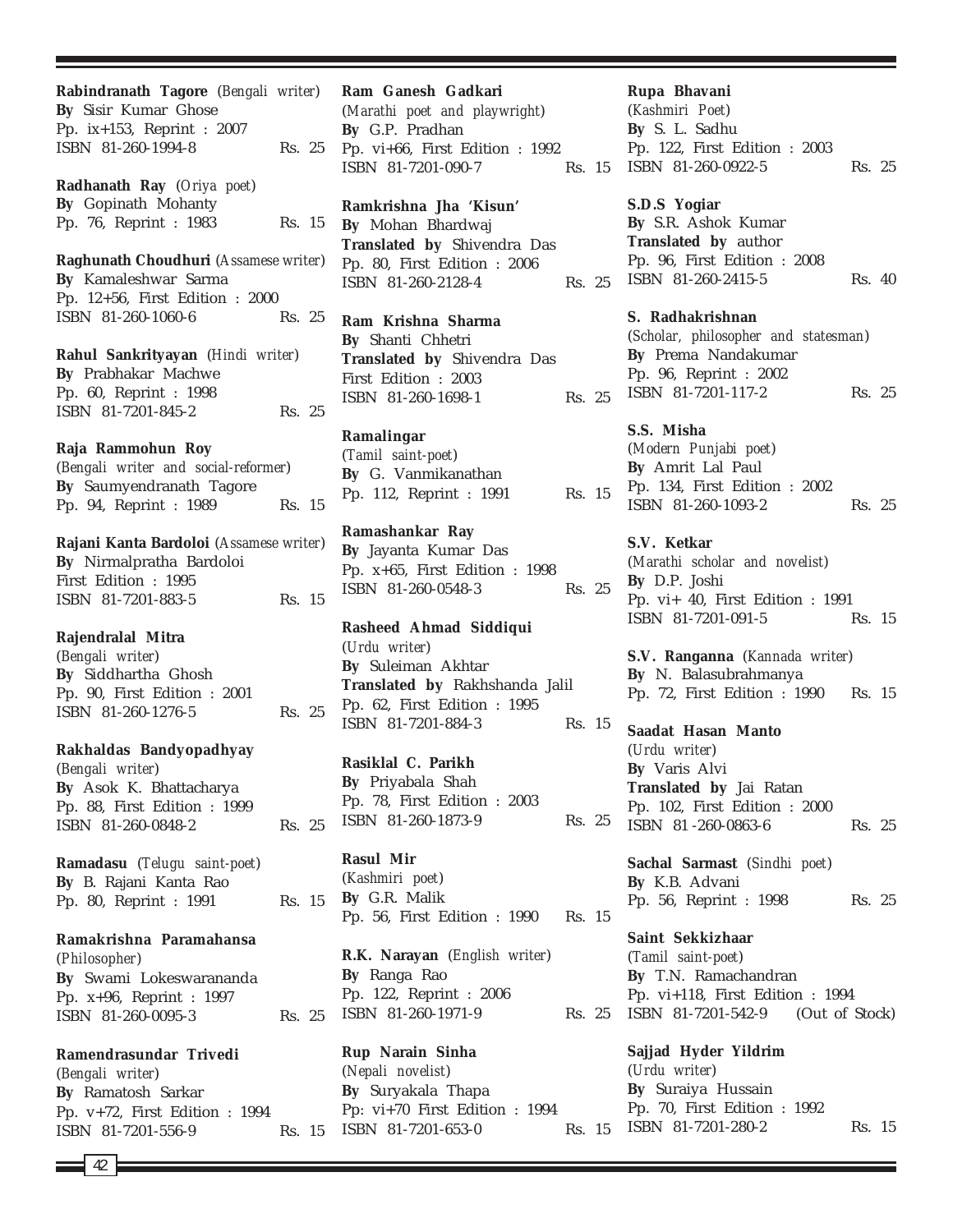**Sakti Chattopadhyay** (*Bengali poet*) by Samir Sengupta Pp.112, First Edition : 2005 ISBN 81-260-2003-2 Rs. 25 **Salabega** (*Oriya poet*) **By** Niranjan Mohanty Pp. 110, First Edition : 1996 ISBN 81-7201-914-9 Rs. 15 **Samer Sen** (*Bengali writer*) **By** Nityapriya Ghosh Pp. 8+88, First Edition : 2001 ISBN 81-260-1110-6 Rs. 25 **Sami** (*Sindhi writer*) **By** K.B. Advani Pp. 76, First Edition : 1990 Rs. 15 **Sane Guruji** (*Marathi writer*) **By** G.P. Pradhan Pp. vi+72, First Edition : 1996 ISBN 81-7201-722-7 Rs. 15 **Sankaracarya** (*Ancient philosopher and thinker*) **By** S.B. Raghunathacharya Pp. 81, First Edition : 2002 ISBN 81-260-1575-6 Rs. 25 **Sant Jnandildas By** Kitab Singh Rai Pp.76, Reprint : 2007 ISBN 81-260-1886-0 Rs. 25 **Sant Singh Sekhon** (*Punjabi writer*) **By** Tejwant Singh Gill Pp. 128, First Edition : 2008 ISBN 81-260-2535-0 Rs. 40 **Sarala Dasa** (*Oriya poet*) **By** Krishna Chandra Panigrahi Pp. 68, Reprint : 1992 Rs. 25 **Sarojini Naidu** (*Indo-English poetess*) **By** Padmini Sengupta Pp. 100, Reprint : 1999 Rs. 25 **Sarvajna** (*Kannada saint-poet*) **By** K.B. Prabhu Prasad Pp. x+66, Reprint : 1993 ISBN 81-7201-404-X Rs. 15 **Savarkar** (*Marathi writer*) **By** Sudhakar Deshpande Pp. 88, First Edition : 2001 ISBN 81-260-0732-X Rs. 25

**Sayana** (*Sanskrit scholar*) **By** B.R. Modak Pp. 76, First Edition : 1995 ISBN 81-7201-940-8 Rs. 15 ISBN 81-7201-0460-0 Rs. 15

### **Shadaksharadeva**

(*Sanskrit and Kannada writer*) **By** Chandramouli S. Naikar Pp. 96, First Edition : 1995 Rs. 15

**Shah Husain** (*Punjabi sufi-poet*) **By** Harjinder Singh Dhillon Pp. 78, First Edition : 2000 ISBN 81-260-0872-5 Rs. 25

**Shah Latif** (*Sindhi poet*) **By** K.B. Advani Pp. 729, Reprint : 1982 Rs. 15

**Shamal** (*Gujarati writer*) **By** Dhiru Parikh Pp. 56, First Edition : 1990 Rs. 15

**Shantinath Desai Author and Tr.** G.S. Amur Pp. 88, First Edition : 2006 ISBN 81-260-2232-9 Rs. 25

**Sharachchandra Muktibodh** (*Marathi poet*) **By** Ashok Joshi Pp. 51, First Edition : 1997 ISBN 81-7201-950-5 Rs. 25

**Sheikh Noor-ud-Din Wali** (*Nund Rishi, Kashmiri saint-poet*) **By** G.N. Gauhar Pp. 112, Reprint : 1995 Rs. 15

**Shennoi Goembab** (*Modern Konkani writer*) **By** R.N. Naik **Translated by** S.M. Borges Pp.92, First Edition : 2007 ISBN 81-260-2354-6 Rs.25

**Shiv Kumar Batalvi** (*Punjabi poet*) **By** S. Soze Pp. 102, First Edition : 2001 ISBN 81-260-0923-3 Rs. 25

**Shiv Kumar Rai** (*Nepali Writer*) **By** Monica Mukhia Pp. 96, First Edition : 2007 ISBN 81-260-2548-4

**Shudraka** (*Sanskrit writer*) **By** Biswanath Banerjee Pp. 110, First Edition : 1999 ISBN 81-260-0697-8 Rs. 25 **Sitaram Jha** (*Maithili poet*) **By** Bhimnath Jha **Translated by** Jagdish Prasad Karna Pp. 88, First Edition : 1990 Rs. 15 **Sivagnaana Munivar** (*Tamil saint-poet*) **By** T.N. Ramachandran Pp. 102, First Edition : 1999 ISBN 81-260-0630-7 Rs. 25 **Siyaramsharan Gupta** (*Hindi writer*)

**Shripad Krishna Kolhatkar By** Manohar Laxman Varadpande

First Edition : 1994

**By** Premshankar **Translated by** Tapati Chowdhurie Pp. vi+100, First Edition : 2002 ISBN 81-260-1340-0 Rs. 25

**Sri Aurobindo** (*Philosopher and poet*) **By** Manoj Das Pp. 86, Reprint : 2001 ISBN 81-7201-595-X Rs. 25

**Sriharsa** (*Sanskrit poet*) **By** A.N. Jani Pp. 72, First Edition : 1996 ISBN 81-7201-777-4 Rs. 15

**Sri Krishnadevaraya** *(Telugu writer and Statesman)* **By** Adappa Ramakrishna Rao Pp. 94, First Edition : 1997 Rs. 25

**Sri Ramanuja** *(Medieval Scholar Saint)* **By** Narasimhachary Pp. 52, First Edition : 2004 ISBN 81-260-1833-X Rs. 25

**Sri Sri** (*Telugu poet*) **By** Budaraju Radhakrishna Pp. 132, Reprint : 2000 ISBN 81-260-0051-1 Rs. 25

**Sri Vedanta Desika** (*Sanskrit*) **By** M. Narasimhachary First Edition : 2004 Rs. 40 ISBN 81-260-1890-9 Rs. 25

43 **k**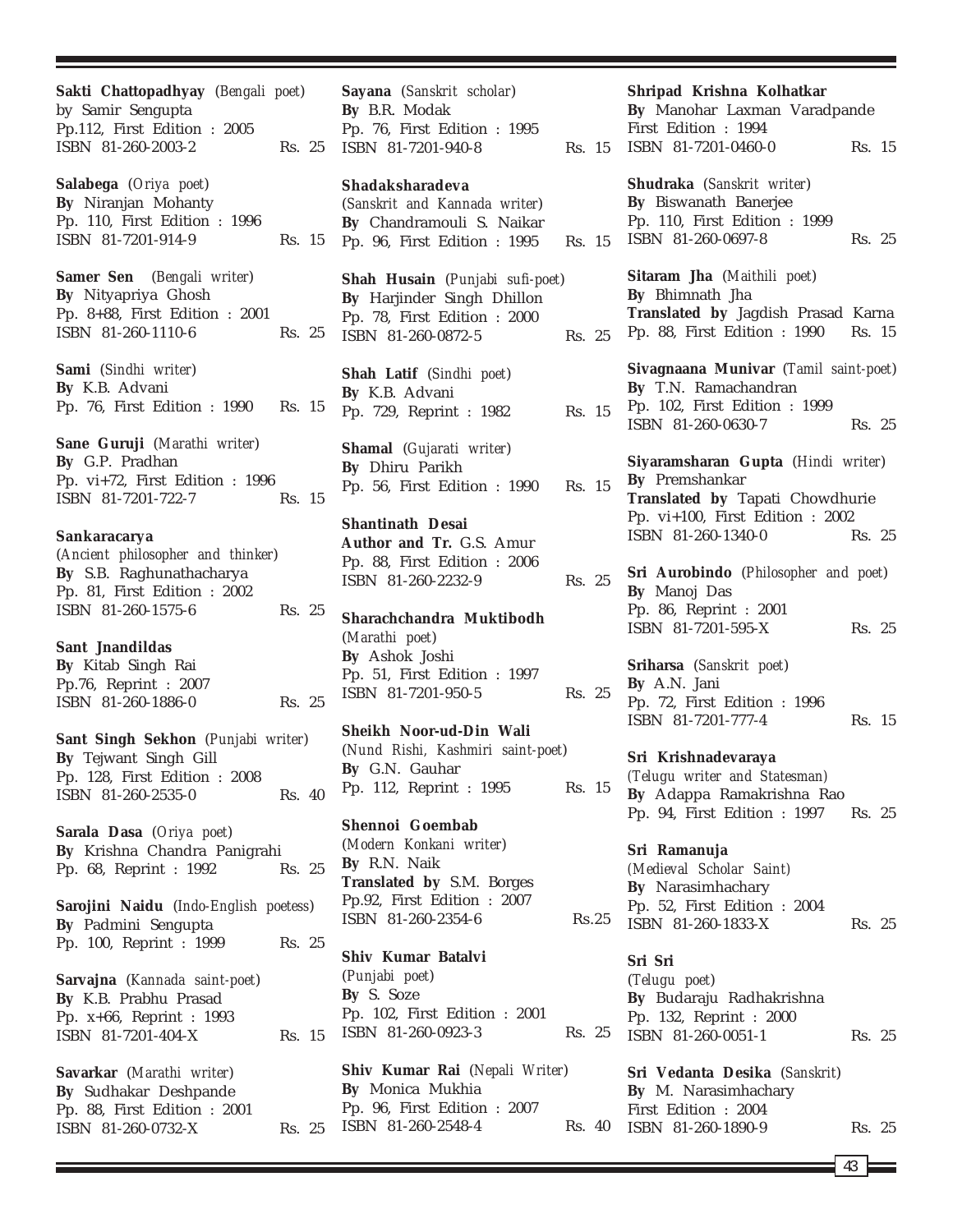44 **Sudhindranath Datta** (*Modern Bengali poet*) **By** Amiya Dev Pp. viii+120, Reprint : 1991 Rs. 15 **Sudhin N. Ghose** (*Indian-English novelist*) **By** Shyamala A. Narayan Pp. 84, First Edition : 1989 Rs. 15 **Sujan Singh** (*Modern Punjabi Short Story Writer*) **By** Kulbir Singh Kaang Pp. 56, First Edition : 2003 ISBN 81-260-1742-2 Rs. 25 **Sukanta Bhattacharya** (*Bengali poet*) **By** Jagannath Chakraborty Pp. 68, Reprint : 2006 ISBN 81-260-2222-1 Rs. 25 **Sukumar Ray** (*Bengali writer*) **By** Krishnarup Chakravarti Pp. vi+84, First Edition : 1994 ISBN 81-7201-615-8 Rs. 15 **Suravaram Pratapa Reddy** (*Telugu writer*) **By** S. Lakasman Murthy Pp. 80, First Edition : 2000 ISBN 81-260-0975-6 Rs. 25 **Surdas** (*Hindi poet*) **By** Usha S. Nilsson Pp. 106, Reprint : 1997 Rs. 25 **Suresh Joshi By** Shirish Panchal Pp. 76, First Edition : 2004 ISBN 81-260-1922-0 Rs. 25 **Surya Mall Mishran** (*Rajasthani poet*) **By** Vishnu Datt Sharma Pp. vi+40, First Edition : 1997 Rs. 25 **Swami Brahmanand Tirth** (*Dogri poet*) **By** J.C. Sathe Pp. 92, First Edition : 1982 Rs. 15 **Swami Vivekananda** (*Social reformer*) **By** Nemai Sadhan Bose Pp. vi+126, Reprint : 1999 ISBN 81-7201-698-0 Rs. 25

**Swarnakumari Devi** (*Bengali writer*) **By** Sudakshina Ghosh **Translated by** Tapati Chowdhury Pp. 80, First Edition : 2008 ISBN 978-81-260-2660-9 Rs. 40 **T.P. Kailasam** (*Kannada dramatist*) **By** L.S. Seshagiri Rao Pp. 92, First Edition : 1984 Rs. 15 **Tarasankar Bandyopadhyay** (*Bengali novelist*) **By** Mahasveta Devi Pp. 80, Reprint : 1983 Rs. 15 **Teja Singh** (*Punjabi critic and lexicographer*) **By** Kulbir Singh Kaang Pp. 72, First Edition : 1990 ISBN 81-7201-264-0 Rs. 15 **Thakur Chandan Singh** (*Nepali writer*) **By** Mahendra P. Lama Pp. X+90, First Edition : 1997 ISBN 81-260-0321-9 Rs. 25 **Thirumankai Alvar** by Padma Srinivasan Pp. 115 Rs. 25 **Tilok Chand Mehroom** (*Urdu poet*) **By** Ram Lal Nabhvi **Translated by** Gurdial Singh 'Aarif' Pp. 70, First Edition : 1992 ISBN 81-7201-264-0 Rs. 15 **Tirupati Venkata Kavula** (*Telugu poet*) **By** S. Krishnamurthy Pp. 72, First Edition : 1985 Rs. 15 **Tiruvalluvar** (*Tamil poet*) **By** S. Maharajan Pp. 96, Reprint : 1989 **Toru Dutt** (*Indo-English poetess*) **By** Padmini Sengupta Pp. 96, Reprint : 1997 Rs. 25 **Trailokyanath Mukhopadhyay** (*Bengali writer*) **By** Tapodhir Bhattacharjee Pp. 110, First Edition : 2001 ISBN 81-260-1321-4 **Triveni** (*Kannada writer*) **By** C.N. Ramachandran Pp. 96, First Edition : 1999 Rs. 25

**Tukaram** (*Medieval Marathi poet*) **By** Bhalchandra Nemade Pp. 68, Reprint : 2006 ISBN 81-260-1992-1 Rs. 25 **Tyagaraja** (*Tamil poet*) **By** V. Raghavan Pp. 80, Reprint : 1994 ISBN 81-7201-594-1 Rs. 15 **U.V. Swaminatha Iyer** (*Tamil scholar*) **By** K.V. Jagannathan **Translated by** Prema Nandakumar Pp. 68, First Edition : 1987 (Out of Stock) **Uddhav Shelke** *(Marathi writer)* **By** Anand Patil Pp. 100, First Edition 2002 ISBN 81-260-1458-X Rs. 25 **Umesh Mishra By** Govinda Jha Pp. 90, First Edition : 1995 ISBN 81-7201-394-9 Rs. 15 **Unnava Lakshmi Narayana By** V.V.B. Rama Rao Pp. 96, First Edition : 2002 ISBN 81-260-1132-7 Rs. 25 **Unnayi Warrier** (*Malayalam poet*) **By** P. Narayana Kurup Pp. 122, First Edition : 1997 Rs. 25 **Utkalmani Gopabandhu Das** (*Oriya writer*) **By** Durg Chran Kuanr Pp. 62, First Edition : 2000 ISBN 81-260-1101-7 Rs. 25 **Vaikunthanath Bhagavat Bhattacharya** (*Assami writer*) **By** Maheswar Neog **Translated by** Ashok Bhagawati Pp. 54, First Edition : 2003 ISBN 81-260-1544-6 Rs. 25 **V.J.P. Saldhana** (*Konkani writer*) **By** Edwin D'Slouza Pp. 88, First Edition : 2004 Rs. 25 ISBN 81-260-2028-8 Rs. 25 **V.K. Gokak** (*Kannada writer*) **By** Surendranath B. Minajagi

Pp. 108, First Edition : 1999 Rs. 25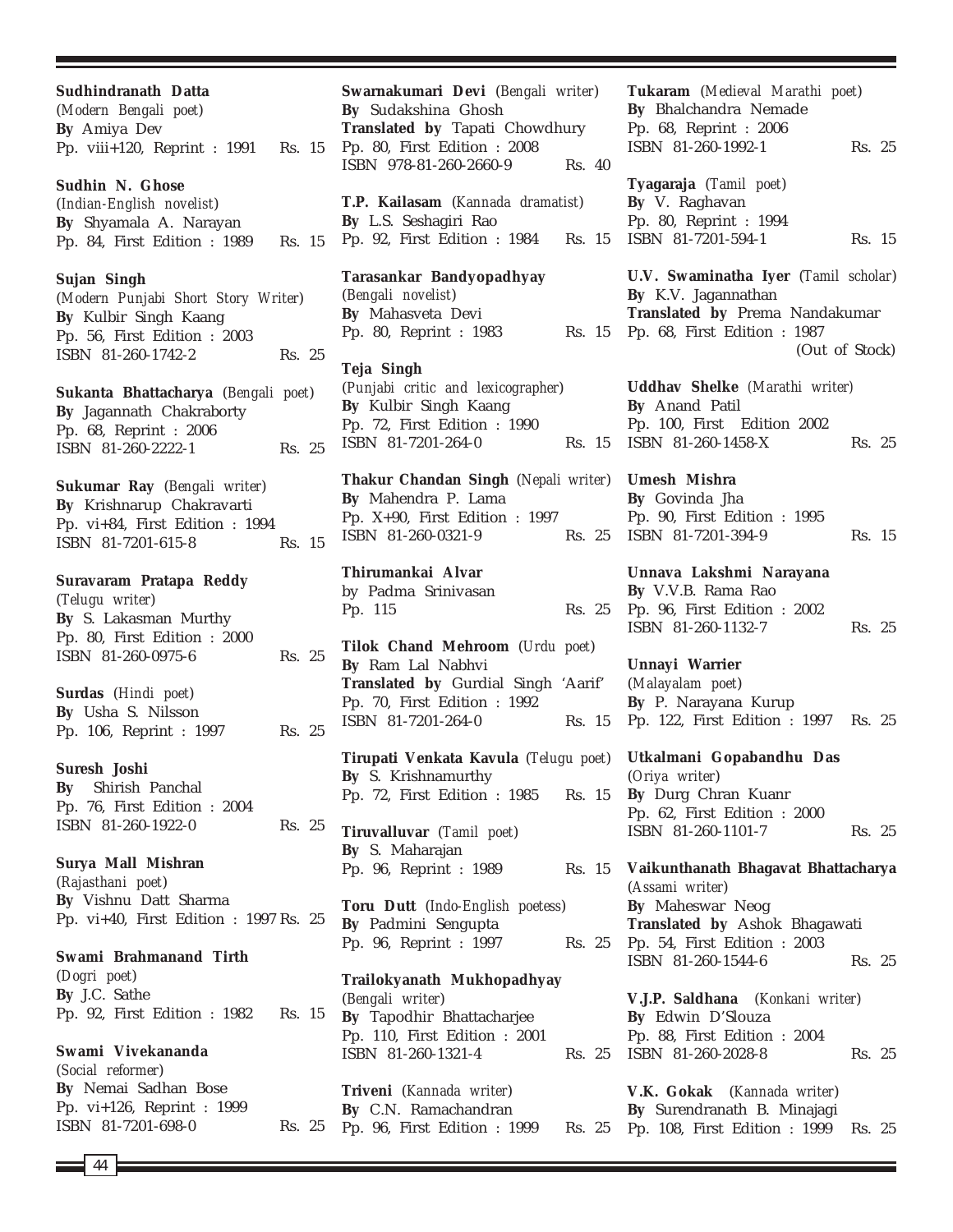**V.S. Khandekar** (*Marathi critic and novelist*) **By** M.D. Hatkanangalekar Pp: 64 Reprint : 1998 ISBN 81-260-0415-0 Rs. 25 **Vallathol Narayana Menon** (*Malayalam poet*) **By** B. Hrdayakumari Pp. 72, Reprint : 1982 Rs. 15 **Valmiki** (*Epic poet*) **By** I. Panduranga Rao Pp. v+100, Reprint : 2000 ISBN 81-7201-680-8 Rs. 25 **Vedam Venkataraya Sastry** (*Telugu writer*) **By** Vedam Venkataraya Sastry (Jr.) Pp. 72, Reprint : 1991 Rs. 15 **Veeresalingam (***Telugu writer and social reformer***) By** V.R. Narla Pp. 96, Reprint : 1998 ISBN 81-260-0423-1 Rs. 25 **Vemana** (*Telugu poet*) **By** V.R. Narla Pp. 94, Reprint : 1997 Rs. 25 **Vidyadhar Pundalik** (*Marathi writer*) **By** S.H. Deshpande Pp. 68, First Edition : 1997 ISBN 81-7201-920-3 Rs. 25 **Vidyapati** (*Maithili poet*) **By** Ramanath Jha Pp. 68, Reprint : 1983 (Out of Stock) **Vrajanatha Vadajena By** Janaki Ballabha Mohanty Pp. 66, First Edition : 1991 Rs. 15 **Vrindavanlal Verma** (*Hindi poet*) **By** Rajeev Saxena Pp. 80, First Edition : 1982 Rs. 15 **Wali** (*Urdu poet*) **By** N.H. Hashmi Pp. 72, Second Edition : 1986 (Out of Stock) **Waris Shah** (*Medieval Punjabi poet*) **By** Gurcharan Singh Pp. 72, Reprint : 1991 Rs. 15

**Yajnavalkya** (*Maithili writer*) **By** Sureshwar Jha Pp. 60, First Edition : 1998 ISBN 81-260-0438-X Rs. 25 **Zinda Kaul** (*Kashmiri poet*) **By** A.N. Raina Pp. 52, First Edition : 1975 (Out of Stock)

# **HISTORY OF LITERATURE**

*This series is intended to make available standard histories of literature to the general reader as well as to the students of literature in various languages of India. The histories of literature are written, each by an eminent scholar, either in English or in the respective Indian language. They are taken up for translation into other languages also.*

# **The volumes published so for in this series are listed as follows :**

**History of Assamese Literature By** Birinchi Kumar Barua Pp. vi+204, Reprint : 2003 ISBN 81-260-1758-9 Rs. 60

**History of Bengali Literature By** Sukumar Sen Pp. xii+400, Reprint : 1992 ISBN 81-7201-107-5 Rs. 80

**History of Dogri Literature By** Shivanath Pp. viii+194, First Edition : 1976 Rs. 15

**History of Gujarati Literature By** Mansukhlal Jhaveri Pp. xi+262, First Edition : 1978 Rs. 30

**History of Indian-English Literature By** M.K. Naik Pp. vi+320, Reprint : 2009 ISBN 81-260-1872-0 Rs. 90

**History of Indian Literature: 500-1399** By Sisir Kumar Das Pp. xiii+302, First Edition : 2005 ISBN 81-260-2171-3 Rs. 200

# **History of Indian Literature : 1800-1910**

(*Western Impact: Indian Response*) **By** Sisir Kumar Das Pp. xvi+815, Reprint : 2005 ISBN 81-7201-006-0 Rs. 400

#### **History of Indian Literature: 1911-1956**

*(Struggle for Freedom: Triumph and Tragedy)* **By** Sisir Kumar Das Pp. xviii+911, Reprint : 2009 ISBN 81-7201-798-7 Rs. 400

#### **History of Kannada Literature**

**By** R.S. Mugali Pp. viii+114, First Edition : 1975 (Out of Stock)

**History of Kashmiri Literature By** Trilokinath Raina Pp. x+230, Reprint : 2002 ISBN 81-260-1366-4 Rs.100

**History of Konkani Literature By** Manohar Rai Sar Dessai Pp. iv+318, First Edition : 2005 ISBN 81-260-1366-4 Rs. 160

# **A History of Modern Maithili**

**Literature** *(Post-Indepence Period***) By** Devakanta Jha Pp. x+366, Reprint : 2007 ISBN 81-260-1892-5 Rs. 200

#### **History of Maithili Literature**

**By** Jayakanta Mishra Pp. 350, First Edition : 1976 Out of Stock

**History of Malayalam Literature By** P.K. Parameswaran Nair Pp: viii+294 Second Edition : 1977 (Out of Stock)

**History of Manipuri Literature By** Ch. Manihar Singh Pp. iv+324, Revised Edition : 2003 ISBN 81-260-1586-1 Rs. 150

**History of Marathi Literature By** Kusumawati Deshpande and M.V. Rajadhyaksha Pp. viii+236, First Edition : 1988 Rs. 50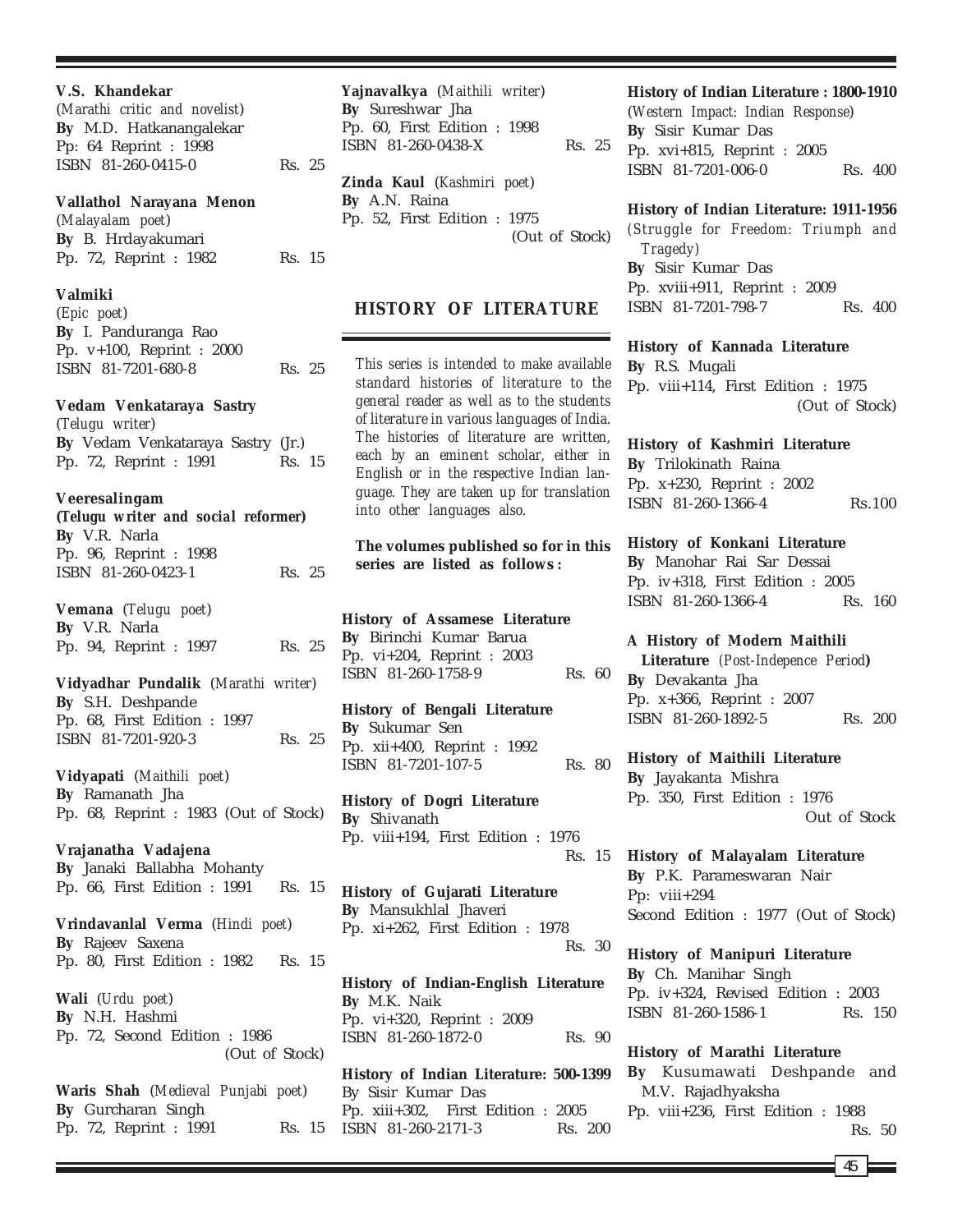**History of Nepali Literature By** Kumar Pradhan

Pp. xvi+240, First Edition : 1984 Out of Stock

# **History of Oriya Literature**

**By** Mayadhar Mansinha Pp. 261, Reprint : 2006 ISBN 81-260-2181-0 Rs. 90

#### **History of Punjabi Literature**

**By** Sant Singh Sekhon & Kartar Singh Duggal Pp. x+366, First Edition : 2004 ISBN 81-260-1892-5 Rs. 200

#### **History of Rajasthani Literature**

**By** Hiralal Maheshwari Pp. x+288, First Edition : 1980 Out of Stock

# **History of Sindhi Literature**

**By** L.H. Ajwani Pp. vi+226, Reprint : 1984 ISBN 81-7201-712-X Rs. 80

#### **History of Tamil Literature**

**By** M. Varadarajan Pp. xii+376, First Edition : 1988 Rs. 80

#### **History of Telugu Literature**

**By** G.V. Sitapati Pp. xii+316, First Edition : 1969 Out of Stock

#### **History of Urdu Literature**

**By** Ali Jawad Zaidi Pp. xvi+460, Reprint : 2006 ISBN 81-7201-291-8 Rs. 140

#### **Three Decades**

(*A short history of Sahitya Akademi 1954-84*) **By** D.S. Rao Pp. 220, First Edition : 1985 Out of Stock

#### **Five Decades**

(*A short history of Sahitya Akademi 1954-04*) **By** D.S. Rao Pp. 346, First Edition : 2004 ISBN 81-260-2060-6 Rs. 1100

#### **GENERAL**

**A Movement for Literature** (*Ilakkiyathukku Oru Iyakkam, Tamil* - **A.W.**) **By** Ka. Naa. Subramaniam **Translated by** Venkat Swaminathan Pp. x+142, First Edition : 1998 ISBN 81-260-0480-0 Rs. 60

**Antaral : End-Century Meditations** (*Lectures delivered by eminent scholars during Antaral programme held at Sahitya Akademi*) **Edited by** K. Satchidanandan Pp. xii+178, First Edition : 2002 ISBN 81-260-1343-5 Rs. 110

# **Abhinavagupta**

(*Aesthetician and exponent of Monistic Shaivism*) **By** G.T. Despande Pp. 180, Reprint : 2009 ISBN 978-81-260-2431-5 Rs. 75

**Agganna Sutta (The Discourse on what is Primary)** (*An annotated translation from Pali*) **By** Steven Collins Pp. x+102, First Edition : 2001 ISBN 81-260-1298-6 Rs. 65

# **Akhas Sestets (Gujarati)**

**Translated by** Krisnaditya Pp. 185, First Edition : 2009 ISBN 978-81-260-2666-1 Rs. 150

### **Anubhavamrut**

(*The Immortal Experience of Being, Marathi*) **By** Jnandev **Translated by** Dilip Chitre Pp. x+238, First Edition : 1996 ISBN 81-260-0002-3 Rs. 130

**Aspectes of Paninian Semantics Edited by** C. Rajendran Pp. 252, First Edition : 2002 ISBN 81-260-1413-X Rs. 200

# **Authors Speak** (*Collection of eminent authors speeches at Meet the Author programe*) **Edited by** K. Satchidanandan Pp. xx+324, First Edition : 2006 ISBN 81-260-1945-X Rs. 200

# **Bankim Chandra Chatterjee : Essays in Perspective**

**Edited by** Bhabatosh Chatterjee Pp. 1xxxvii+652, First Edition : 1994 ISBN 81-7201-554-2 Rs. 700

# **Bharata: The Natyasastra**

**By** Kapila Vatsyayan Pp. x+218, Reprint : 2007 ISBN 81-260-1808-9 Rs. 150

**Bhasa** (*A renowned Sanskrit dramatist of the pre-Christian period*) **By** V. Venkatachalam Pp. xviii+180, Second Edition : 1994 ISBN 81-7201-675-1 Rs. 75

**C.N. Sreekantan Nair** (*A Biography*) **By** Abhilash Pillai Pp. 232, First Edition : 2007 ISBN 81-260-2377-5 Rs.100

**Contemporary Indian Literature** (*A survey of literature in fifteen Indian languages and English*) **Foreword by** S. Radhakrishnan Pp. 388, First Edition : 1997 (Out of Stock)

**Creative Aspects of Indian English** (*Collection of paper presented at the National Seminar held in Hyderabad in February 1991*) **Edited by** Shantinath K. Desai Pp. x+174, Reprint : 2007 ISBN 81-7201-1802-X Rs. 80

**Creativity and Environment**

(*Seminar papers*) **Edited by** Vidya Niwas Misra Pp. viii+116, First Edition : 1992 ISBN 81-7201-287-X Rs. 30

**Crystallized Memories** (*Smriti Kinankam, Telugu Essays* - **A.W.**) **By** Chekuri Rama Rao **Translated by** M.V. Chalapathi Rao Pp. xxx+276, First Edition : 2005 ISBN 81-260-2163-2 Rs. 170

**Dalgado : The Man and the Scholar By** Fr. Antonio Luis Pereira, S.J. Pp. 104, First Edition : 1993 Rs. 15

**Early Novels in India Edited by** Meenakshi Mukherjee Pp. xx+278, Reprint : 2005 ISBN 81-260-1342-7 Rs. 140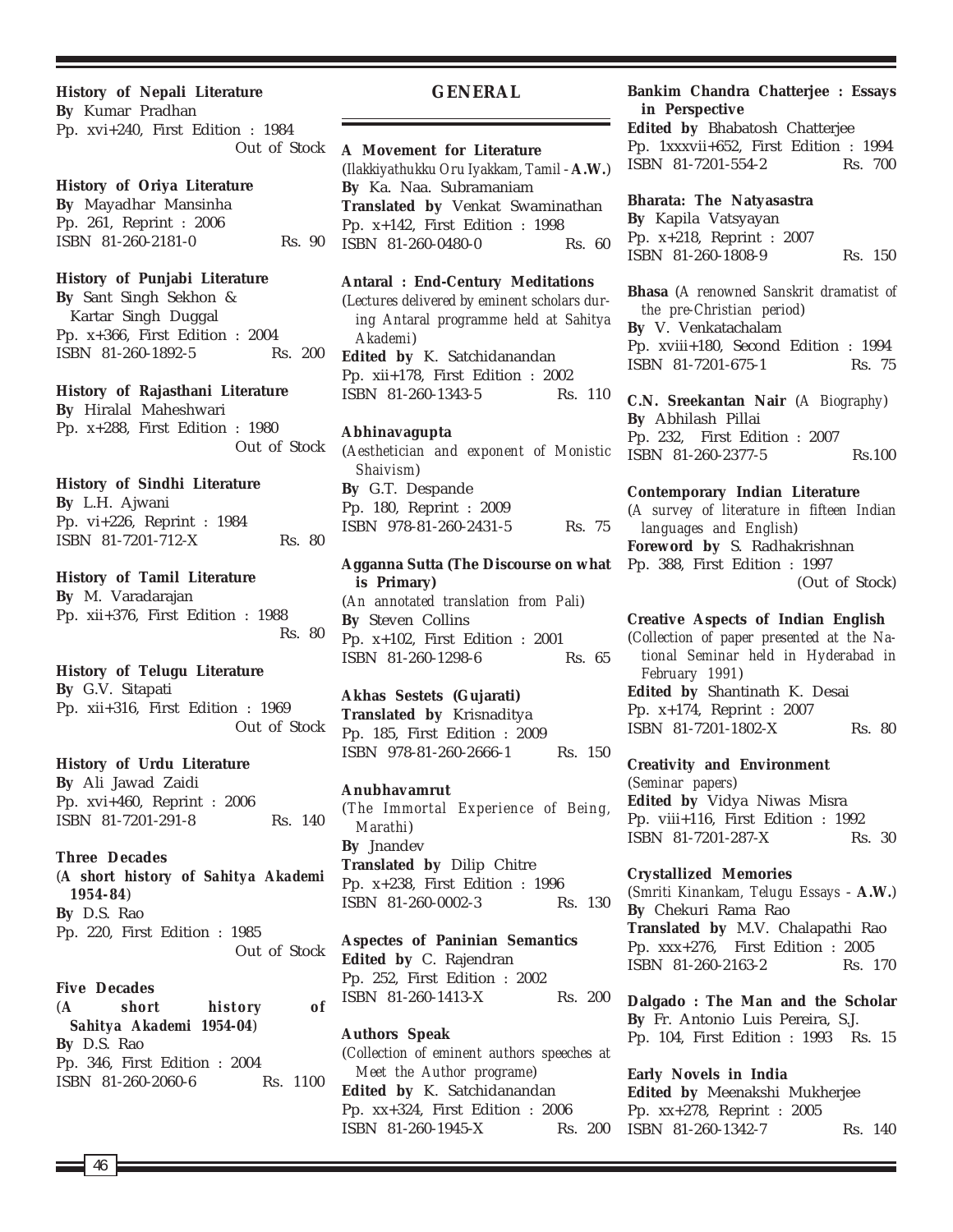#### **East West Poetics at Work**

(*Collection of papers presented at a seminar in Dhvanyaloka, Mysore*) **Edited by** C.D. Narasimhaiah Pp. x+292, First Edition : 1994 ISBN 81-7201-385-X Out of Stock

# **Follow the Notes of the Flute**

(*A Chaitanya Quinquennial Birth Centenary Volume*) **Edited by** Vidya Niwas Mishra Pp. 112, First Edition : 1987 Out of Stock

# **Glimpses of Indian Poetics**

(*A survey of Sanskrit poetics*) **By** Satya Dev Choudhary Pp. xvi+244, First Edition : 2002 ISBN 81-260-1408-3 Rs. 200

# **Growing Up As A Women Writer**

(Seminar Papers) **Edited by** Jasbir Jain Pp. 528, First Edition : 2007 ISBN 81-260-2547-3 Rs. 220

# **Guru Nanak: A Homage**

**Edited by** K.R. Srinivasa Iyengar Pp. xvi+304, Reprint : 1994 ISBN 81-7201-632-8 (Out of Stock)

# **Hungry Tiger**

(Encounters between Hungarian & Bengali Literary Cultures) **By** Imre Bangha Pp. 344, First Edition : 2008 ISBN 81-260-2583-2 Rs. 150

# **India and World Culture**

**By** Vinayak Krishna Gokak Pp. viii+136, Reprint : 2009 ISBN 81-7201-706-5 Rs. 50

**Indian Literature Since Independence Edited by** K.R. Srinivasa Iyengar Pp. xviii+372, First Edition : 1973 (Out of Stock)

# **Indian Poetics**

(*Bharatiya Kavya Mimamse*) **By** T.N. Sreekantaiyya **Translated by** N. Balasubrahmanya Pp. 428, First Edition : 2000 ISBN 81-260-0807-5 Rs. 200

**Indian Poetry : Modernism and After Lepcha Folklore & Folk Songs** (*Seminar proceedings*) **Edited by** K. Satchidanandan Pp. xviii+370, Reprint : 2007 ISBN 81-260-1092-4 Rs. 175

**Indology : Past, Present and Future** (*A collection of Seminar Papers*) **Edited by** Saroja Bhate Pp. 240, Reprint : 2004 ISBN 81-260-1412-1 Rs. 200

**Intimate Asides** (*Selected Essays from Janautile*) **By** Suresh Joshi **Translated by** V.Y. Kantak Pp. xviii+56, First Edition : 1995 (Out of Stock)

**In Wild Maratha Battle** (A Tale fo the Days of Shivaji) **By** Michael Macmillan Pp. 138, First edition : 2008 ISBN 81-260-2584-0 Rs. 70

#### **In Your Blossoming Flower-Garden**

(*Fascinating stories of the rare encounters of Rabindranath Tagore and Victoria Ocampo*) **By** Ketaki Kushari Dyson Pp. xiv+478, Reprint : 2009 ISBN 81-260-0174-7 Rs. 250

**Kalidasa** (*A biography*) **By** K. Krishnamoorthy Pp. xii+140, Reprint : 1997 ISBN 81-7201-688-3 Rs. 70

**Kashmiri Lyrics Translated by** J.L. Kaul **Edited by** Neerja Mattoo Pp. 136, First Edition : 2008 ISBN 81-260-2636-4 Rs. 75

**Kautilya's Arthasastra and Social Welfare** *(Collection of papers presented at the Seminar organised at Pune in, 1996)* **Edited by** V.N. Jha Pp. viii+336, Reprint : 2009 ISBN 81-260-772-9 Rs.240

#### **Lal Ded**

(*A biography on saint-poetess of Kashmir*) **By** J.L. Kaul Pp. xii+148, First Edition : 1973 (Out of Stock)

(Anthology of Lepcha Folklore, Tales, Songs, Rhymes & Proverbs) **Compiled, Edited & Translated by** Lyangsong Tamsang Pp. 140, First Edition : 2008 ISBN 81-260-2603-6 Rs. 70

**Literature and Social Reforms in Colonial Orissa: The Legacy of Sailabala Das (1875-1968) Edited by** Sachidananda Mohanty Pp. xx+246, First Edition : 2006 ISBN 81-260-2298-1 Rs. 115

### **London and Paris By** G. Paramaswaran Pillai Pp. 90, First Edition : 2006 ISBN 81-260-1795-3 Rs. 70

**Mahatma Gandhi in His Gujarati Writings** (*An appeal to the moral feelings of the common people*) **By** C.N. Patel

Pp. viii+98, First Edition : 1981Rs. 15

### **Making of Indian Literature**

(*Workshop report*) **Edited by** K. Ayyappa Paniker Pp. 336, Reprint : 2008 ISBN 81-7201-115-6 Rs. 200

**Manimahesh** (*Bengali Travelogue,* - **A.W.**) **By** Umaprasad Mukhopadhyay **Translated by** Sanjukta Dasgupta Pp. 200, First Edition : 2006 ISBN 81-260-2199-3 Rs. 80

**Maulana Abdul Kalam Azad** (*A brief and incisive biography in Urdu*) **By** Abdul Qavi Dasnavi **Translated by** Syeda Saiyidain Hameed Pp. 100, First Edition : 1991 ISBN 81-7201-053-2 Rs. 20

**Miscellaneous Writings of the Late Hon'ble Justice M.G. Ranade By** Ramabai Ranade Pp. xvi+380 First Edition : 1992 Rs. 100

**Modernism and Tagore** (*Adhunikata O Rabindranath,* Bengali **- A.W.) By** Abu Sayeed Ayyub **Translated by** Amitava Ray Pp. 224, First Edition : 1995 ISBN 81-7201-851-7 Rs. 100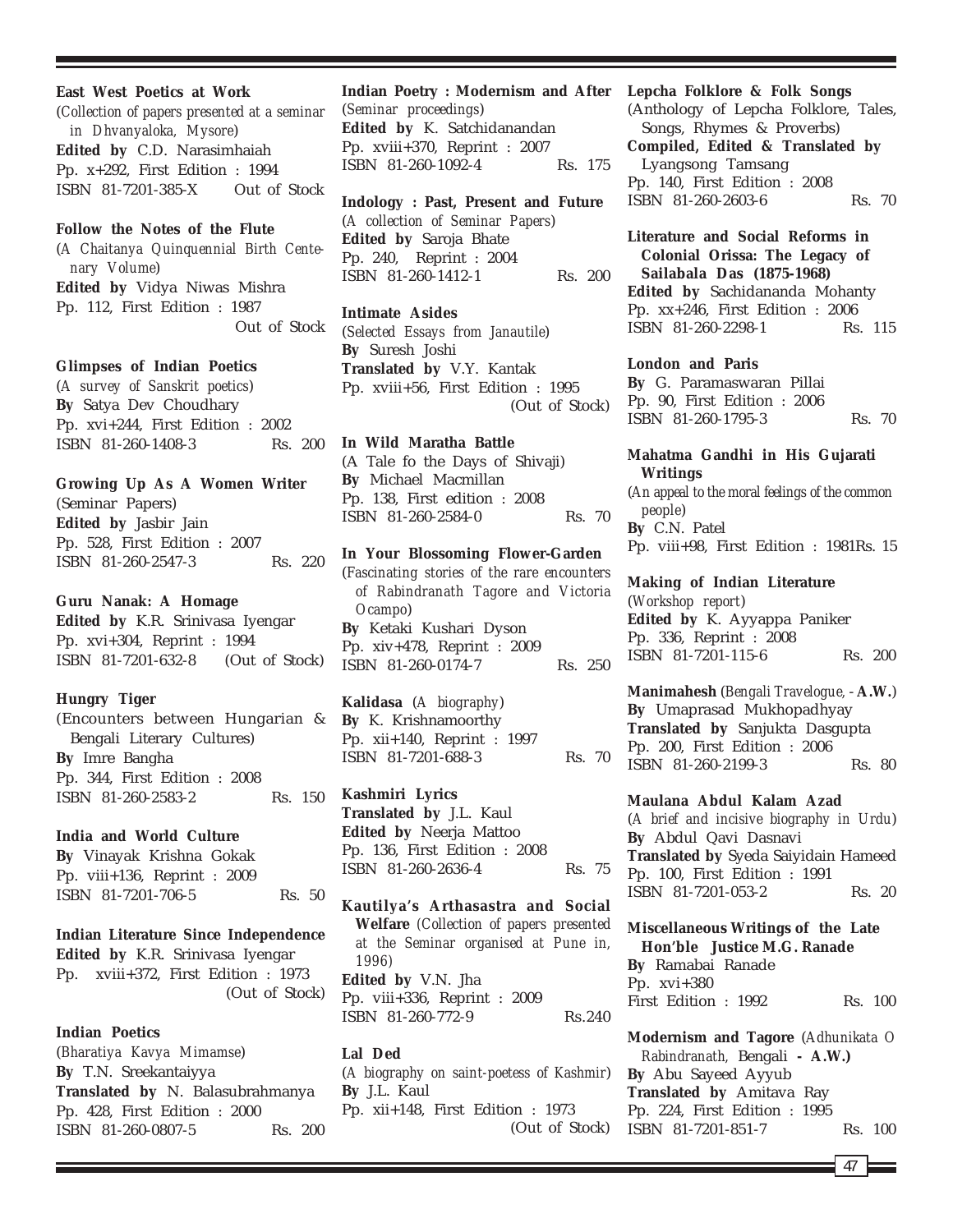**Modern Sanskrit Literature: Tradition and Innovation** (*Seminar papers on modern Sanskrit literature*)

**Edited by** S.B. Raghunathacharya Pp. iv+360, First Edition : 2008 ISBN 81-260-1411-3 Rs. 250

#### **Mulk Raj Anand A Reader**

(*Selections from his Fictional and Non-Fictional writings*) **Edited By** Atma Ram Pp. xxxii+640, Reprint : 2007 ISBN 81-260-2173-X Rs. 250

# **Myths, Legends Concepts and Literary Antiquities of India**

**By** Manoj Das Pp. 396, First Edition : 2009 ISBN 978-81-260-2667-8 Rs. 250

# **Narrating India**

(Seminar papers) **Edited by** E.V. Ramakrishnan Pp. 412, First Edition : 2006 ISBN 81-260-2072-5 Rs. 200

#### **Narrative: A Seminar**

(*Collection of papers presented at the International Seminar on Narrative organised by Sahitya Akademi in 1990*) **Edited by** Amiya Dev Pp. xii+344, Reprint : 2005 ISBN 81-7201-780-4 Rs. 130

# **Nativism: Essays in Criticism**

(*Collection of seminar papers*) **Edited by** Makarand Paranjape Pp. xvi+256, First Edition : 1997 ISBN 81-260-0168-2 Rs. 100

# **Neela Padmanabhan: A Reader** (*Tamil*) **Translated and Edited by**

Prema Nand Kumar Pp. 456, First Edition : 2008 ISBN 81-260-2540-4 Rs. 240

# **Nineteenth Century Indian English Prose**

**Edited by** Mohan Ramanan Pp. 248, Reprint : 2010 ISBN 81-260-1943-3 Rs. 130

**Nissim Ezekiel Remembered Edited by** Havovi Anklesaria Pp. 600, First Edition : 2008 ISBN 81-260-2648-7 Rs. 275

# **Non-Fictional Indian Prose in English**

**(1960-90)** (*An anthology*) **Edited by** Shyamala A. Narayan Pp. xxiv+224, Reprint : 2010 ISBN 81-260-0294-8 Rs. 100

**Our Poet** (*A biographical sketch of Tagore*) **By** Lila Majumdar Pp. 16, Second Edition : 1963 (Out of Stock)

**Ooru Keri** (*Kannada Autobiography*) **by** Siddalingaiah Tr. S.R. Ramakrishna Pp. x+118, Reprint : 2006 ISBN 81-260-1725-2 Rs. 60

# **Orality and Beyond: A North-East Indian Perspective**

(*Compilation of seminar papers*) **Edited by** Soumen Sen and Desmond L. Kharmawphlang Pp.168, First Edition : 2007 ISBN 81-260-2452-6 Rs.90

# **Puran Singh: A Life Sketch**

**By** Maya Devi Puran Singh **Edited by** Mohinder Singh Randhawa **Translated by** Swinder Singh Uppal Pp. 112, First Edition : 1993 ISBN 81-7201-395-7 Rs. 25

# **Rabindranath Tagore: A Centenary Volume (1861-1961)**

(*A valuable study on the many aspects of Tagore's personality and genius, contributed by eminent writers and scholars from many parts of the world*) Pp. xxvi+534, Reprint : 1992 ISBN 81-7201-322-9 Rs. 450

# **Rajatarangini**

(*Saga of the kings of Kashmir*) (*Kalhana's Rajatarangini is not only a classic of Sanskrit narrative poetry but is the earliest extant history of Kashmir*) **Translated by** Ranjit Sitaram Pandit Pp. xliv+784, Reprint : 2010 ISBN 81-260-1236-6 Rs. 200

#### **Ratanbai**

(*A sketch of a Bombay high caste Hindu young wife*) **By** Shevantibai M. Nikambe **Edited by** Eunice De Souza Pp. viii+92 First Edition : 2003 ISBN 81-260-1483-2 Rs. 50

#### **Re-figuring Culture**

(*Seminar papers*) **Edited by** Satish Poduval Pp. iv+210, First Edition : 2005 ISBN 81-260-1989-1 Rs. 115

# **Reflection and Variations on The Mahabharata**

(*Collection of Essays and Seminar Papers*) **Edited by** TRS Sharma Pp. xii+390, First Edition : 2009 ISBN 81-260-2671-5 Rs. 150

#### **Reminiscences**

(*Rajasthani Memoirs* - **A.W.**) **By** Nem Narayan Joshi **Translated by** N. Sahal Pp. 112, First Edition : 2004 ISBN 81-260-1840-2 Rs. 50

#### **Sahitya Akademi Awards : Books and Writers (1955-1978)**

(*Avolume bearing reviews of books that received national awards over the first 25 years of the Akademi's existence*) Pp. 556, First Edition : 1990 ISBN 81-7201-014-1 Rs. 160

# **Sankaracharya: The Ship of Enlightenment**

(*Seminar papers on Adi Sankaracharya*) **Edited by** V. Venkatachalam Pp. vi+118, Reprint : 2002 ISBN 81-260-1810-0 Rs. 55

# **Sanskrit Writings in Independent India**

(*Collection of bilingual presentaion of seminar proceedings*) **Edited by** V.N. Jha Pp. 360, First Edition : 2003 ISBN 81-260-1812-7 Rs. 200

# **Sant Singh Sekhon: Selected Writings Edited by** Tejwant Singh Gill Pp. viii+580, First Edition : 2005 ISBN 81-260-1999-9 Rs. 300

**Saratchandra : Man and Artist By** Subodhchandra Sengupta Pp. xii+110, Reprint : 1982 Rs. 20

**Selected Essays of Sanjayan Compiled by** G.S.Iyar Pp. 164, First Edition : 2006 ISBN 81-260-2420-8 Rs. 70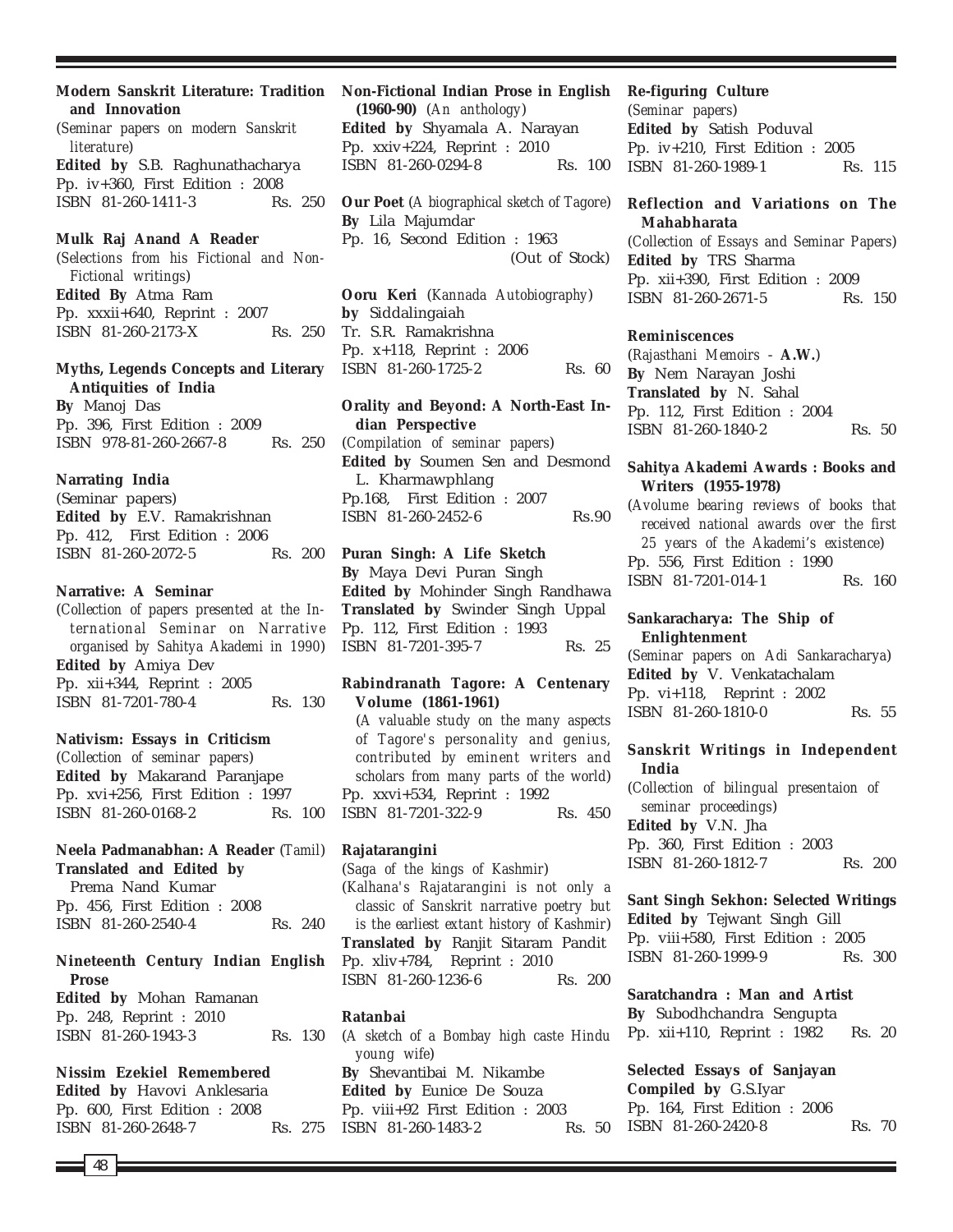**Sight May Strike You Blind By** Sampurna Chatterjee Pp.94, First Edition : 2007 ISBN 81-260-2420-8 Rs.50

**Sri Aurobindo: The Hour of God** (*Selections from his writings*) **Compiled by** Manoj Das Pp. xii+336, Reprint : 2000 ISBN 81-7201-888-6 Rs. 200

# **Sri Ramachritabhratna of Nityananda Sastri**

**By** Satya Unat Shastri Pp.52+444, First Edition : 2005 ISBN 81-260-2058-7 Rs.300

#### **Subandhu**

(*A biography on Sanskrit writer*) **By** Maan Singh Pp. iv+138, First Edition : 1993 ISBN 81-7201-509-7 Rs. 35

**Sunil Gangopodhyay : A Reader** (*Selection from Bengali writings*) **Edited by** Enakshi Chatterjee Pp. 456, First Edition : 2009 ISBN 81-260-2354-7 Rs. 225

# **Suniti Kumar Chatterjee : A Centenary Tribute**

(*Seminar procedings*) **Edited by** Udaya Narayan Singh Shivaram Padikkal Pp. xii+218, First Edition : 1997 ISBN 81-260-0353-7 Rs. 100

**The Astadhyayi of Panini-Volume 1** (*With translation and explanatory notes*) **By** S.D. Joshi and J.A.F. Roodbergen Pp. vi+144+Index, First Edition : 1992 ISBN 81-7201-500-3 Rs. 160

**The Astadhyayi of Panini-Volume 2** (*With translation and explanatory notes*) **By** S.D. Joshi and J.A.F. Roodbergen Pp. xviii+131+Index, First Edition : 1993 ISBN 81-7201-500-3 (Out of Stock)

**The Astadhyayi of Panini-Volume 3** (*With translation and explanatory notes*) **By** S.D. Joshi and J.A.F. Roodbergen Pp. x+168+Index, First Edition : 1994 ISBN 81-7201-781-2 (Out of Stock)

**The Astadhyayi of Panini-Volume 4** (*With translation and explanatory notes*) **By** S.D. Joshi and J.A.F. Roodbergen Pp. xxiv+268+Index First Edition : 1995 ISBN 81-7201-510-0 Rs. 220

**The Astadhyayi of Panini-Volume 5** (*With translation and explanatory notes*) **By** S.D. Joshi and J.A.F. Roodbergen Pp. xiv+152, First Edition : 1996 ISBN 81-260-0145-3 Rs. 180

**The Astadhyayi of Panini-Volume 6** (*With translation and explanatory notes*) **By** S.D. Joshi and J.A.F. Roodbergen Pp. xxiv+100+Index First Edition : 1997 ISBN 81-260-316-2 Rs. 150

**The Astadhyayi of Panini-Volume 7** (*With translation and explanatory notes*) **By** S.D. Joshi and J.A.F. Roodbergen Pp. xxvi+134+Index First Edition : 1998 ISBN 81-260-0589-0 Rs. 160

**The Astadhyayi of Panini-Volume 8** (*With translation and explanatory notes*) **By** S.D. Joshi and J.A.F. Roodbergen Pp. xxxvi+166+Index, First Edition : 2000 ISBN 81-260-0751-6 Rs. 200

**The Astadhyayi of Panini-Volume 9** (*With translation and explanatory notes*) **By** S.D. Joshi and J.A.F. Roodbergen Pp. 1xvii+435+Index,

First Edition : 2002 ISBN 81-260-1348-6 Rs. 400

**The Astadhyayi of Panini– Volume 10** (*With translation and explantory notes*) **By** S.D. Joshi & J.A.F. Roodbergen **Translated by** Dilip Chitre Pp. X/viii+224+X First Edition : 2003 ISBN 81-260-1705-8 Rs. 250

**The Astadhyayi of Panini–Volume 11** (*With translation and explantory notes*) **By** S.D. Joshi & J.A.F. Roodbergen Pp. 271 First Edition : 2006 ISBN 81-260-2206-X Rs. 250

**The Astadhyayi of Panini–Volume 13** (*With translation and explantory notes*) **By** S.D. Joshi & J.A.F. Roodbergen Pp. xi+194 First Edition : 2008 ISBN 81-260-2524-7 Rs. 250

**The Cumulative Index to Indian Literature (Volume I-XXIII, 1957-80) Compiled & Edited by** K.C. Dutt Pp. xii+492, First Edition : 1981 Rs. 85

#### **The Immortal Kural**

(*Literary Critique in Tamil, Vazhum Valluvam* **- A.W.**)

**Authored and translated by** V.C. Kulandai Swamy Pp. xxii+110, First Edition : 1994 ISBN 81-7201-589-9 Rs. 55

#### **The Lamp and the Jar**

(*Exploration of new horizons in literary criticism*)

**By** Krishna Rayan

**Compiled & Edited by** Krishna S. Arjunwadkar Pp. x+256, First Edition : 2002 ISBN 81-260-1345-1 Rs. 130

# **The Mahabharata Revisited**

(*Volume containing the papers presented at the International Seminar on the Mahabharata organised by the Sahitya Akademi*)

**Edited by** R.N. Dandekar

Pp: 316 First Edition : 1990

(Out of Stock)

# **The National Register of Translators, 1994**

(*Containing 1976 names and addresses of translators in more than 25 Indian and foreign languages including French, Spanish, Japanese and German*) Pp. viii+142, Reprint : 1995 ISBN 81-7201-650-6 Rs. 160

# **The Perennial Vivekananda: A Selection**

**Compiled & Edited by** Swami Lokeshwarananda

Pp. xxiv+300, First Edition : 1992 ISBN 81-7201-253-5 (Out of Stock)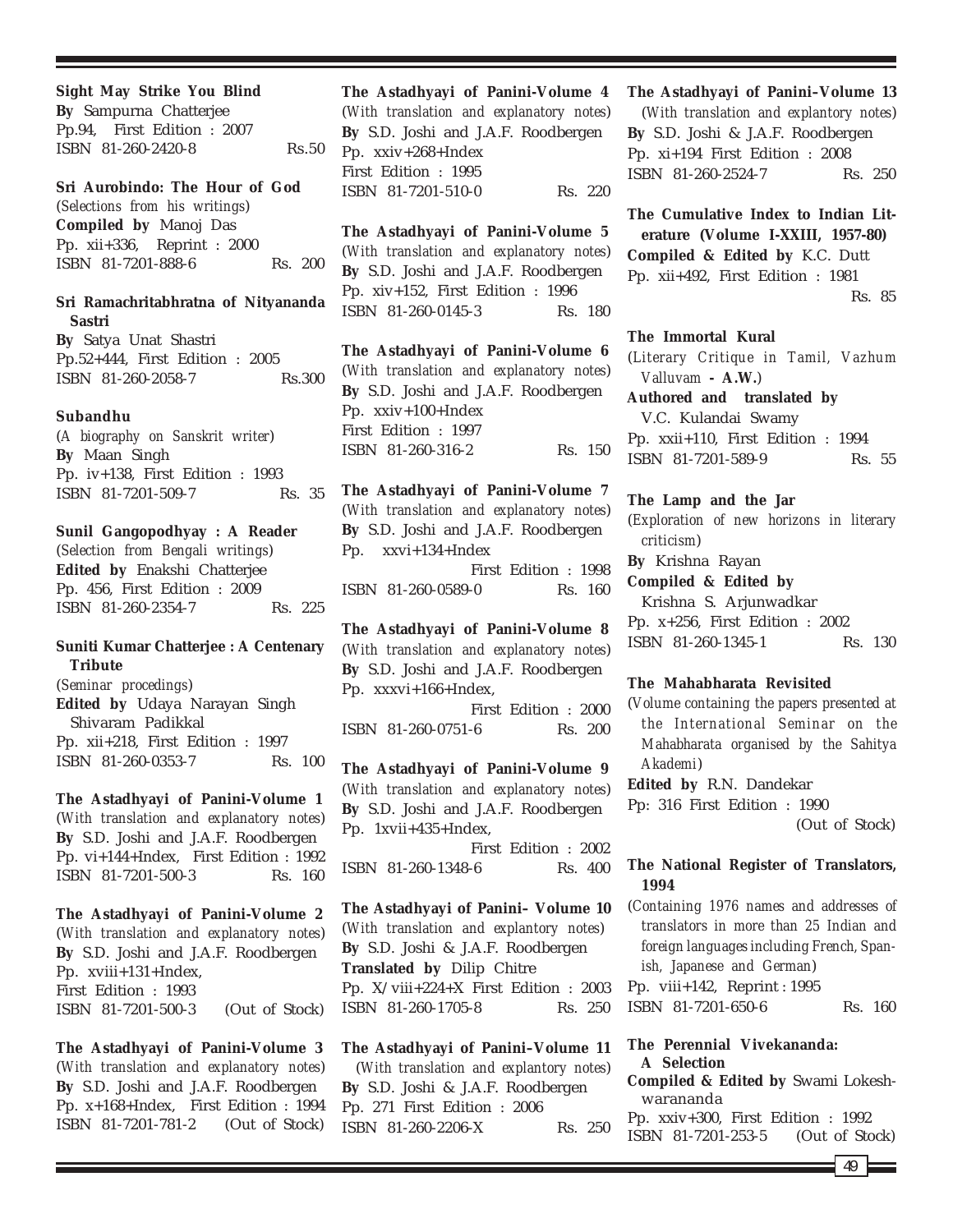**The Satthianandhan Family** (Rare Book series) **Edited by** Eunice de Souza Pp. xiii+174 ISBN 81-260-2127-6 Rs. 75

# **The Universality of Man -**

**The Message of Romain Rolland** (*Addresses and papers of International Seminar organised jointly by the Sahitya Akademi and Festival of France in India*) **Edited by** Sibnarayan Ray Pp. iv+186, First Edition : 1992 ISBN 81-7201-095-8 Rs. 80

**Tolstoy and India By** Alexander Shifman **Translated by** A.V. Esaulov Pp. viii+116, Second Edition : 1978 (Out of Stock)

#### **Travel Writing in India**

(*Seminar Papers*) **Edited by** Shobhana Bhattacharji Pp. 190, First Edition : 2008 ISBN 81-260-2598-0 Rs. 120

**Upara** (*Autobiography in Marathi, An Outsider* - **A.W.**) **By** Laxman Mane **Translated by** A.K. Kamat Pp. 212, First Edition : 1997 ISBN 81-260-231-X (Out of Stock)

#### **V.S. Srinivasa Sastri**

**By** Mohan Ramanan Pp. 196, First Edition : 2007 ISBN 81-260-2437-2 Rs. 130

# **Western Influence on Malayalam Language and Literature By** K.M. George Pp. xvi+288, Reprint : 1998

ISBN 81-260-0413-4 Rs. 100

# **Who's Who of Indian Writers-1983**

(*Upto-date biographical and bibliographical information of about 6000 Indian writers*) Pp. 732

Revised Edition : 1983 (Out of Stock)

#### **Who's Who of Indian Writers-1990**

(*A biographical and bibliographical information of about 1800 Indian writers*) Pp. x+250, First Edition : 1993 ISBN 81-7201-514-3 (Out of Stock)

**Who's Who of Indian Writers-1999 (Two Volumes, end-century Edition)** (*A biographical and bibliographical details of about 8000 distinguished and less known writers*) **Compiled & Edited by** K.C. Dutt **Foreword by** Ramakanta Rath Pp. (Both volumes) 1490 First Edition : 1999 ISBN 81-260-0873-3 (Volume-I) 81-260-874-1 (Volume-II) A set of 2 volumes Rs. 1000

**Who's Who of Sanskrit Scholars in India- 1991** (*Comprising name and addresses of Sanskrit scholars*) **Edited by** K.C. Dutt Pp. x+594, First Edition : 1994 ISBN 81-7201-689-1 Rs. 300

**Word and Sentence : Two Perspectives: Bhartrhari and Wittgenstein** (*Seminar Papers*) **Edited by** Sibajiban Bhattacharya Pp. 186, Reprint : 2004 ISBN 81-260-1414-8 Rs. 150

**Writings The West** (*Reprensentation from Indian Languages*) **Edited by** C. Vijayashree Pp. xvi+216, First Edition : 2004 ISBN 81-260-1944-1 Rs. 125

# **THE ENCYCLOPAEDIA OF INDIAN LITERATURE**

*The Encyclopaedia of Indian Literature, covering twenty-two languages of India, is the first of its kind. Written in English in six volumes, the Encyclopaedia delivered a comprehensive idea of the growth and development of Indian literature. The entries on authors, books and general topics have been tabulated by the concerned Advisory Boards and finalised by a Steering Committee. Hundreds of writers all over the country contributed articles on various topics. All the six volumes together include approximately 7500 entries on various topics, literary trends and movements, eminent authors and significant works. The first*

*three volume were edited by Prof. Amaresh Datta, fourth and fifth volume by Prof. Mohan Lal, the sixth volume by Sri Param Abichandani and Sri K.C. Dutt.*

*Presently the work on the Revised Edition of the Encyclopaedia has been taken up under the editorial guidance of Prof. K. Ayyappa Paniker.*

**Volume-one** (*A to CYC*) **Edited by** Indra Nath Choudhuri Pp: xvi+1178 Revised edition : 2009 ISBN 978-81-260-2384-4 Rs. 500

#### **Volume-two**

(*Devraj to Jyoti*) **Edited by** Amaresh Datta Pp. xv+989 to 1902 Reprint : 2005 ISBN 81-260-1194-7 Rs. 500

#### **Volume-three**

(*K to Navalram*) **Edited by** Amaresh Datta Pp. xv+1903 to 2924 Reprint : 2003 ISBN 81-7201-705-7 Rs. 500

#### **Volume-four**

(*Navarati to Sarvasena*) **Edited by** Mohan Lal Pp. xvi+2925 to 3832 Reprint : 2007 ISBN 81-260-003-1 Rs. 500

#### **Volume-five**

(*Sasay to Zorgot*) **Edited by** Mohan Lal Pp. xvi+3833 to 4652 Reprint : 2001 ISBN 81-260-1221-8 Rs. 500

# **Volume-six**

(*Supplementary and Index*) **Edited by** Param Abichandani and K.C. Dutt Pp. xvi+4653 to 5160 Reprint : 2005 Rs. 500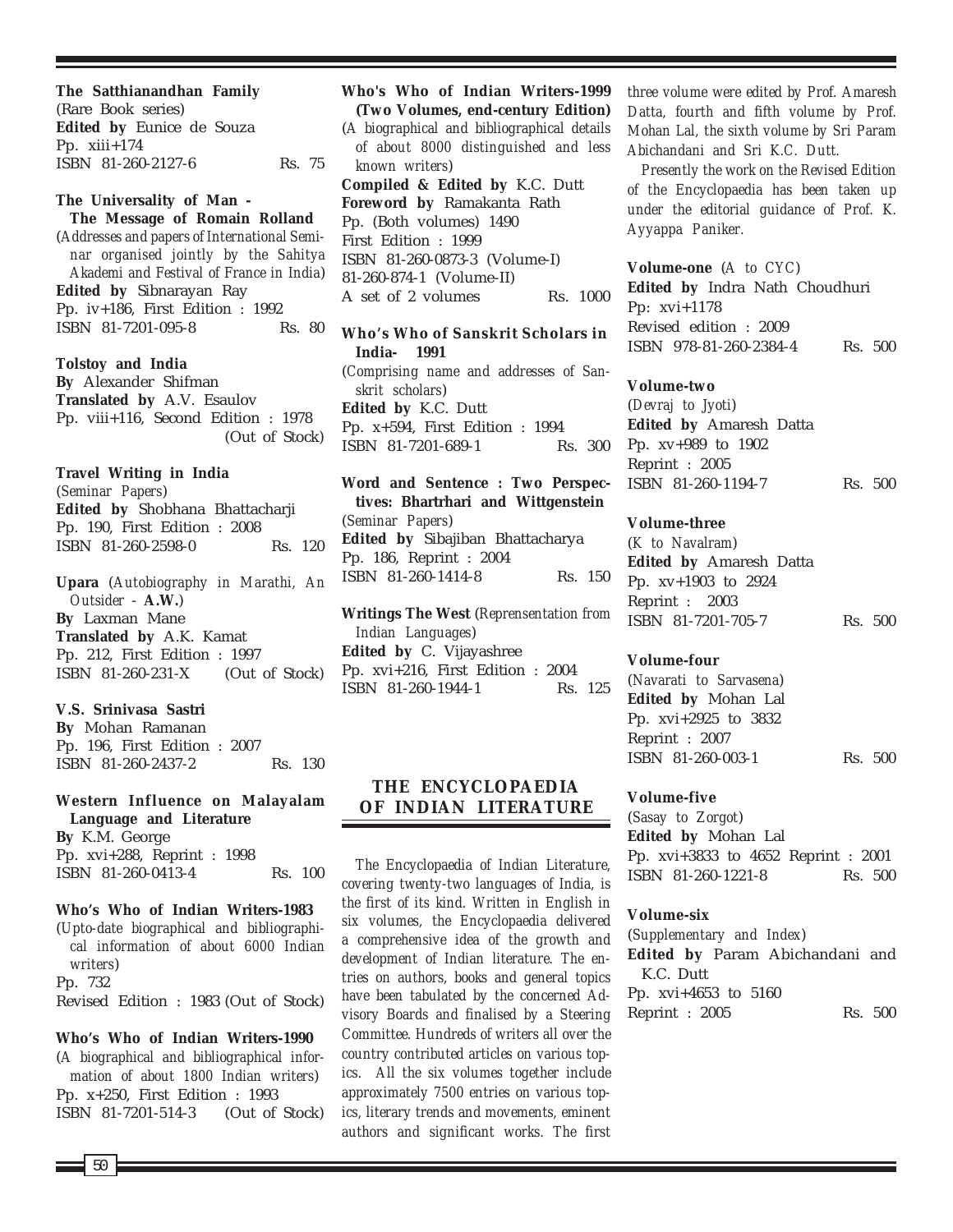# **SAMVATSAR LECTURE**

*The annual lectures of the Sahitya Akademi known as Samvatsar Lectures are deliv-ered by a distinguished writer and a creative thinker who has a thorough understanding of Indian Literature. These lectures may reflect a deep concern for values and should open up new vistas of thinking regarding a literary movement, a current literary trend, some original thinking about a great writer or a great classic or new path in literary criticism or literary creation.*

**PUBLISHED VOLUMES UNDER THIS SERIES ARE :**

#### *One*

**Smriti Ke Paridrishya** (*Hindi***) By** S.H. Vatsyayan 'Ageneya'

(Out of Stock)

#### *Two*

**In Retrospect By** Annada Sankar Ray Pp. 50, First Edition : 1989 Rs. 20

#### *Three*

# **The Idea of Indian Literature By** Umashankar Joshi Pp. 50, Reprint : 2003 ISBN 81-7201-615-X Rs. 25

#### *Four*

|       | The Man of Letters and the Doomsday                                 |        |
|-------|---------------------------------------------------------------------|--------|
| Clock |                                                                     |        |
|       | <b>By</b> K.R. Srinivasa Iyengar<br>Pages: 52, First Edition : 1989 | Rs. 15 |
|       |                                                                     |        |

#### *Five*

**My Concern for Life, Literatur and Art By** K. Shivarama Karanth Pp. 32, First Edition : 1990 Rs. 10

# *Six*

**Literature as a Vital Art By** Vinda Karandikar Pages: 52, First Edition : 1991 ISBN 81-7201-117-8 Rs. 15

# *Seven*

| Literature : The Question and the |        |
|-----------------------------------|--------|
| Answer                            |        |
| <b>By</b> Ale Ahmad Suroor        |        |
| Pp. 52, First Edition : 1992      |        |
| ISBN 81-7201-307-21               | Rs. 18 |

# *Eight* **Sahrdaya** (*Hindi*) **By** Vidya Niwas Misra Pp. 142 First Edition : 1994 ISBN 81-7201-503-8 (Out of Stock)

#### *Nine*

**Folkways in Literature : An Aesthetic Imperative By** Navakanta Barua Pp. vi+26, First Edition : 1995 Rs. 20

#### *Ten*

**Poetry and Passion : The Search for the other Voice By** Sitakant Mahapatra Pp.  $vi+42$ First Edition : 1996 Rs. 20

#### *Eleven*

**The Concept of 'Truth' in Art By** Nirmal Verma Pp. vi+44, First Edition : 1996 Rs. 25

#### *Twelve*

**Tagore without Bounds By** Subhas Mukhopadhyay Pp. 58 First Edition : 1999 ISBN 81-260-0673-0 Rs. 25

#### *Thirteen*

| The Frontier of Fiction       |        |  |
|-------------------------------|--------|--|
| <b>By</b> M.T. Vasudevan Nair |        |  |
| Pp. 32 First Edition : 1999   |        |  |
| ISBN 81-260-0878-4            | Rs. 25 |  |

#### *Fourteen*

**Sahitya ke Kuchh Antarvishayak Sandarbha** *(Literature and Inter-disciplinary References) (Hindi)* **By** Kunwar Narayan Pp. 44, First Edition : 2003 ISBN 81-260-1693-0 (Out of Stock)

# *Sixteen*

**Criminals and Killers** (*A personal view*) **By** Vijay Tendulkar Pp. 32 First Edition : 2002 ISBN 81-260-1359-1 Rs. 40

### *Seventeen*

**An Inquiry into the Indianness of Indian English Literature By** C.D. Narasimhaiah Pp. 48, First Edition : 2003 ISBN 81-260-1618-3 Rs. 40

### *Eighteen*

**Sahitya Aur Chetana** *(Literature and consciousness) (Hindi)* **By** Govind Chandra Pande Pp. 32, First Edition : 2004 ISBN 81-260-1897-6 Rs. 15

#### *Nineteen*

**Like A River Fed By Many A Stream By** K. Ayyappa Paniker Pp. 20, First Edition : 2005 ISBN 81-260-1995-6 Rs. 20

# **INDIAN LITERARY INDEX**

*A documentation list of creative and critical writings and literary news published in English language journals and newspapers. (Major attempt at the control of micro level information on Indian literature and related subjects appearing in periodicals and newspapers. To start with, 55 periodicals and newspapers in English language published in India and abroad are taken up for this index covers the areas reative writing in Indian English and translation from Indian languages; literary essays; critical writings and Book reviews; information on literaryevents including Awards, Fellowships, Seminars, Conferences etc., and Obituaries, certain documents on the world literary scene have also been indexed on selective basis).*

#### **Volumes Published**

| ONE          | January | June 1988     |  |
|--------------|---------|---------------|--|
| Two          | July    | December 1988 |  |
| <b>THREE</b> | January | June 1989     |  |
| FOUR         | July    | December 1989 |  |

Rs. 50 each

# **THE NATIONAL BIBLIOGRAPHY OF INDIAN LITERATURE (20th CENTURY)**

*There was no satisfactory comprehensive bibliography of books published in Indian*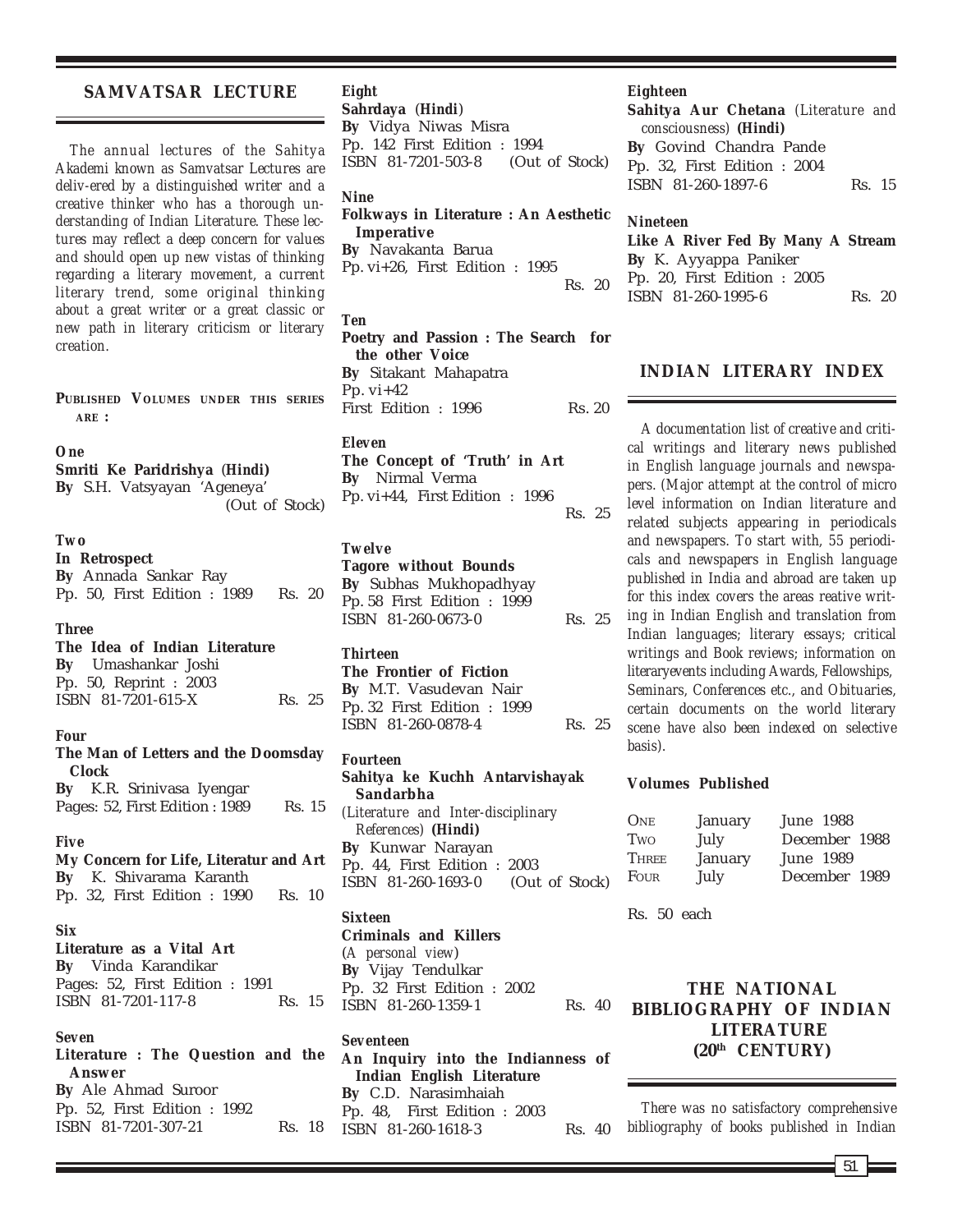*languages. The Central Reference Library, Kolkata, has rendered excellent service by publishing periodic bibliographies of current publications in Indian languages since 1954. To cover a major gap before that year, the Sahitya Akademi started compiling a comprehensive bibliography of books of abiding value covering the period, 1901- 1953. The over-all editorial direction of the work was entrusted to Sri B.S. Kesavan, the Librarian, National Library, Kolkata. The first volume of the bibliography covering Assamese, Bengali, English and Gujarati was released in 1962; the second volume covering Hindi, Kannada, Kashmiri and Malayalam in 1966; the third volume covering Marathi, Oriya, Punjabi and Sanskrit in 1971; the fourth volume covering Sindhi, Tamil, Telugu and Urdu in 1974.*

*The fifth volume covering Dogri, Konkani, Maithili, Manipuri, Nepali and Rajasthani was published in 1990 covering the period 1901 to 1980. This volume was edited by Sri K.C. Dutt. The Akademi has taken on its publication programme a new series of the bibliography, following the principles of the earlier volume, extending the period from 1954 upto the end of the century.*

#### **Volumes Published**

| ONE          | 1901-1953                   |
|--------------|-----------------------------|
|              | Assamese, Bengali, English  |
|              | and Gujarati                |
|              | Edited by B.S. Kesavan and  |
|              | V.Y. Kulkarni               |
|              | Pp. xii+798 Out of Stock    |
| Two          | 1901-1953                   |
|              | Hindi, Kannada, Kashmiri    |
|              | and Malayalam               |
|              | Edited by B.S. Kesavan and  |
|              | Y.M. Mulay                  |
|              | Pp. $xvi+632$               |
|              | First Edition : 1966 Rs. 65 |
| <b>THREE</b> | 1901-1953                   |
|              | Marathi, Oriya, Punjabi and |
|              | Sanskrit                    |
|              | Edited by B.S. Kesavan      |
|              | Pp. xv+646                  |
|              | First Edition : 1971 Rs. 65 |

**FOUR 1901-1953** Sindhi, Tamil, Telugu and Urdu **Edited by** B.S. Kesavan Pp. xvi+800 First Edition : 1975 Rs. 65

**FIVE 190l-1980** Dogri, Konkani, Maithili, Manipuri, Nepali and Rajasthani **Edited by** K.C. Dutt **Foreword** B.S. Kesavan Pp. xvi+408 First Edition : 1990 Rs. 130

**SEVEN 1954-2000** (Second Series) Malayalam **General Editor** Z.A. Burney **Compiler** K.M. Govi Pp. 440 First Edition : 2008 ISBN 81-260-2633-3 Rs. 300

# **LITERARY DIGEST**

#### **Dakshina 1986-1988**

(*Literary Digest of South Indian Languages*) **Chief Editor:** Prema Nandakumar Pp. viii+352, First Edition : 1995 ISBN 81-7201-733-2 Rs. 130

#### **Prachi-1986**

(*Covering East Indian Languages*) **Chief Editor:** Asit Kumar Bandyopadhyay Pp. 358, First Edition : 1990 Rs. 30

**Prachi-1987** (*A Literary Digest of Eastern Indian Languages*) **Cheif Editor:** Surendra Jha 'Suman' Pp. vii+290, First Edition : 1993 ISBN 81-7201-259-4 Rs. 30

**Prachi 1988-89** (*Literary Digest of Eastern Indian Languages*) **Chief Editor:** Nirmal Prabha Bardoloi Pp. xvi+324, First Edition : 1997 ISBN 81-260-0274-3 Rs. 100

**Prateechi-1987** (*A Literary Digest of West Indian Language***)** Pp. 364, First Edition : 1992 ISBN 81-7201-089-4 Rs. 30

**Prateechi 1992-93** (*A Literary Digest of West Indian Languages***) Chief Editor:** Shantinath K. Desai Pp. 264, First Edition : 1999 ISBN 81-260-0442-8 Rs. 85

**Uttara 1986-1988** (*A Literary Digest of North Indian Languages)* **Chief Editor:** Shivanath Pp. xii+310, First Edition : 1991 Rs. 30

**Uttara 1989-1990** (*A Literary Digest of North Indian Lan-guages)* **Chief Editor:** Shivanath Pp. xii + 348, First Edition : 1995 ISBN 81-7201-770-7 Rs. 110

**Uttara-1993-1995** (*A Literary Digest of North Indian Lan-guages)* **Chief Editor:** Bhisham Sahni Pp. xii+410, First Edition : 1996 ISBN 81-260-130-5 Rs. 140

# **CHILDREN LITERATURE**

*One of the schemes of the Sahitya Akademi is the publication of children's literature into various languages. It was proposed to make a beginning by publishing the translations of children classic from Indian Languages.*

**A Night in the Wood**

(*Ranatali Raat, Marathi*) **By** Leelavati Bhagwat **Translated by** D.R. Bhagwat Pp. 48, First Edition : 1994 ISBN 81-7201-532-1 Rs. 25

# **Fascinating Stories** (*Bengali*) **By** Bibhutibhusan Bandyopadhyay **Translated by** Ashoka Dev Choudhari Pp. 188, Reprint : 2003 ISBN 81-260-1482-2 Rs. 65

**The Flying Doll** (*Parakkum Pappa, Tamil*) **By** Kalvi Gopalakvishnan **Translated by** Indira Anantha Krishnan Pp. vi+66, Reprint : 2003 ISBN 81-260-1297-8 Rs. 40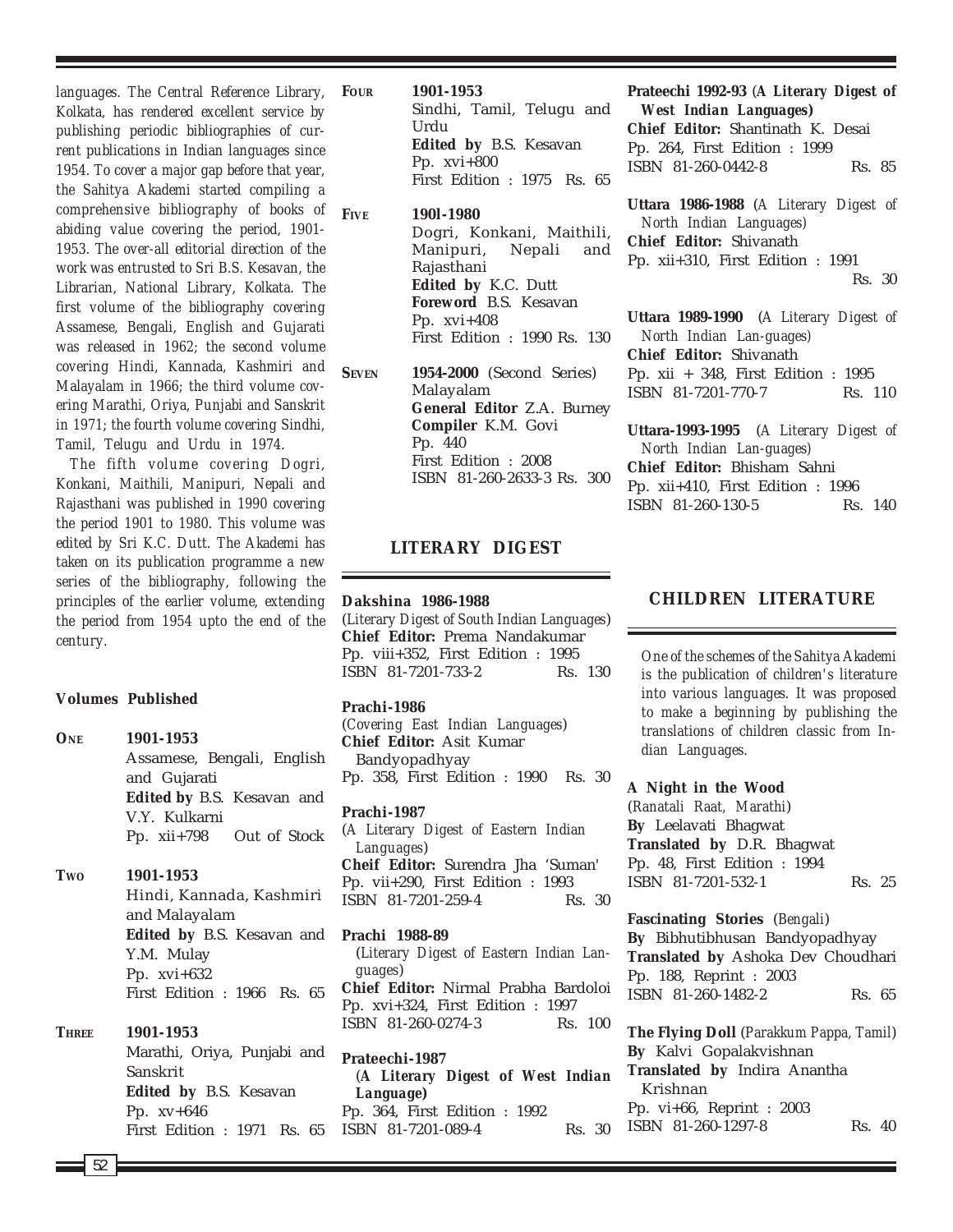**Gotya** (*Marathi*) **By** N.D. Tamhankar **Translated by** Surekha Panandikar Pp. 56, First Edition : 1995 ISBN 81-7201-532-1 Rs. 25

#### **The Cosmic Explosion**

(*Marathi*) **By** Jayant V. Narlikar **Translated by** Sujatha Godbole Pp. 96, First Edition : 1992 ISBN 81-7201-424-4 Rs. 30

**The Forest Nymph** (*Tamil*) **By** Kavi Gopalakrishnan **Translated by** Indira Ananthakrishnan Pp. 60, First Edition : 1993 ISBN 81-7201-425-2 Rs. 25

**To Catch a Thief** (*Marathi*) **By** Gangadhar Gadgil **Translated by** Sujata Godbole Pp: 52 First Edition : 1997 ISBN 81-7201-763-4 Rs. 25

# **PUBLICATIONS ON THE RAMAYANA**

**A Critical Inventory of Ramayana Studies in the World (Vol. 1)** (*Indian languages and English*) **By** K. Krishnamoorthy Pp: 1xxvi+516 First Edition : 1991 ISBN 81-7201-100-8 Rs. 325

# **A Critical Inventory of Ramayana Studies in the World (Vol. II)**

(*Foreign languages and articles on Ramayana variations by eminent scholars*)

**By** K. Krishnamoorthy

Pp: clxii+128 First Edition : 1993 ISBN 81-7201-507-0 Rs. 150

# **Asian Variations in Ramayana**

(*Papers presented at the International Ramayana Seminar on 'Variations in Ramayana in Asia, their cultural, social and anthropological significance' in January, 1981*)

**Edited by** K.R. Srinivasa Iyengar Pp. xii+358, Reprint : 2007 ISBN 81-7201-1809-7 Rs. 100

# **Shri Ramayana Darshanam** (*Kannada Epic* **- A.W.**) **By** K.V. Puttappa 'Kuvempu' **Translated by** S.M Punekar Pp. 686, Reprint : 2007 ISBN 81-260-1728-7 Rs. 250

**Sriramacaritabdhiratna of Nityananda Shastri Translated by** Satya Vrat Shastri Pp. lii+444, First Edition : 2005 ISBN 81-260-2058-X Rs. 300

**The Ayodhya Canto of the Ramayana as told by Kamban** (*Sponsored by UNESCO*) **Translated by** C. Rajagopalachari Pp. 128, Reprint : 1994 ISBN 81-7202-656-5 Rs. 50

#### **The Epic Beautiful**

(*Verse rendering of Sunder Kanda of Valmiki Ramayana*) **Edited by** K.R. Srinivasa Iyenger

Pp. xvi+512, First Edition : 1983 Rs. 80

**The Ramayana Tradition in Asia Edited by** V. Raghavan Pp. xvi+728, Reprint : 2009 ISBN 81-260-0412-6 Rs : 300

**Valmiki Ramayana Edited by** V. Sitaramiah Pp. 194, Reprint : 1982(Out of Stock)

# **TRIBAL** LITERATURE

*In order to document and preserve the rich tradition of oral literature in the tribal languages, Sahitya Akademi has established the Tribal Literature and Oral Tradition Project, and publish books in various tribal languages and also in English translation*

# **Published Volumes in English**

**Bharthari** *(A Chattisgarhi folk epic)* **Ducumented by** Nandkishore Tiwari **Translated by** H.U.Khan and Arvin Macwan Pp. viii+164, First Edition : 2004 ISBN 81-260-1363-X Rs. 100

**Garo Literature** *(Collection of literature written in the twentieh century)* **Documented and translated by** Caroline Marak Pp. vi+176, Reprinted : 2005 ISBN 81-260-1372-9 Rs. 75

**Male Madeshwara** (*A Kannada oral epic, as sung by Hebbani Madayya and his troupe*)

**Collected by** K. Keshavan Prasad **Translated by** C.N. Ramachandran and L.N. Bhat Pp. 1xvii+444, First Edition : 2001

ISBN 81-260-0925-X Rs. 225

**Mizo Songs and Folk Tales** *(Collection of folk songs, folk-tales and a few early poems and some contemprary poems)* **Edited by** Laltluangliana Khiangte Pp. xvi+170, First Edition : 2004 ISBN 81-260-1364-8 Rs.100

**Saora Folk Tales and Songs** *(Collection of folk songs, folk-tales)* **Edited by** Mahendra Kumar Mishra Pp. 192, First Edition : 2006 ISBN 81-260-2138-1 Rs.150

# **ANCIENT INDIAN LITERATURE**

*Anthologiies of Ancient Indian Literature relating to the early period up to A.D. 1100 covering a period of about 3000 years presenting historical surveys of Vedic, Classical Sanskrit, Pali, Prakrit, Apabhramsa, Tamil and Kannada literatures.*

# **Ancient Indian Literature**

(*An anthology, Volume-one*)

*This volume covers both Vedic Sanskrit and Pali texts together since they represent two scriptural traditions which have given rise to two major religions of the world. These texts depicts the entire spectrum of the journey of human life—from desire to knowledge or from darkness to light; from the ephemeral to the eternal.* **Edited by** T.R.S. Sharma Pp. 616, Reprint : 2009 ISBN 81-260-0794-X Rs. 450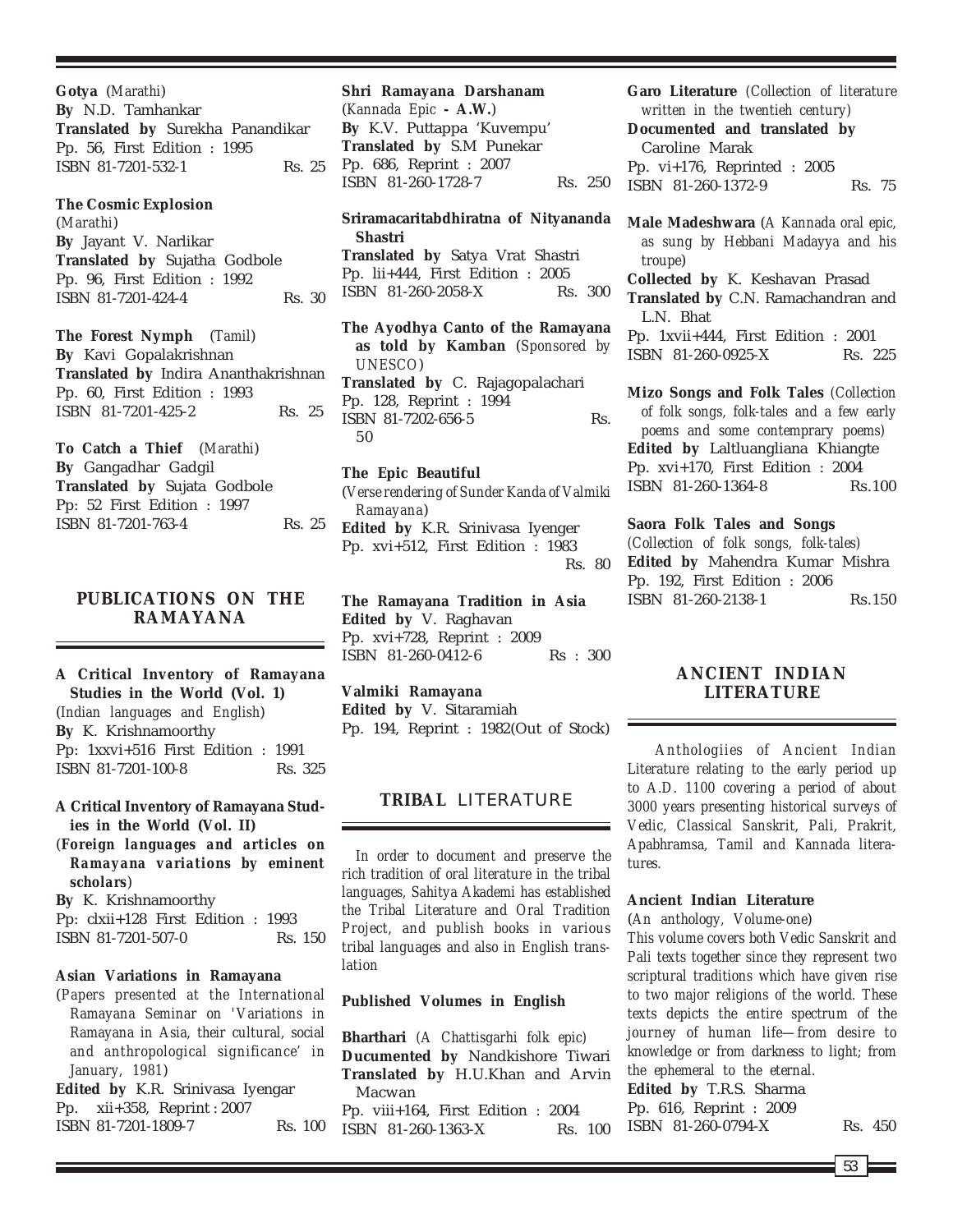# **Ancient Indian Literature**

(*An anthology, Volume-two*) *This volume covers Classical Sanskrit, Prakrit and Apabhramsa. The selection of passages in translation for the anthology is based upon the language in more innovative ways and of their socio-cultural values.*

**Edited by** T.R.S. Sharma Pp. 930, Reprint : 2009 ISBN 81-260-0794-X Rs. 450

**Ancient Indian Literature**

(*An anthology, Volume-three*) *It covers Tamil and Kannada literatures. The selection of passage in translation depicts the entire socio- cultural fabric of the olden day.* **Edited by** T.R.S. Sharma Pp. 580, Reprint : 2009 ISBN 81-260-0794-X Rs. 450 (Rs. 1200 per set of three volumes)

# **MEDIEVAL INDIAN LITERATURE**

*Medieval Indian Literature, an anthology in four volumes is the first important attempt to bring before reader the major works, authors and significant trends during A.D. 1100-1800. The first volume which has two parts; Surveys of all the languages and selection's from the languages—Assamese, Bengali and Dogri. The other three volumes contains the selections of the rest of the 21 Indian languages.*

# **Volume one**

**Edited by** K. Ayyappa Paniker Pp. 924, Reprint : 2006 ISBN 81-260-0365-0 Rs. 450

#### **Volume two**

**Edited by** K. Ayyappa Paniker Pp. xiv+1006, Reprint : 2010 ISBN 81-260-0648-X Rs. 500

# **Volume three**

**Edited by** K. Ayyappa Paniker Pp. xiii+1126, First Edition : 1999 ISBN 81-260-0788-5 Rs. 500

# **Volume four**

**Edited by** K. Ayyappa Paniker Pp. 960, First Edition : 2000 ISBN 81-260-0665-7 Rs. 500

# **MODERN INDIAN LITERATURE**

*Anthologies of Modern Indian Literature covering the period (A.D.1800-1975 ) Edited by K.M. George.*

**Volume-one (Survey and Poems)** Pp: xxix+1148, First Edition : 1992 ISBN 81-7201-324-8 Rs. 500

**Volume-two (Fiction)** Pp: xvii+1192, First Edition : 1993 ISBN 81-7201-506-2 Rs. 600

**Volume-three (Plays & Prose)** Pp: xvi+728, First Edition : 1995 ISBN 81-7201-783-9 Rs. 350

# **ENGLISH WRITINGS OF RABINDRANATH TAGORE**

*In addition ot translations of Rabindranath Tagore's own works, his original writings in English, mostly essays, also form a substantial part of his total works. The volumes includes all poetic works translated by Tagore, his fictional works and prose and essays. These works, distinguished by Profundity of thought and beauty of expression, made a great impact on readers belonging to different countries and cultures. Their appeal is still fresh and abiding. For the first time The English Writings of Rabindranath Tagore are presented with detailed annotations and information about the historial context to which they belong.*

#### **Volume one-Poems**

**Edited by** Sisir Kumar Das Pp: 670, Reprint : 2008 ISBN 81-7201-547-X Rs. 450

**Volume two-Plays, Stories, Essays Edited by** Sisir Kumar Das Pp: 780 Reprint : 2008 ISBN 81-7201-945-9 Rs. 450

**Volume three-A Miscellany Edited by** Sisir Kumar Das Pp: 1020, Reprint : 2008 ISBN 81-260-0094-5 Rs. 650

**Volume four Edited by** Nityapriya Ghosh Pp: 812, Reprint : 2008 ISBN 81-260-0094-5 Rs. 650